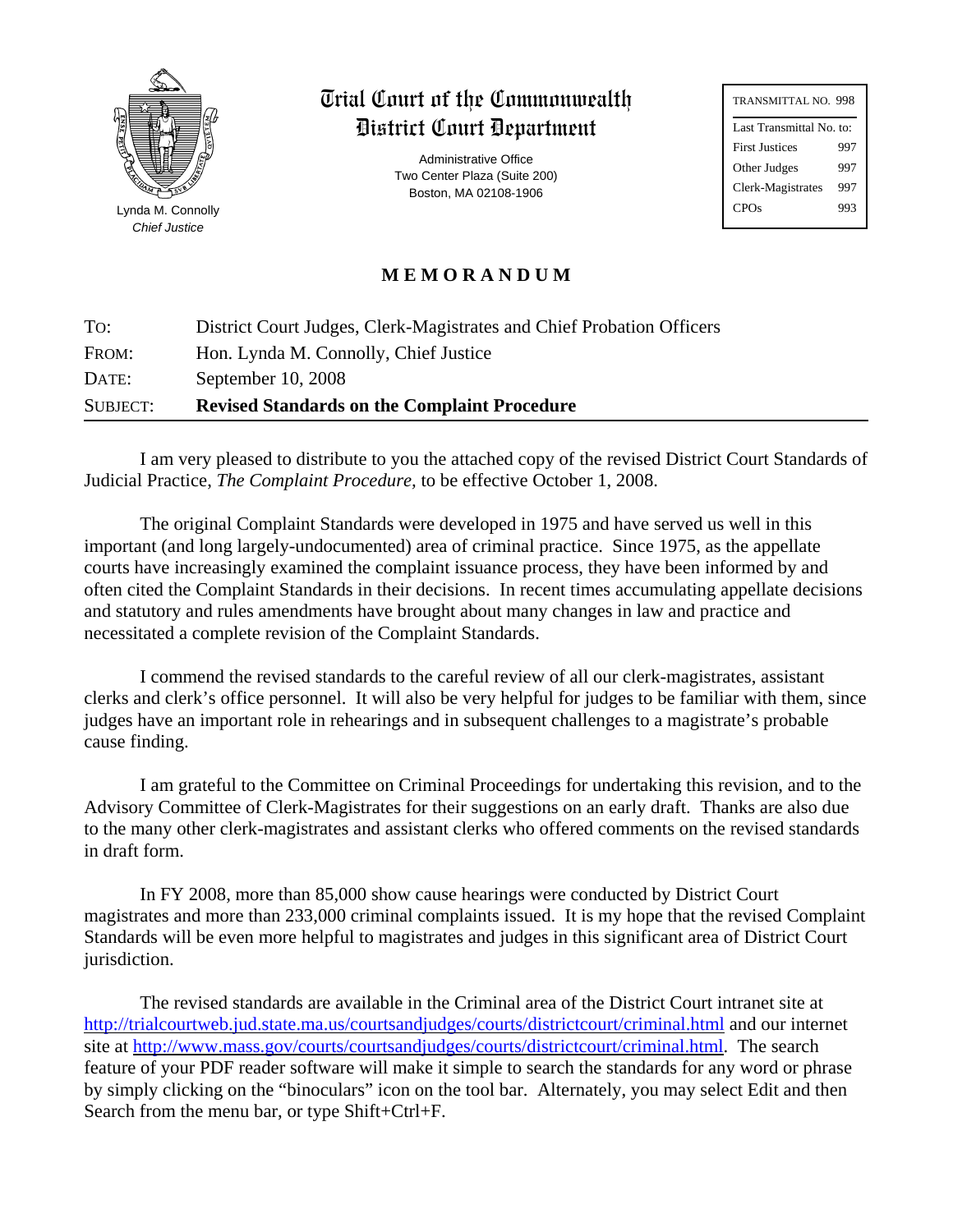# COMMONWEALTH OF MASSACHUSETTS DISTRICT COURT DEPARTMENT OF THE TRIAL COURT



# STANDARDS OF JUDICIAL PRACTICE

# **THE COMPLAINT PROCEDURE**

DISTRICT COURT COMMITTEE ON CRIMINAL PROCEEDINGS

Hon. Phyllis J. Broker (Woburn), Chair Catherine M. Coughlin, Assistant Clerk-Magistrate (Newton) Hon. James F. X. Dinneen (Region 2) James J. Foley, Assistant Clerk-Magistrate (Quincy) Peter P. Heymanns, Chief Probation Officer (Holyoke) Hon. Rita Koenigs (Pittsfield) Hon. Michael C. Lauranzano (Lynn) Hon. Andrew L. Mandell (Fitchburg) John M. Morganstern, Chief Probation Officer (Springfield) Hon. Tobey S. Mooney (New Bedford) Hon. David S. Ross (Orange)

Ellen S. Shapiro, Deputy General Counsel

October 1, 2008

# ADMINISTRATIVE OFFICE OF THE DISTRICT COURT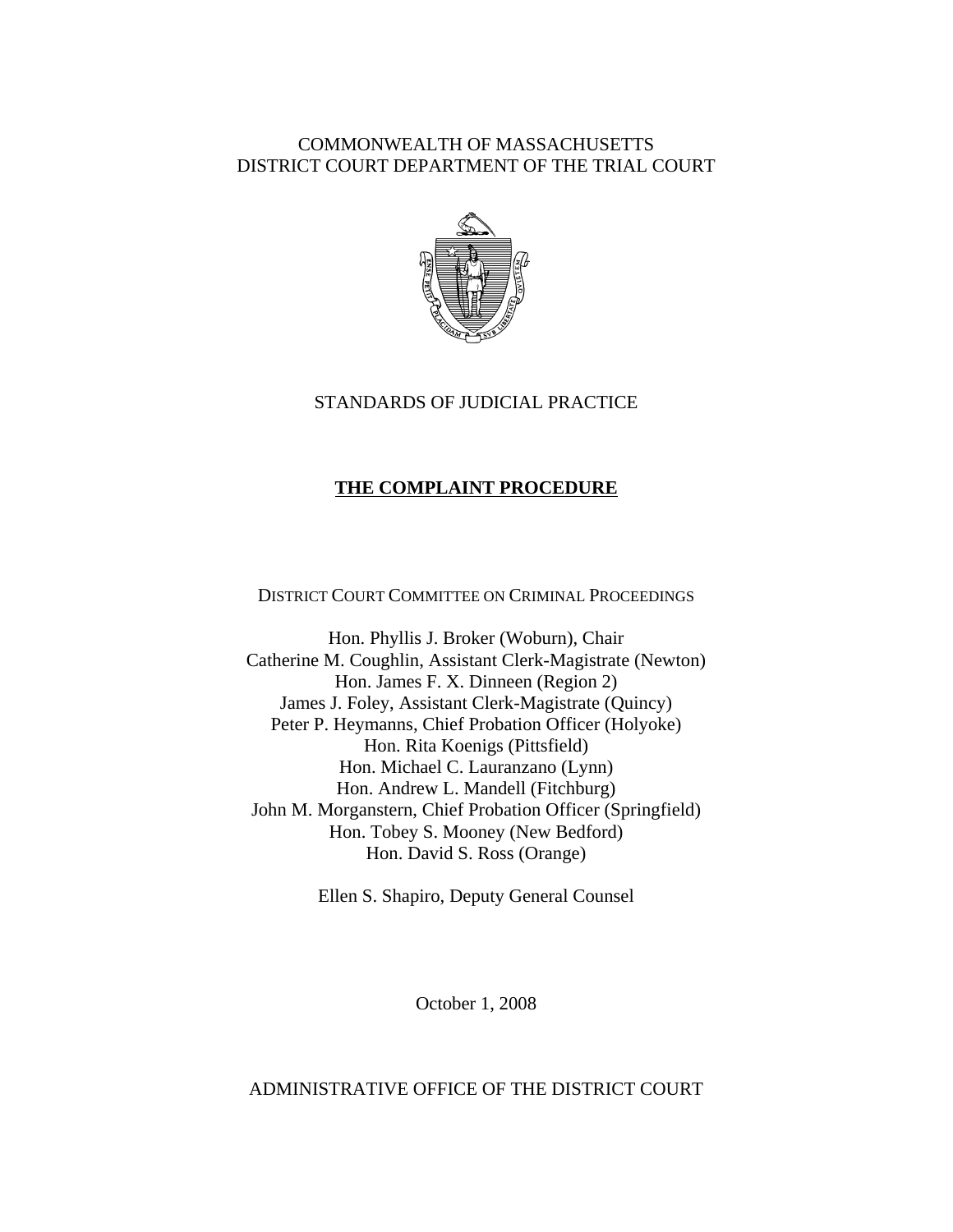## DISTRICT COURT ADMINISTRATIVE REGULATION

No. 5-75

(Amended October 1, 2008)

# PROMULGATION OF STANDARDS OF JUDICIAL PRACTICE, THE COMPLAINT PROCEDURE (Revised October 1, 2008)

Administrative Regulation 5-75 is hereby amended as follows, effective October 1, 2008:

The provisions of the Standards of Judicial Practice, The Complaint Procedure, as revised, are hereby promulgated for use in the District Court Department.

Hon. Lynda M. Connolly

Chief Justice of the District Court

Effective: October 1, 2008

Note:

Standards on The Complaint Procedure were first promulgated by my predecessor Chief Justice Franklin N. Flaschner in 1975. They were developed by the District Court Committee on Standards, consisting of Hon. Morris N. Gould (Worcester), Chair, Hon. Monte G. Basbas (Newton), Hon. Kevin R. Doyle (Waltham), Clerk-Magistrate John E. Flaherty (South Boston), Clerk-Magistrate George H. W. Hayes II (Ipswich), Hon. George C. Keady, Jr. (Springfield), Hon. Daniel H. Rider (Dedham), Assistant Chief Probation Officer David F. Scott (Quincy), and Chief Probation Officer Joseph M. Souza (New Bedford).

In the years following their development, the Complaint Standards made a significant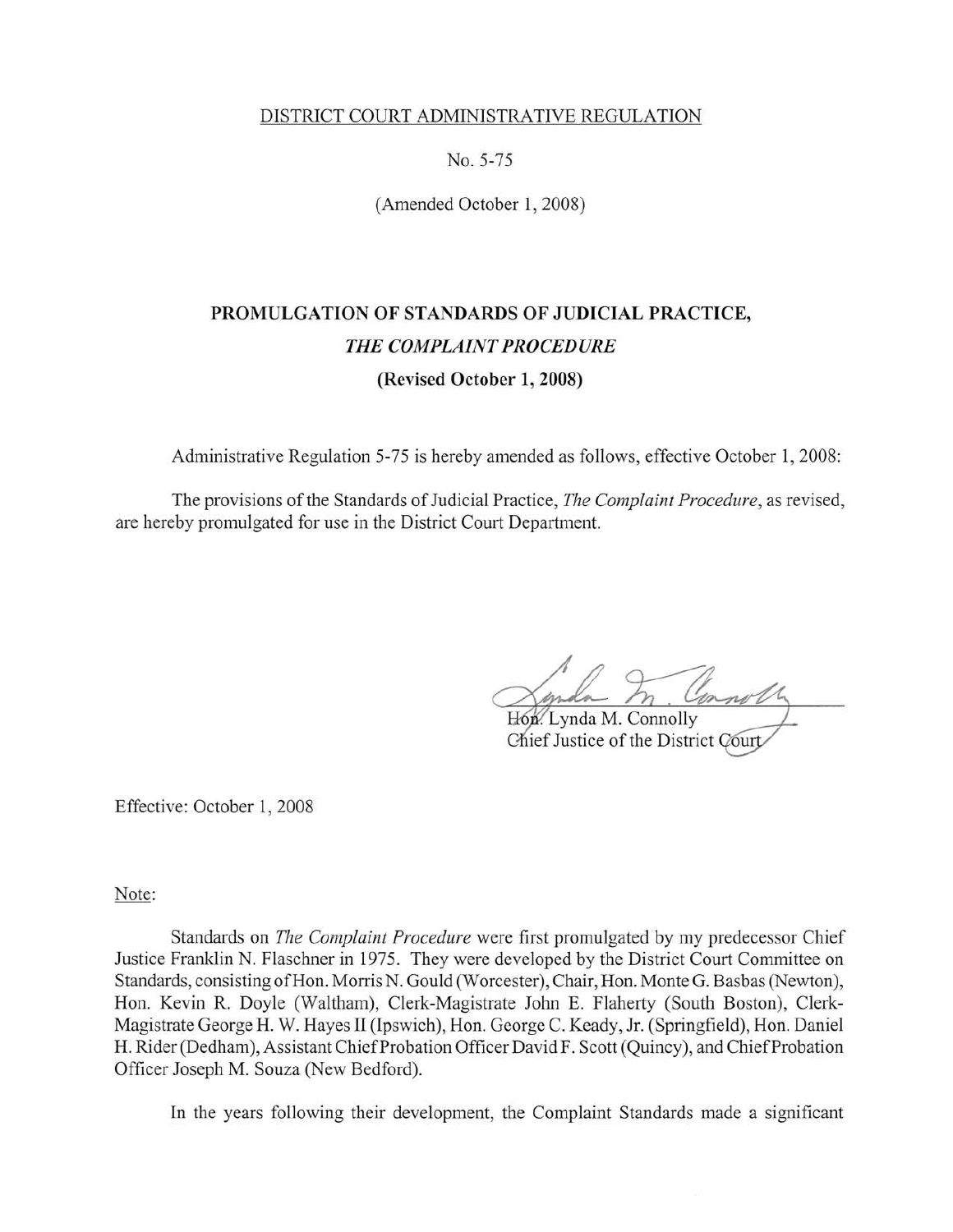contribution in shaping practice and procedure in this unique area of District Court jurisdiction. At that time, there was little decisional law to offer guidance, and the Standards had significant influence in standardizing practices throughout the District Court. They have often guided and been cited in appellate decisions.

During those same years the mechanics of complaint preparation in the pre-computer era were greatly simplified by the introduction of a standard Application for Complaint form and a multi-part Complaint form on which the charging language for multiple counts could be entered using a disk-driven memory typewriter. This permitted the introduction of a single multi-count complaint for each case rather than separate, pre-printed complaint forms for each count. In 1982 this system and its designer, Deputy Court Administrator Dennis J. Casey, were recognized with the National Center for State Courts' Paul C. Reardon Award. Simultaneously, standardized charging language was introduced throughout the District Court. Today the Administrative Office of the District Court provides courts with uniform charging language for more than 5,000 offenses through the Trial Court's MassCourts computer system.

In recent years a number of significant appellate decisions and statutory and rules amendments have made a comprehensive revision of the Complaint Standards necessary. I am grateful to the Committee on Criminal Proceedings for undertaking this complex task. Thanks also to the Advisory Committee of Clerk-Magistrates for their review and suggestions, and to the many other clerks who commented on the revised standards in draft form. Special thanks are due former committee member Hon. Stephen S. Ostrach (Region 4), who initially outlined the legal changes in this area of law, and particularly to committee member Assistant Clerk-Magistrate James J. Foley (Quincy), who took the lead role in researching and drafting the necessary changes to the standards.

Unlike rules of court, the Standards of Judicial Practice are not mandatory in application. They represent a qualitative judgment as to best practices in each of the various aspects of the Complaint procedure. As such, each court should strive for compliance with the Standards and should treat them as a statement of desirable practice to be departed from only with good cause. In addition, many references are made throughout the Standards to provisions of statutory and case law which, of course, must be observed.

These Standards may be amended from time to time. Comments and suggestions on how they may be improved are always welcome and should be sent to the Administrative Office of the District Court, Two Center Plaza, Boston MA 02108.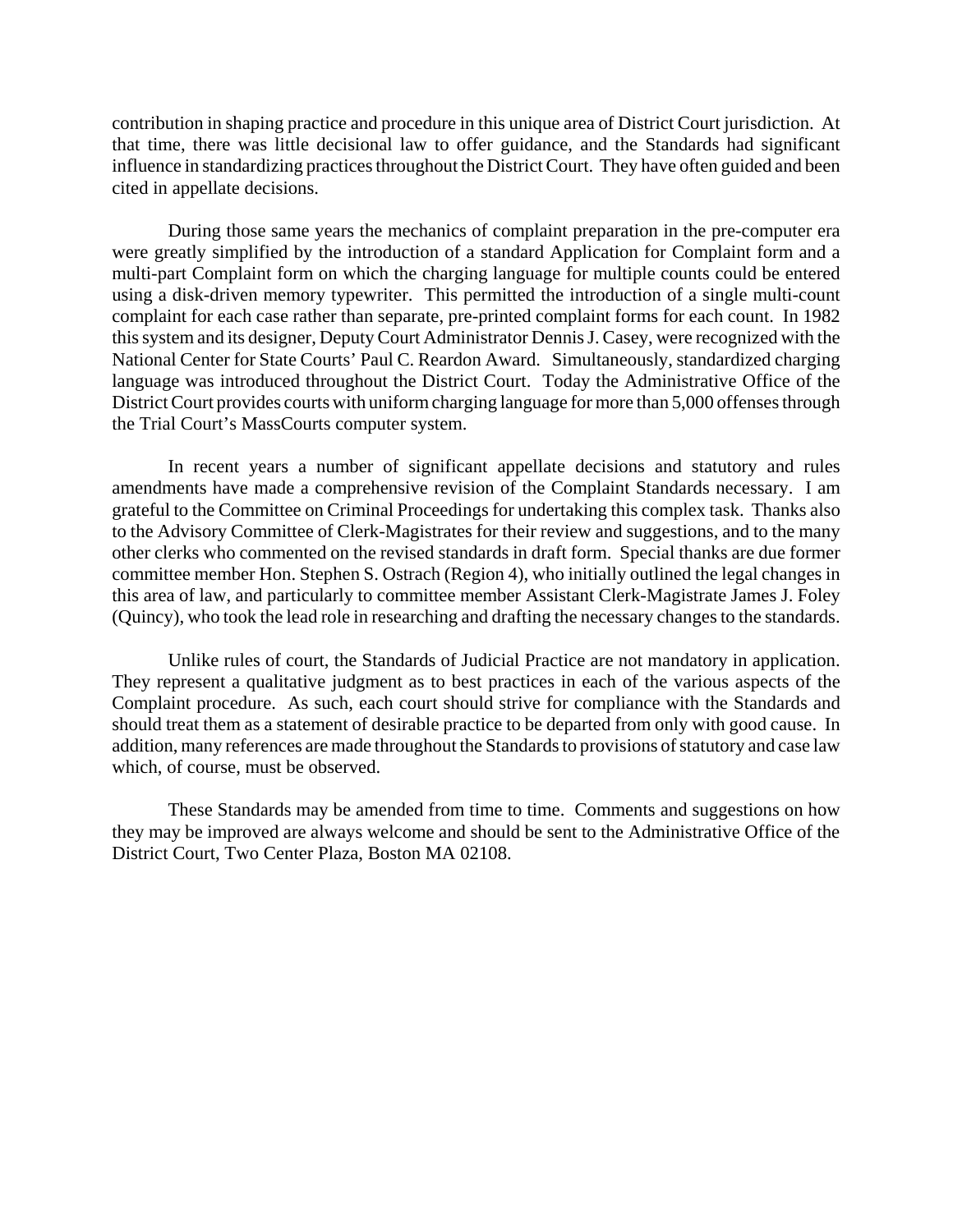# **THE COMPLAINT PROCEDURE**

# **TABLE OF CONTENTS**

# **Standard**

# **GENERAL**

| 1:00 | General            |
|------|--------------------|
| 1.01 | <b>Definitions</b> |

# **WHEN THE ACCUSED HAS BEEN ARRESTED**

| 2:00 | Initiating the complaint procedure for persons arrested without a warrant  6              |
|------|-------------------------------------------------------------------------------------------|
| 2:01 |                                                                                           |
| 2:02 |                                                                                           |
| 2:03 | Authorizing the complaint and determining the proper charges $\dots \dots \dots \dots 11$ |
| 2:04 |                                                                                           |
| 2:05 | Redetermination by a judge after a magistrate's finding of no probable cause . 16         |
| 2:06 |                                                                                           |

# **WHEN THE ACCUSED HAS NOT BEEN ARRESTED**

| 3:00 |                                                                                              |
|------|----------------------------------------------------------------------------------------------|
| 3:01 |                                                                                              |
| 3:02 | The independence and impartiality of the court $\dots\dots\dots\dots\dots\dots\dots\dots 21$ |
| 3:03 | Completing the application for criminal complaint $\dots\dots\dots\dots\dots\dots\dots$ 23   |
| 3:04 |                                                                                              |
| 3:05 |                                                                                              |
| 3:06 |                                                                                              |
| 3:07 |                                                                                              |
| 3:08 |                                                                                              |
| 3:09 |                                                                                              |
| 3:10 |                                                                                              |
| 3:11 |                                                                                              |
| 3:12 |                                                                                              |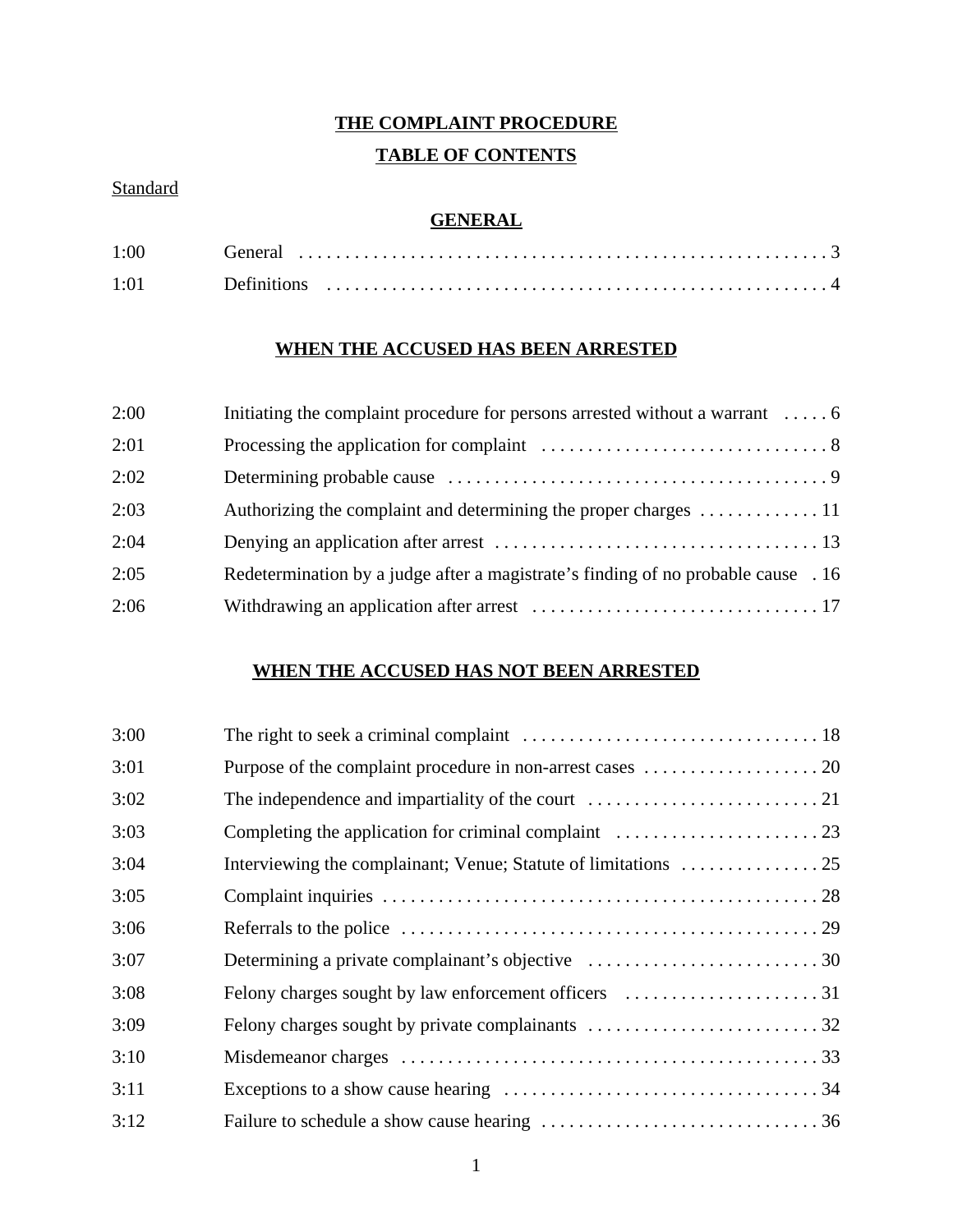| 3:13 |                                                           |
|------|-----------------------------------------------------------|
| 3:14 | Scheduling show cause hearings; Cross-complaints;         |
|      |                                                           |
| 3:15 |                                                           |
| 3:16 |                                                           |
| 3:17 | Character of hearing; Witnesses under oath; Interpreters; |
|      |                                                           |
| 3:18 |                                                           |
| 3:19 |                                                           |
| 3:20 |                                                           |
| 3:21 |                                                           |
| 3:22 |                                                           |
| 3:23 |                                                           |
| 3:24 |                                                           |
| 3:25 |                                                           |
| 3:26 |                                                           |

# **CHALLENGING THE ISSUANCE OF A COMPLAINT BY A MOTION TO DISMISS**

| 4:00 |  |
|------|--|
| 4:01 |  |
| 4:02 |  |

# **COMPLAINT RECORDS AND PUBLIC ACCESS**

| 5:00 |  |
|------|--|
| 5:01 |  |
| 5:02 |  |
| 5:03 |  |
| 5:04 |  |
| 5:05 |  |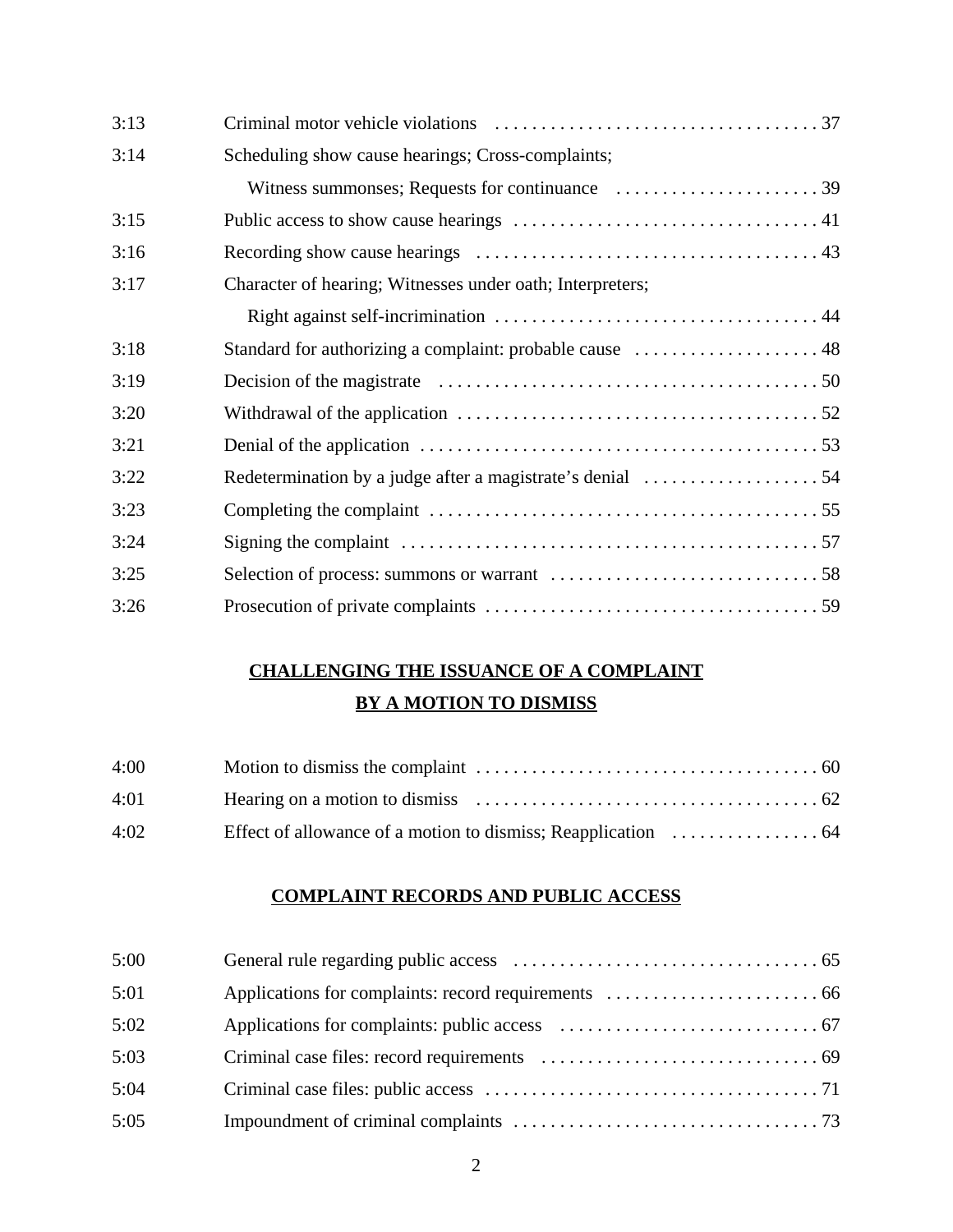# **GENERAL (Standards 1:00 and 1:01)**

# **1:00 General**

**These Standards describe the legal requirements and recommended practices for responding to applications from law enforcement officers and private persons seeking to initiate criminal proceedings in the District Court.**

# Commentary

The complaint procedure is a judicial process in which clerks and judges of the District Court serve a grand jury-type function to determine whether a person is to be charged as a defendant in a criminal case.

The Standards are not intended to modify the authority of magistrates as established in the General Laws, most particularly in G.L. c. 218, §§ 32-35A and G.L. c. 276, § 20B and §§ 22- 25.

This is a revision of the Standards originally promulgated in 1975. They have been updated to reflect amendments to the General Laws and the Massachusetts Rules of Criminal Procedure, as well as to encompass recent decisions of the Supreme Judicial Court and the Appeals Court and to reflect various transmittals from the Administrative Office of the District Court discussing aspects of the complaint process.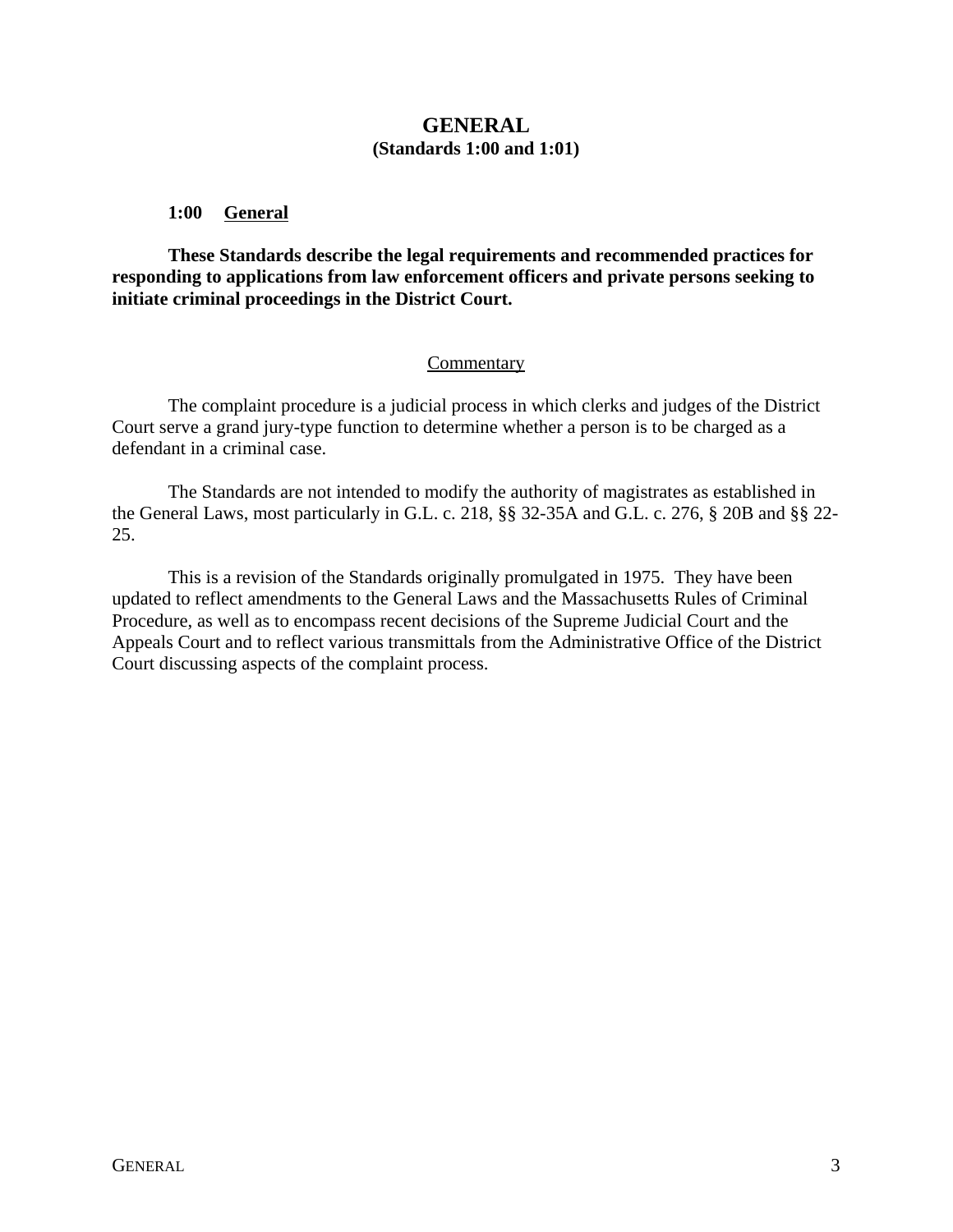#### **1:01 Definitions**

**APPLICATION FOR COMPLAINT: The document used to apply for, and to capture basic information about, a proposed criminal charge.**

**CLERK: A clerk-magistrate, temporary clerk-magistrate, assistant clerk or temporary assistant clerk.**

**COMPLAINANT: The person who signs the complaint under oath.**

**COMPLAINT: The formal written charge of crime to which the accused must answer.**

**COURT: A division of the District Court Department. In these Standards the term "court" is used to refer to the court as an administrative unit.**

**FELONY: A felony is a crime which may be punished with a state prison sentence. G.L. c. 274, § 1.**

**MAGISTRATE: In these Standards, the word "magistrate" means a District Court official authorized by law to authorize criminal complaints and issue process, including a clerk-magistrate, temporary clerk-magistrate, assistant clerk or temporary assistant clerk, whether or not designated as a magistrate pursuant to G.L. c. 221, § 62B. See G.L. c. 218, §§ 32, 33 and 35. Unless the context indicates otherwise, the word "magistrate" also includes a judge who is considering an application for criminal complaint.** 

**The word "magistrate" in these Standards does not include an employee who has been designated by the clerk-magistrate as a deputy assistant clerk under G.L. c. 218, § 10A. Deputy assistant clerks may not conduct show cause hearings, find probable cause, authorize a complaint or issue process, but may administer the oath and witness the complainant's signature to the complaint.**

**MISDEMEANOR: A misdemeanor is a crime which may not be punished with a state prison sentence. G.L. c. 274, § 1.**

**PRIVATE COMPLAINANT: A private complainant is one who is not an assistant attorney general or assistant district attorney, police officer, or other law enforcement officer or official.**

**PROBABLE CAUSE: Reasonably trustworthy information sufficient to warrant a prudent person in believing that a crime has been committed and that the accused is the perpetrator.** 

**PROCESS: An arrest warrant or summons. If a magistrate grants an application for a complaint and the accused has not been arrested, the magistrate will order the issuance of either a summons or an arrest warrant.**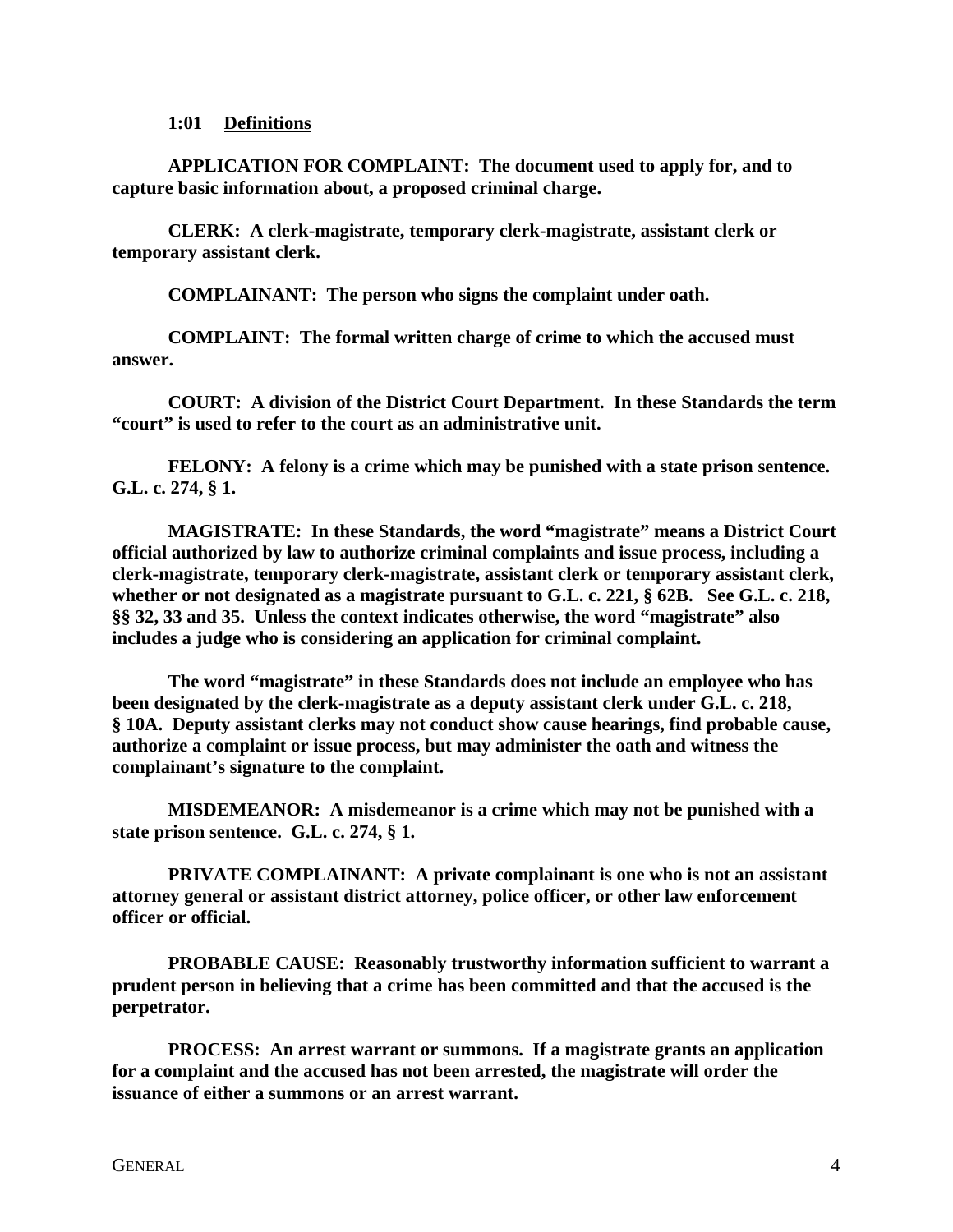#### **Commentary**

The "complainant" is the person who signs a criminal complaint under oath. "In general, anyone may make a criminal complaint in a District Court who is competent to make oath to it." *Commonwealth v. Haddad,* 364 Mass. 795, 798, 308 N.E.2d 899 (1974). For that reason, the complainant must be a natural party, even if acting on behalf of an agency, organization or business entity. A complainant need not have been an eyewitness to the crime or have first-hand knowledge of it. Mass. R. Crim. P. 3(g)(1) and 4(b); *Commonwealth v. Dillane,* 77 Mass. (11 Gray) 67 (1858); *Commonwealth v. Cote,* 15 Mass. App. Ct. 229, 236-237, 444 N.E.2d 1282, 1288 (1983). A complaint, like a grand jury indictment, may be based entirely on hearsay. Mass. R. Crim. P. 4(c); *Commonwealth* v. *Kater*, 432 Mass. 404, 412, 734 N.E.2d 1164 (2000). This applies to police complainants as well as private complainants.

In many courts a single police prosecutor presents applications for complaint for all offenses prosecuted by that police department. In such cases, the designated officer has only information from other officers and no first-hand knowledge. This is a sound and appropriate administrative practice which should be encouraged. Massachusetts R. Crim. P. 4(b):

"authorizes the signing of the complaint by persons other than the arresting officer in order to avoid requiring the officer's presence at any time prior to the probable cause hearing or trial. [Rule 4(b)] is grounded in the desire to avoid removing an officer from his regular work shift to execute the mere formality of personally signing the complaint." Reporter's Notes to Mass. R. Crim. P. 4 (1979).

**Note on terminology.** In older statutes the term *complaint* often refers to what we would today call an *application for complaint.* Under that traditional nomenclature, *complaints* were "received" by a court, and *process* (a summons or a warrant) then "issued" on a complaint where appropriate. See, e.g., G.L. c. 218, §§ 35-37; c. 276, §§ 21-22; Mass. R. Crim. P. 4(b). However, usage was never entirely consistent. "The word 'complaint,' as used in the statutes of this Commonwealth in reference to criminal offences, sometimes means the formal written charge of crime to which the accused person is to answer, and sometimes it means the oral charge which may be made to a proper magistrate or court, and which is to be reduced to writing by the magistrate or court." *Hobbs v. Hill,* 157 Mass. 556, 557, 32 N.E. 862, 862 (1893).

These Standards follow the modern tendency (reflected in some more recent statutes) to speak of an application for complaint being "received" or "filed," after which a judicial officer may "authorize" or "issue" a complaint and, if needed, also issue process on the complaint. See, e.g., G.L. c. 218, § 35; Mass. R. Crim. P. 3(g); *McAvoy v. Shufrin,* 401 Mass. 593, 598 n.5, 518 N.E.2d 513, 517 n.5 (1988).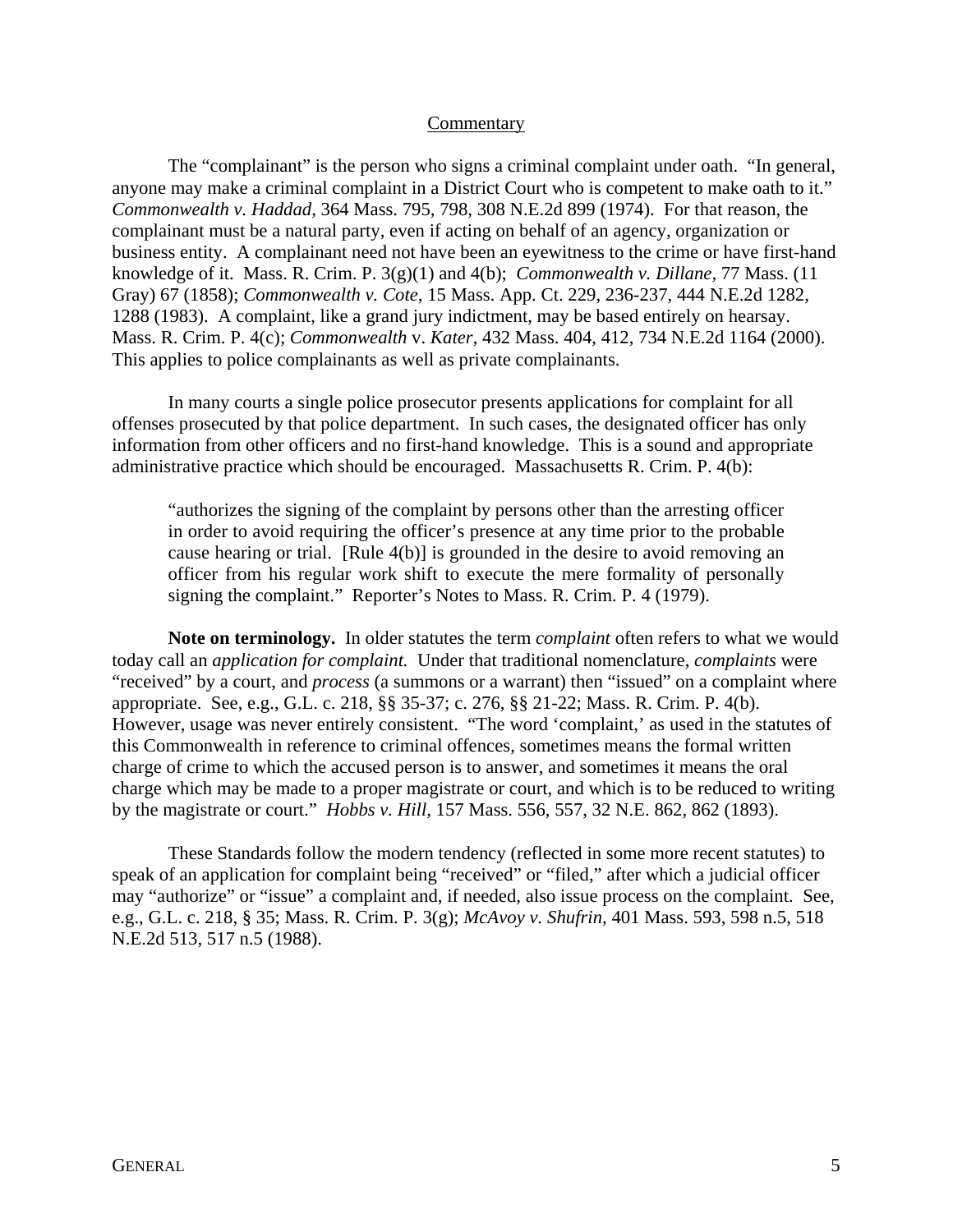# **WHEN THE ACCUSED HAS BEEN ARRESTED (Standards 2:00 through 2:06)**

### **2:00 Initiating the complaint procedure for persons arrested without a warrant**

**Where an arrest without a warrant has been made, the police complainant must file an application for complaint with the clerk's office and attach a police report or other statement of facts which provides the basis for the charge(s).**

**The statement of facts must include all of the facts necessary to support a finding of probable cause for each element of the offense(s) being sought and identify the accused as the perpetrator.**

**The application should include sufficient personal identifying information so that the accused may be accurately identified in the MassCourts computer system and any warrant or other process subsequently issued in the case. It should also include all the information about the offense that is necessary to complete the complaint form, such as the date of offense, the victim's name, a description of any property stolen or damaged, or the type of weapon or controlled substance.**

**For a motor vehicle violation, the application for complaint must be accompanied by the court copies of the motor vehicle citation.**

#### **Commentary**

Police must bring an arrested person who has not been released on bail "forthwith" before the court "if then in session, and if not, at its next session." G.L. c. 276, § 58; Mass. R. Crim. P. 7(a)(1).

An application for complaint should be completed on the standard "Application for Complaint" (DC-CR-2) form. Court personnel must insure that the complainant has supplied adequate and complete identifying information about the accused (i.e., full name, date of birth, address, etc.) unless a waiver is given for good reason. See also G.L. c. 276, § 23A (unless waived by clerk-magistrate, any individual or law enforcement agency requesting court to issue warrant must provide person's name, last known address, date of birth, gender, race, height, weight, hair and eye color, any known aliases, and other information required for warrant to be accepted by the Commonwealth's computerized Criminal Justice Information System). Such information is equally important in correctly identifying the accused when a complaint is initially authorized and is therefore required in the application for complaint.

Massachusetts R. Crim. P.  $3(g)$  requires that the complainant "convey to the court the facts constituting the basis for the complaint and which "establish[] probable cause to believe that the person against whom the complaint is sought committed an offense." Rule  $3(g)$  requires that these facts "shall be either reduced to writing or recorded."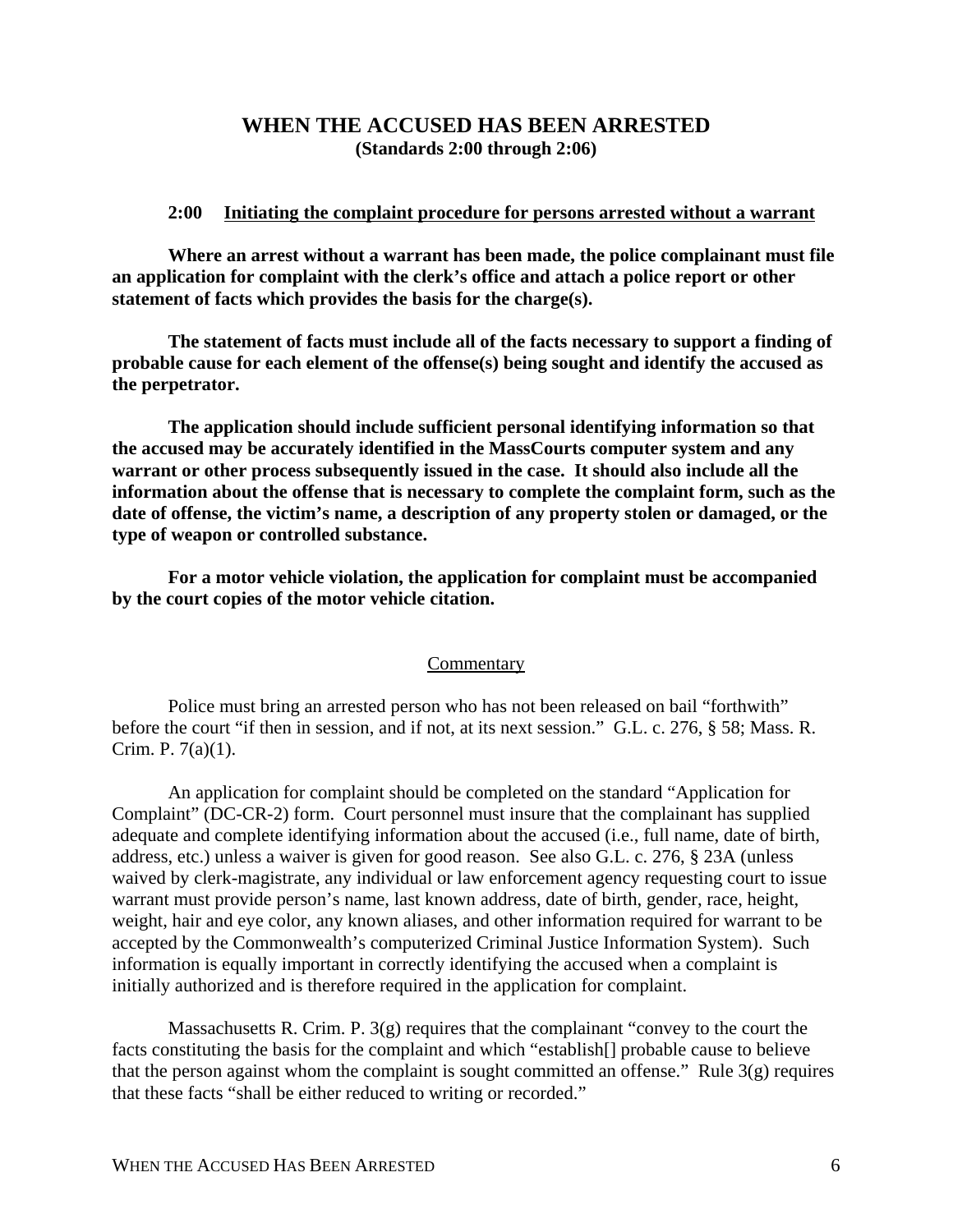District/Mun. Cts. R. Crim. P. 2(a) and 3(a) require that in arrest cases the police submit with the application "a written statement describing the facts constituting the basis for the arrest" to be given to the defendant at arraignment.

In a motor vehicle case, the police must accompany the application for complaint with the court copies of the motor vehicle citation. G.L. c. 90C, § 4. While § 4 would permit "one copy of the [citation to] serve as the application for complaint," the standard application form is also required, since the citation alone does not include all the personal identifying information that is required by G.L. c. 276, § 23A or the written statement of facts establishing probable cause that is required by Mass. R. Crim. P. 3(g) and Dist./Mun. Cts. R. Crim. P. 2(a).

While the name of an alleged victim is generally not an essential element of a complaint, the name of the victim (and sometimes witnesses) is usually included in an application for complaint. (An exception is sometimes encountered for sexual offenses, where G.L. c. 265, § 24C restricts public access to the victim's name.) Where multiple counts are sought of an identical offense with multiple victims, their names are necessary in order to distinguish the counts for double jeopardy purposes. It is usually appropriate for police to withhold or redact other personal information about victims and witnesses, such as addresses and telephone numbers, from such reports before they are filed with the clerk's office to protect the privacy interests of the parties. In addition, G.L. c. 258B, § 3(h) specifically authorizes a judge, on request, to impound the address, phone number, or place of employment or school, of a victim, a victim's family member, or a witness. See Standard 5:00 et seq. about issues of privacy versus public access.

The officer seeking the complaint need not be the arresting officer. See Commentary to Standard 1:01.

If an application for complaint is filed without an accompanying statement of facts, see Standard 2:03.

If, after a warrantless arrest, a complaint is sought for a misdemeanor offense other than the offenses for which the accused was under arrest, he or she is generally entitled to a show cause hearing for that offense. See Standard 3:10.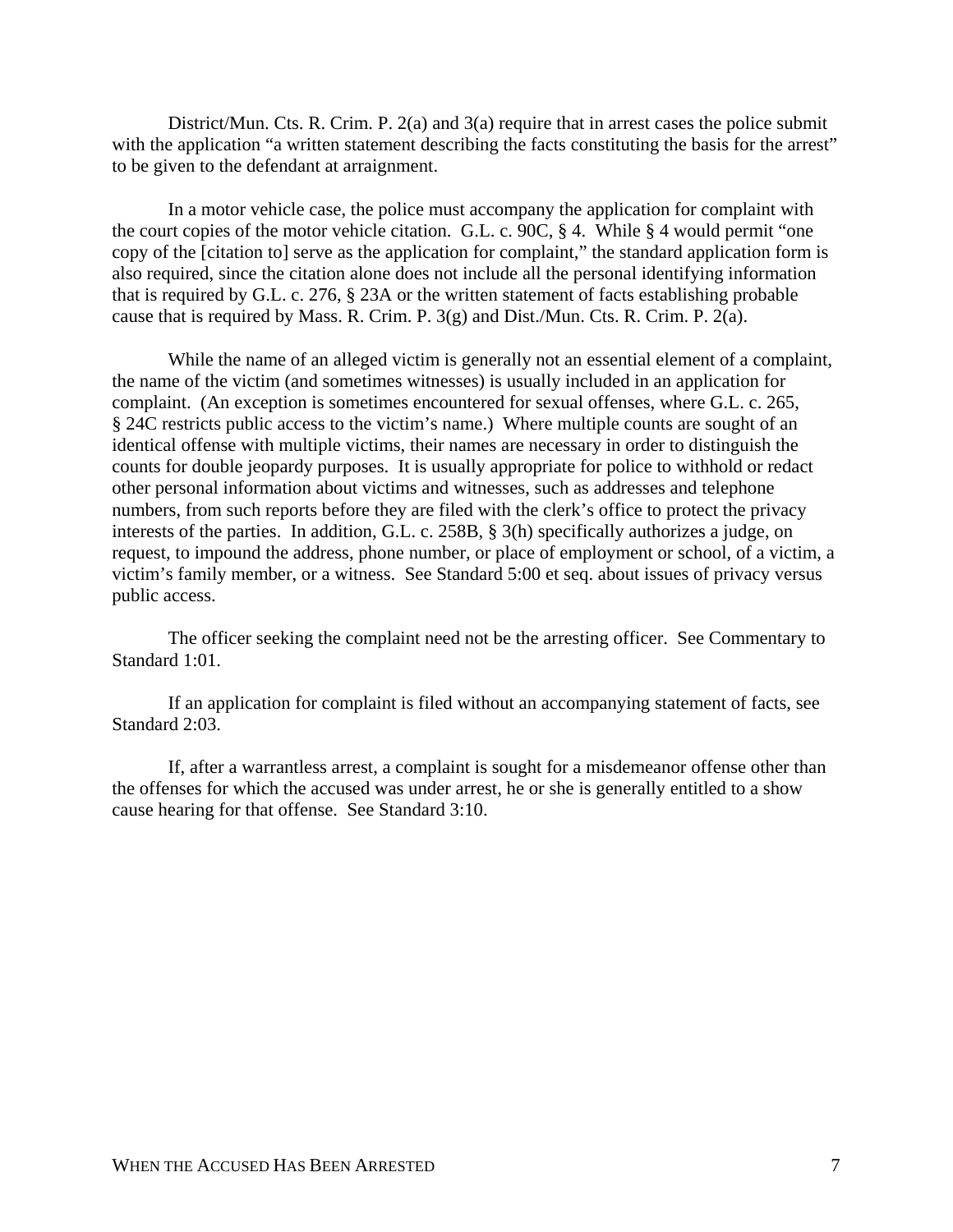## **2:01 Processing the application for complaint**

**The application for complaint should be processed in an efficient and orderly manner, with regard for the convenience of the parties, the needs of the public, and the public cost incurred when police officers are kept from their other duties.**

**Applications for complaint should be reviewed by a magistrate or by designated personnel in the clerk's office, and processed early enough so that this does not delay the start of the criminal session at 9:00 A.M.**

### Commentary

Some applications for complaint relate to accused persons who are in custody. Their guilt or innocence has not yet been adjudicated and they must be promptly released if there is insufficient evidence to establish probable cause.

In courts where a staff member reviews applications for complaint with police officers before they are presented to a magistrate to determine probable cause, when possible this screening function should be assigned to designated personnel who are familiar with the elements of commonly-charged offenses. The clerk-magistrate may reserve this function to a magistrate.

Staff members should be sensitive to the necessary constitutional separation between the functions of the police and the court. Although police officers, prosecutors and defense counsel should be treated as professional colleagues, they should not be afforded special privileges in or about the clerk's office. Such privileges detract from the separate and impartial nature of the court as an independent branch of government.

District Court Special Rules 200 and 201 require that every clerk's office be open for business at 8:30 A.M. and that court sessions begin at 9:00 A.M. The processing of applications for complaints should begin immediately upon opening for business. In courts where it proves necessary, the clerk-magistrate should assign sufficient personnel to begin work before 8:30 A.M. It is not necessary that all complaints for overnight arrests be completed before 9 A.M. if the court has other scheduled matters, but the processing of applications for complaints should not delay the start of the court session. The court should require the cooperation of police departments in meeting the requirements of this standard.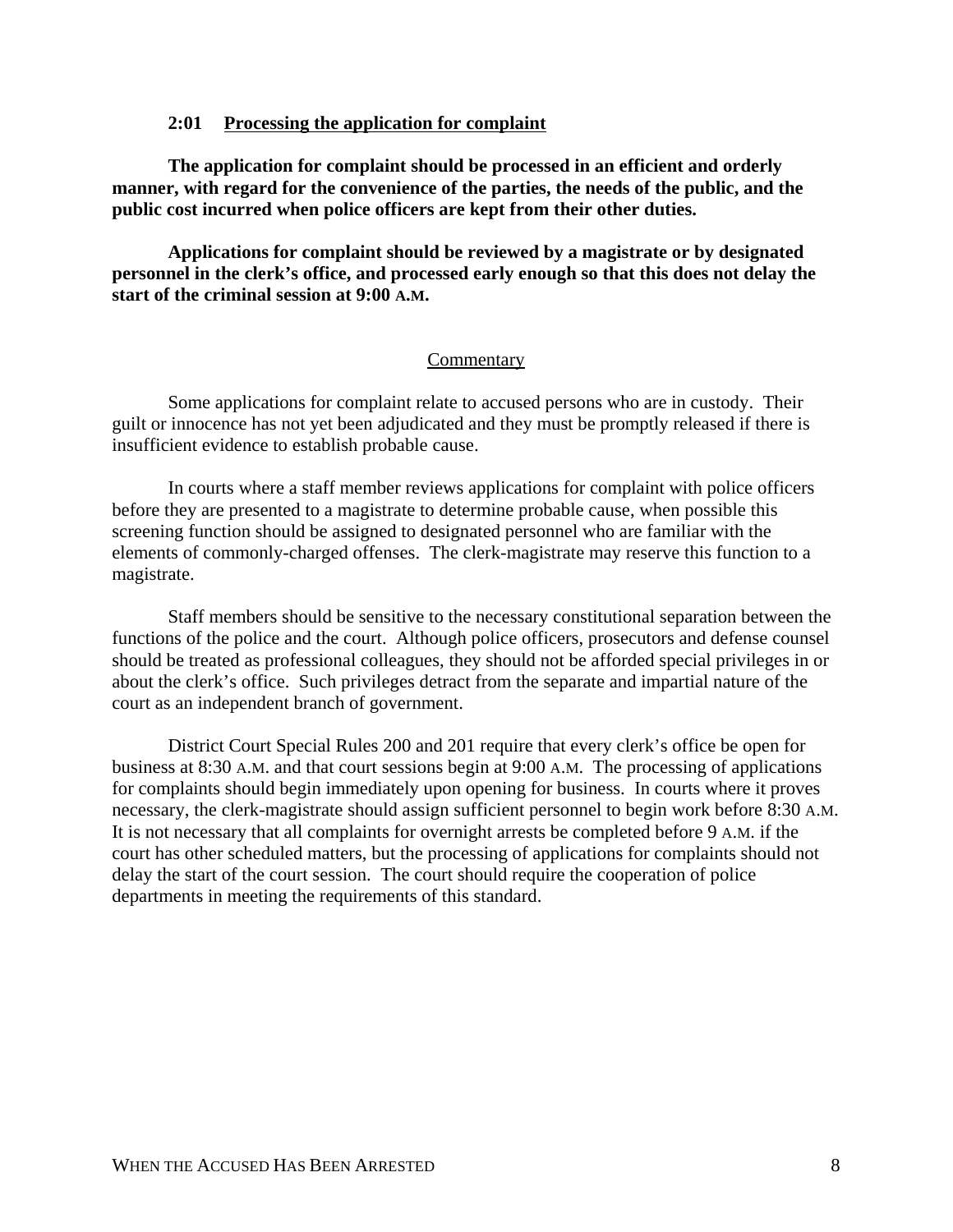### **2:02 Determining probable cause**

**If the application for complaint is in proper order, the officer seeking the complaint should be directed promptly to a magistrate for a probable cause determination.**

**No criminal complaint may be authorized unless a magistrate determines that probable cause exists for each offense included in that complaint.**

**If there has already been a** *Jenkins* **probable cause determination to support continued detention and there is a record of the facts supporting that determination, that is sufficient to authorize a complaint for any offenses covered by that determination.**

**In determining probable cause, the magistrate may rely on evidence obtained subsequent to the arrest.**

#### **Commentary**

Because the accused has been arrested, there is no need for a magistrate to make a decision whether to issue process (a summons or a warrant). But a magistrate must determine if probable cause exists to authorize a complaint for each of the offenses being charged. See Mass. R. Crim. P. 3(g).

If probable cause for one or more offenses was found in a prior *Jenkins* hearing, that finding is sufficient to authorize a criminal complaint for those offenses, as long as the underlying facts have been reduced to writing or recorded as Rule 3(g) requires. Anyone arrested without a warrant is entitled to an ex parte *Jenkins* hearing before being held in custody for more than 24 hours when court is not in session. If the magistrate finds that there is probable cause for continued detention, the arrestee may be held for the next court session. If a finding of no probable cause is made, the arrestee must be released. See *Jenkins v. Chief Justice of the District Court Dep't,* 416 Mass. 221, 619 N.E.2d 324 (1993); Mass. R. Crim. P. 3.1; Trial Court Rule XI. If a *Jenkins* determination covers some but not all the charges now being sought, the magistrate must make a supplemental finding of probable cause with regard to the additional offenses.

The same magistrate may not make a *Jenkins* determination and also set bail for a fee in the same case because it poses a potential financial conflict of interest. Trial Court Rule XI. However, the same magistrate who has previously set bail may also make a probable cause determination under Mass. R. Crim. P. 3(g) at a later time, since such a determination is required whether or not the arrestee has been admitted to bail.

The magistrate's responsibility is to determine whether there is currently probable cause to authorize a complaint, not whether there was probable cause at the time of the arrest. Therefore, in determining probable cause the magistrate may consider information obtained subsequent to the arrest. This may be either inculpatory (strengthening the case against the accused) or exculpatory (e.g., showing that an earlier identification was mistaken).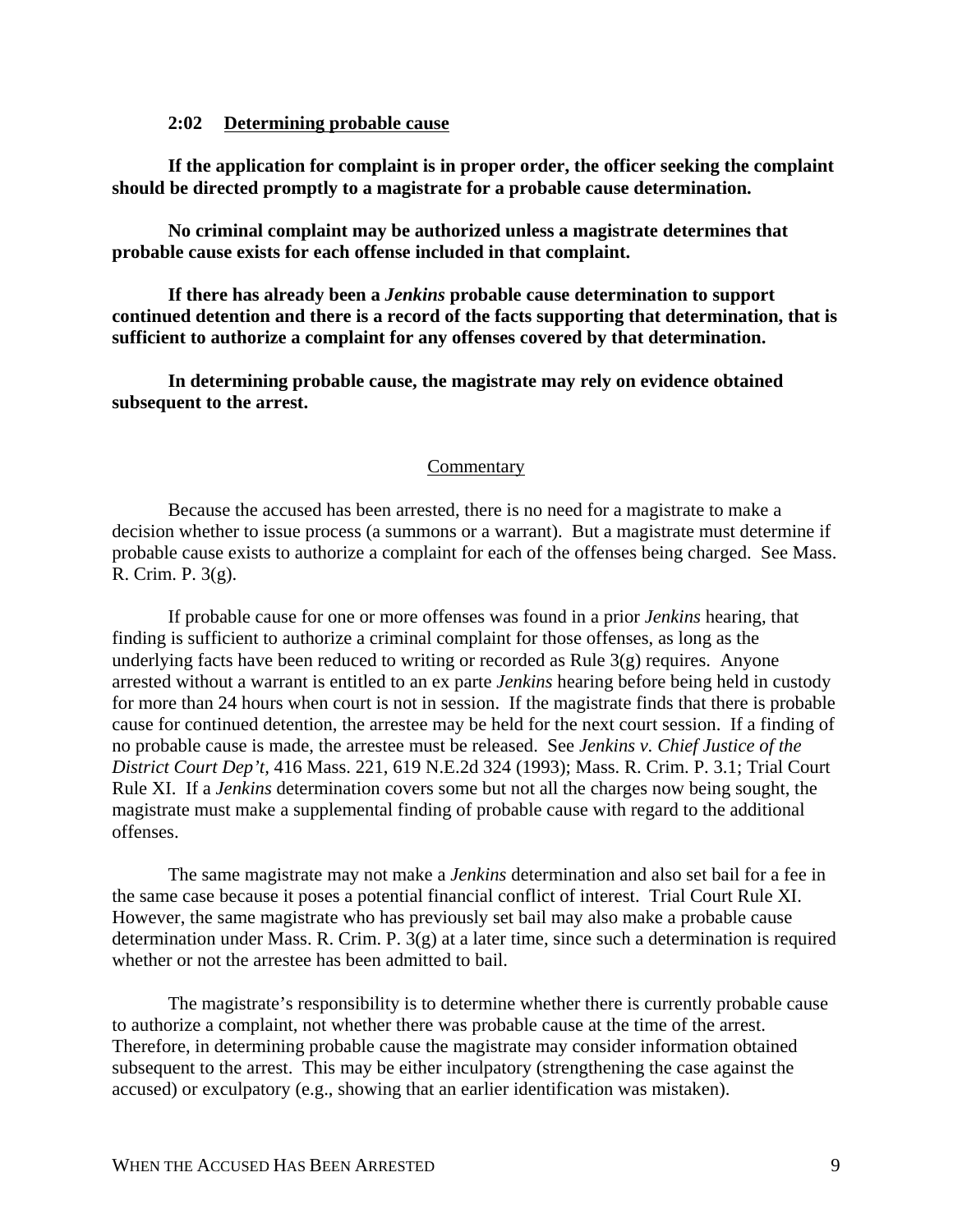Prior to the September 7, 2004 effective date of Rule 3(g), there was no requirement that a magistrate make a finding of probable cause in warrantless-arrest cases. See *District Atty. of Norfolk County v. Quincy Div. of Dist. Court Dep't,* 444 Mass. 176, 827 N.E.2d 172 (2005); *Commonwealth v. Arias,* 55 Mass. App. Ct. 782, 778 N.E.2d 523 (2002); *Commonwealth v. Rumkin,* 55 Mass. App. Ct. 635, 773 N.E.2d 988 (2002).

For a discussion of the probable cause standard, see Standard 3:18.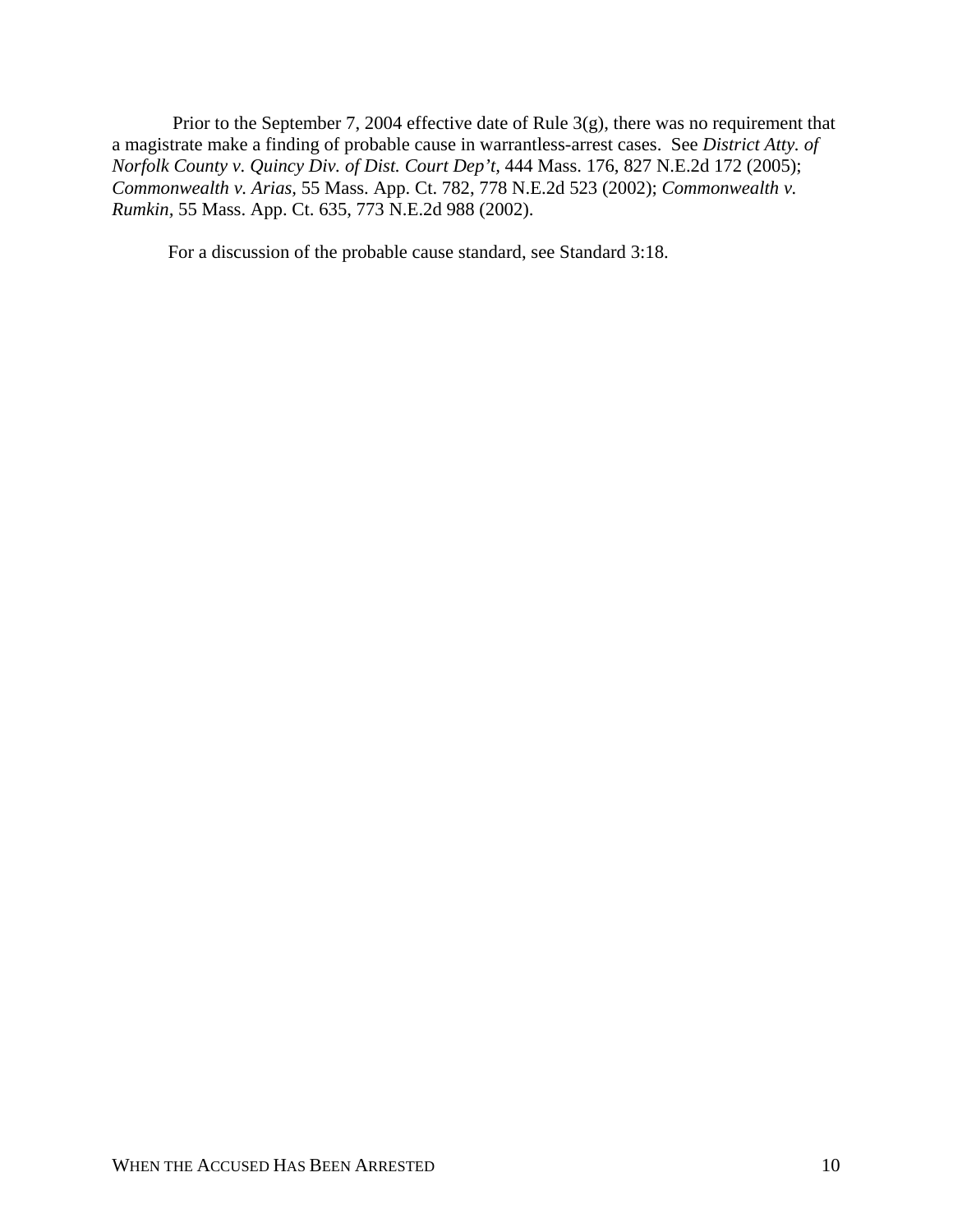## **2:03 Authorizing the complaint and determining the proper charges**

**Unless the application for complaint has already been reviewed by another staff member to insure that it contains the necessary identifying information about the accused, the magistrate should do so.** 

**The magistrate must then review the police report or other statement(s) filed with the application to determine whether there is sufficient evidence to find probable cause for each offense charged.**

**If there is no statement of facts or if the statement does not contain sufficient evidence to find probable cause, the magistrate may permit the officer seeking the complaint to file the missing statement or to supplement or clarify any statement that was filed. The additional facts must either be reduced to writing by the officer, or the magistrate must electronically record or make written notes of them.**

**If the magistrate determines that there is probable cause for all or some of the offense(s) listed in the application, the magistrate should note this on the application and that he or she is authorizing a complaint. There must be a written or recorded record of the facts supporting the finding of probable cause for each offense.**

**If the magistrate finds no probable cause for an offense for which the accused was arrested, but does find probable cause for a lesser or different offense, the magistrate should so inform the officer and determine if the officer wishes to proceed on the lesser or different offense. If so, the magistrate may then authorize a complaint. If the officer declines to proceed on the lesser or different offense, the magistrate should note this on the application and record a finding of no probable cause on the original charge.**

**If the magistrate determines that the facts would also support charging the accused with a greater or different offense, the magistrate may inquire if the officer wishes to do so. If the officer declines to proceed on the greater or different offense, the magistrate should record the finding of probable cause and authorize a complaint for the original charge.**

#### **Commentary**

The magistrate has two responsibilities under rule  $3(g)$ : to determine if probable cause exists for each criminal charge sought in the application for complaint, and to preserve a record of the facts supporting the probable cause finding either in writing or recorded. If either function is omitted, the complaint could later be dismissed.

A written record of the facts supporting the probable cause finding must be filed with the application for complaint. This will normally consist of the police report or statement(s). While a *Jenkins* determination may be based on an unrecorded oral presentation of facts made under oath, that is insufficient under Mass. R. Crim. P. 3(g) unless the facts supporting the finding of probable cause are subsequently "either reduced to writing or recorded." In doing so, the magistrate is not required to articulate findings of fact assessing the evidence, but only to make a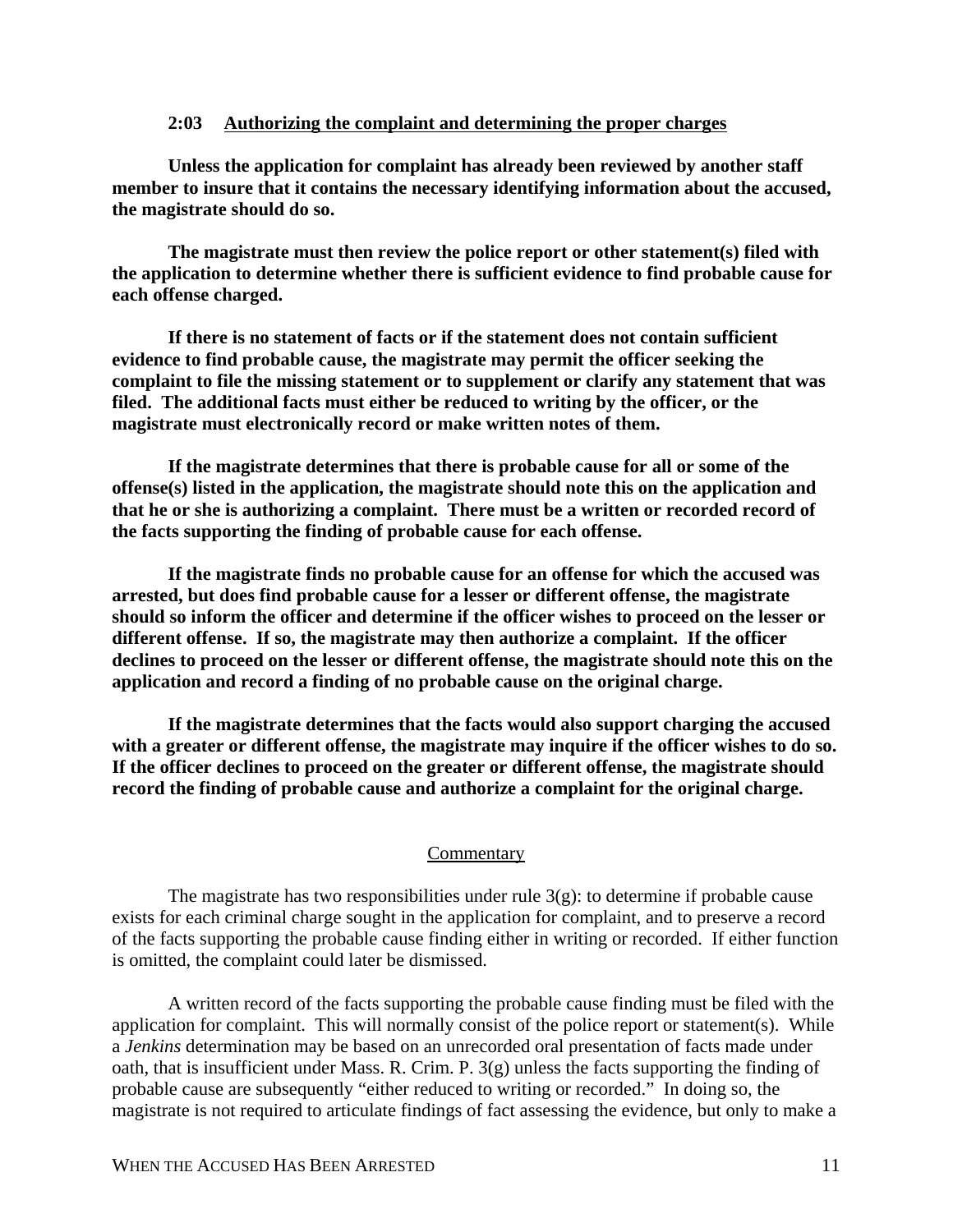record of "the facts constituting the basis for the complaint" (i.e., sufficient evidence to support the general finding that there is probable cause for each offense charged).

The magistrate should check the appropriate boxes on the application to indicate the charges for which he or she has found probable cause. The magistrate should also check the appropriate boxes to indicate whether the facts are set forth in written statements or recorded or both. Any written statements, including notes made by the magistrate of any oral statements that were presented, should be attached to the application for complaint, and later filed with the case papers if the magistrate authorizes the complaint. If testimony was recorded, the magistrate should note the start and end index numbers of the electronic record.

If a warrantless arrest is made during business hours, it sometimes happens that the application for complaint is submitted to the court before the police report is available. The magistrate may wait for a reasonable time for the report to be submitted or ask the officer to prepare a brief written report in place of the formal police report. Alternately, the magistrate may interview the officer, either in the clerk's office or over the telephone, and record the testimony or make notes of the facts presented. These notes do not have to be extensive but they must record the substance of the factual basis for each element of each offense charged and must be preserved**.**

The magistrate may use his or her expertise to advise on the selection of the appropriate offense to be charged, based on the facts presented. Ultimately, however, the charging decision is an executive, not a judicial, function, and the police may choose to prosecute for a lesser offense, even if there is probable cause for a more serious charge. The magistrate should adopt the officer's choice of offense if there is probable cause for that offense.

For a discussion of taking the complainant's oath and signing the complaint, see Standard  $3:24.$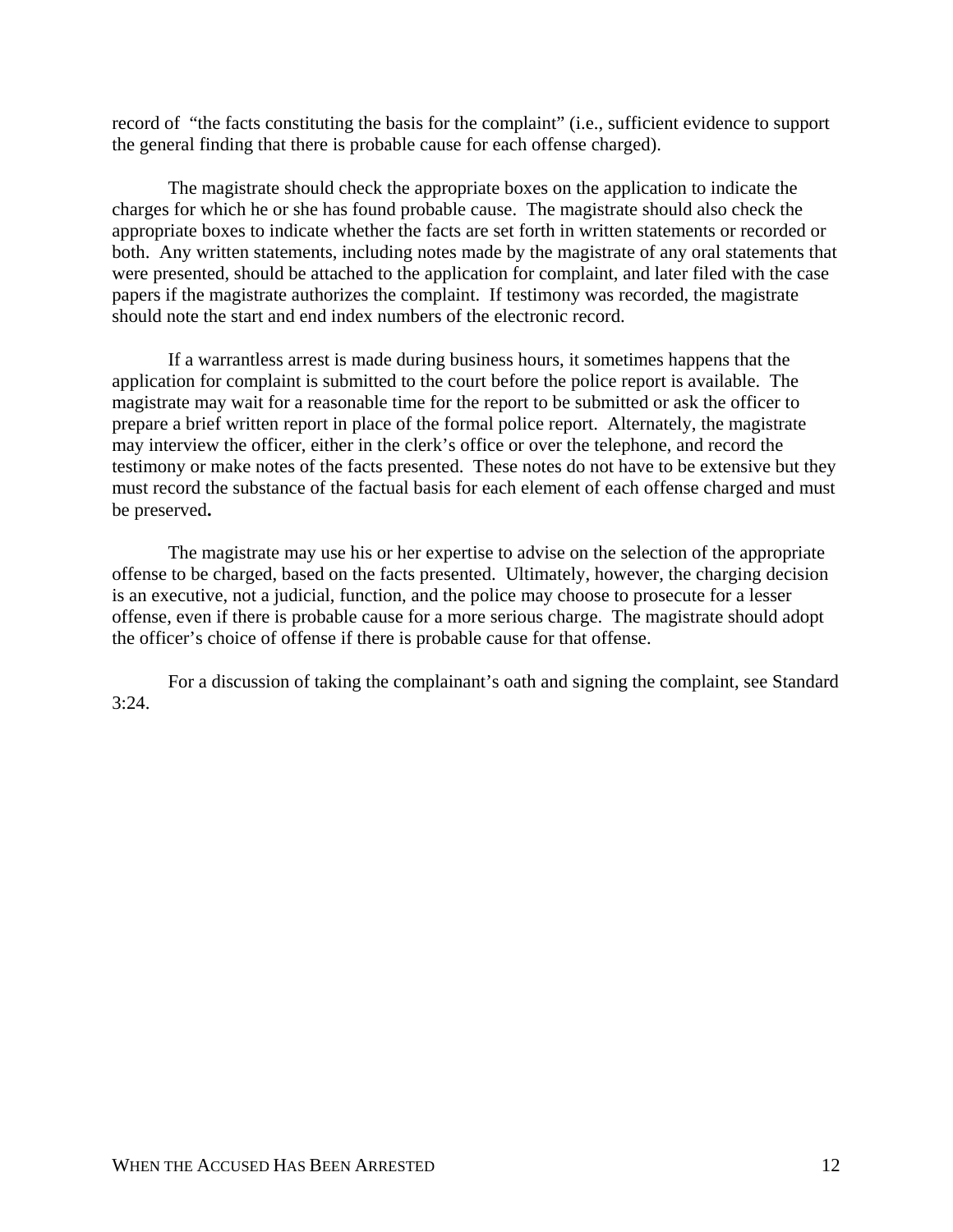### **2:04 Denying an application after arrest**

**If the police fail to file a written statement or offer oral testimony, preserved by recording, that provides probable cause for every element of a charged offense, the magistrate may not authorize a complaint for that offense. Normally the magistrate should require that this obligation be met by the submission of a written statement that covers every element of the offense.**

**The magistrate should deny a complaint for a charged offense only if he or she finds no probable cause or has not been provided with the facts necessary to determine whether there is probable cause for that offense.**

**If the magistrate does not find probable cause for any of the charged offenses, the magistrate should mark the application "No Probable Cause Found" and with the date and time. The denied application for complaint should then be sent into the courtroom and placed before a judge. If the accused is in custody, the matter should be called without delay. Unless the police request redetermination by a judge (see Standard 2:05), the magistrate's finding of no probable cause should be announced in open court and on the record. If a check of the Warrant Management System and the arrestee's probation record reveals no outstanding warrants, the arrestee should be discharged. Any posted bail should be returned. If a motor vehicle citation was issued, an abstract should be sent to the Registry of Motor Vehicles noting the finding of no probable cause.**

**If no judge is sitting that day, the clerk in the session should call the matter and, after a check of the WMS and the arrestee's probation record, announce the finding and the arrestee's discharge on the record.** 

#### **Commentary**

District/Mun. Cts. R. Crim. P. 2(a) and 3(a) require a magistrate, before authorizing a criminal complaint in an arrest case, to obtain from the police "a written statement describing the facts constituting the basis for the arrest" to be given to the defendant at arraignment. The commentary to the rules indicates that the purpose of this written statement is to implement the discovery requirement of G.L. c. 218, § 26A (and now Mass. R. Crim. P. 14[a][1][A]), and not to document every element of the offense for purposes of determining probable cause.

By contrast, Massachusetts R. Crim. P.  $3(g)$  requires a magistrate, before issuing a complaint, to obtain from the complainant "the facts constituting the basis for the complaint . . . . either reduced to writing or recorded . . . . [which] establish[] probable cause" for an offense.

The first of these requirements can only be met by a written statement, while the second may also be satisfied by electronic recording of oral testimony. The standard suggests that normally both requirements should be met by the filing of a written statement that establishes probable cause for every element of the offense.

Massachusetts R. Crim. P.  $3(g)$  is silent as to what should happen if the magistrate finds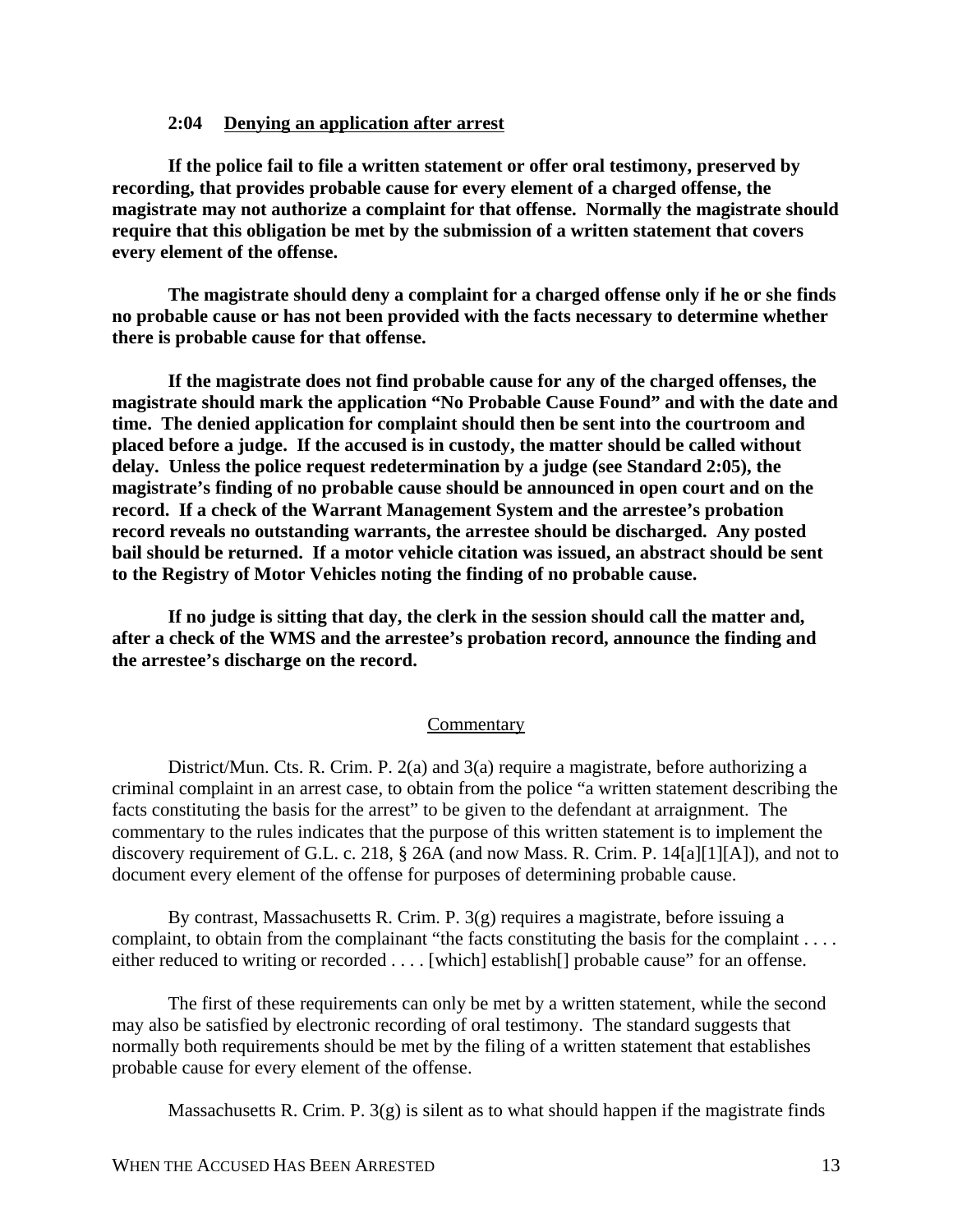no probable cause as to all charges sought. If the police indicate that missing information can be obtained quickly (perhaps with a phone call to the police station or the arresting officer), the magistrate may defer taking any action for a short period of time to permit the police to revise or supplement the original report. The supplemental information must be in writing or otherwise recorded.

If the magistrate finds no probable cause to authorize the complaint or the police are not able to provide facts to support the authorization of a complaint within a reasonable time, the application should be put before a judge in the courtroom so that the arrestee may be ordered released. What constitutes a reasonable time will depend upon the nature of the charges, the complexity of the matter, and the availability of witnesses or police officers, but in no event would it extend beyond the end of the court day.

Several considerations support the recommendation to bring the matter before a judge:

- If the police disagree with the magistrate's decision not to authorize a complaint, it is appropriate that they be given an opportunity to request a redetermination by a judge. The arrestee is often already in the courtroom, either in the general audience or, if held, in the dock.
- Resolving the matter in the courtroom is an appropriate way to allow for involvement by the District Attorney's office, which does not usually participate in the application process in the clerk's office.
- Protecting the arrestee's privacy is rarely a significant concern in such situations. After the opprobrium of a public arrest and sometimes incident publicity, an arrestee may well desire his or her discharge to be equally public. In addition, the public's legitimate interest in controversial law enforcement decisions may often result in a discretionary decision to permit public access to the records of such cases. See Standard 5:02.
- Several additional steps must precede any discharge. By statute the court must check the Warrant Management System for outstanding warrants before it "releases, discharges or admits to bail" the arrestee (G.L. c. 276, § 29), and it is also appropriate to check the arrestee's probation record for outstanding defaults or other pending matters. If the arrestee is on probation, the probation department should have an opportunity to determine whether to file a violation notice for any conduct brought to light in the police report(s) or statement(s). Calling the case in the courtroom insures that such issues are addressed before the arrestee is discharged.
- Releasing an arrestee directly from the cellblock with no appearance in open court may leave the alleged victim, prosecuting officers and interested members of the public or media uncertain as to what has occurred. Since the arrest has already put the matter in the public realm, it is appropriate for the court to encourage public confidence in its charging procedures by formally noting on the record that a judicial determination of no probable cause has been made and that is why the arrestee is being discharged and released pursuant to law.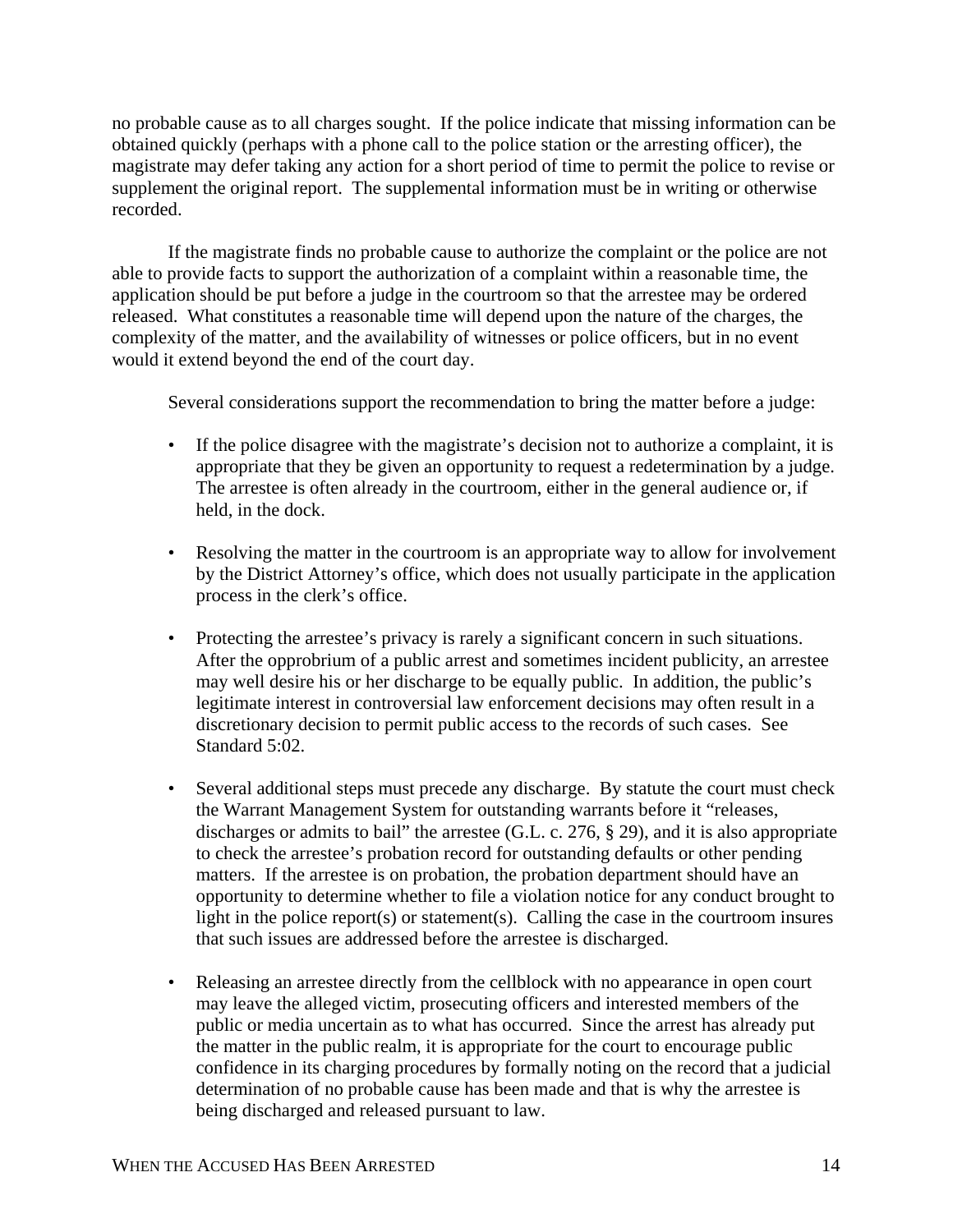The denied application must be kept on file for the one year retention period required by G.L. c. 218, § 35.

A finding of no probable cause does not bar police from later bringing a new application for complaint based on new or additional evidence, nor does it bar the District Attorney from seeking an indictment for the same charge(s). A new application should be processed de novo.

When an arrestee has previously been released on bail and the magistrate finds no probable cause to authorize a complaint, if the arrestee fails to appear in accordance with his or her recognizance, the court should not issue a warrant. A judge must determine whether the circumstances make it appropriate to return or to forfeit any bail that has been posted. In such circumstances, if the police wish to seek a separate complaint under G.L. c. 276, § 82A for failure to appear, they should be urged to consult first with the District Attorney's office.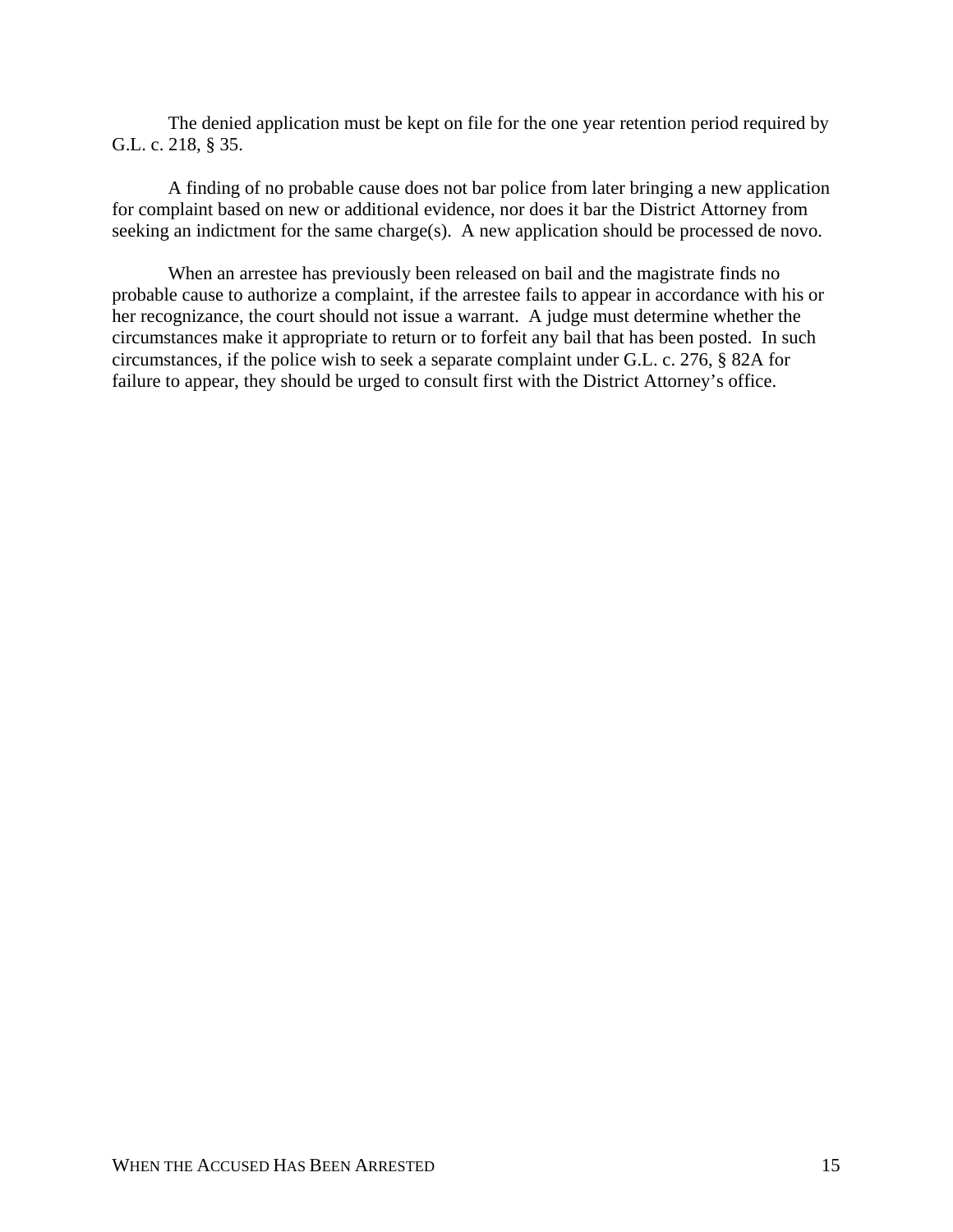### **2:05 Redetermination by a judge after a magistrate's finding of no probable cause**

**If the police disagree with the magistrate's decision not to authorize a complaint, they may request a redetermination by a judge.**

**If the arrestee is being held, this should be treated as a matter of priority, since the magistrate has already made a decision that there is no probable cause to authorize a complaint. It must be done, at the very latest, before the close of business on the same day that the arrestee is first brought before the court, unless the arrestee is released on personal recognizance pending resolution, if it cannot be done immediately, or both parties agree to a delay, or there are independent grounds for continued detention.**

**A judge may decide to rehear the application de novo or simply to review the factual allegations previously provided to the magistrate. The proceeding may be conducted ex parte, since an arrestee has no right to be heard before a complaint is authorized, or the judge may allow participation by the arrestee or defense counsel. The judge may limit any redetermination to the information previously provided to the magistrate, or may allow additional information to be offered.**

**If a judge agrees to redetermine the matter, any hearing should presumptively be private and closed to the public. When there is a request that the public be permitted to attend, the judge should be guided by the factors in Standard 3:15 in determining whether there is a legitimate reason for access that justifies an exception to the rule.**

**If the judge determines that there is no probable cause for a complaint, the session clerk should endorse that finding on the application for complaint and the arrestee should be released and discharged after a check of the Warrant Management System and the arrestee's probation record.**

**When no judge is present, the clerk-magistrate should request an immediate judicial redetermination through the same procedure used to obtain abuse prevention orders when no judge is sitting.**

#### **Commentary**

Under G.L. c. 218,  $\S$  32 & 35 and G.L. c. 276,  $\S$  22, a judge has coextensive authority with a magistrate to authorize criminal complaints. The judge also has inherent authority to redetermine an application for criminal complaint that has been denied by a magistrate. *Bradford* v. *Knights*, 427 Mass. 748, 752, 695 N.E.2d 1068, 1071 (1980).

If the judge finds no probable cause for the complaint, the session clerk should endorse that finding on the application for complaint, and note the judge's name, the date and time, and the start and end index numbers of the electronic record.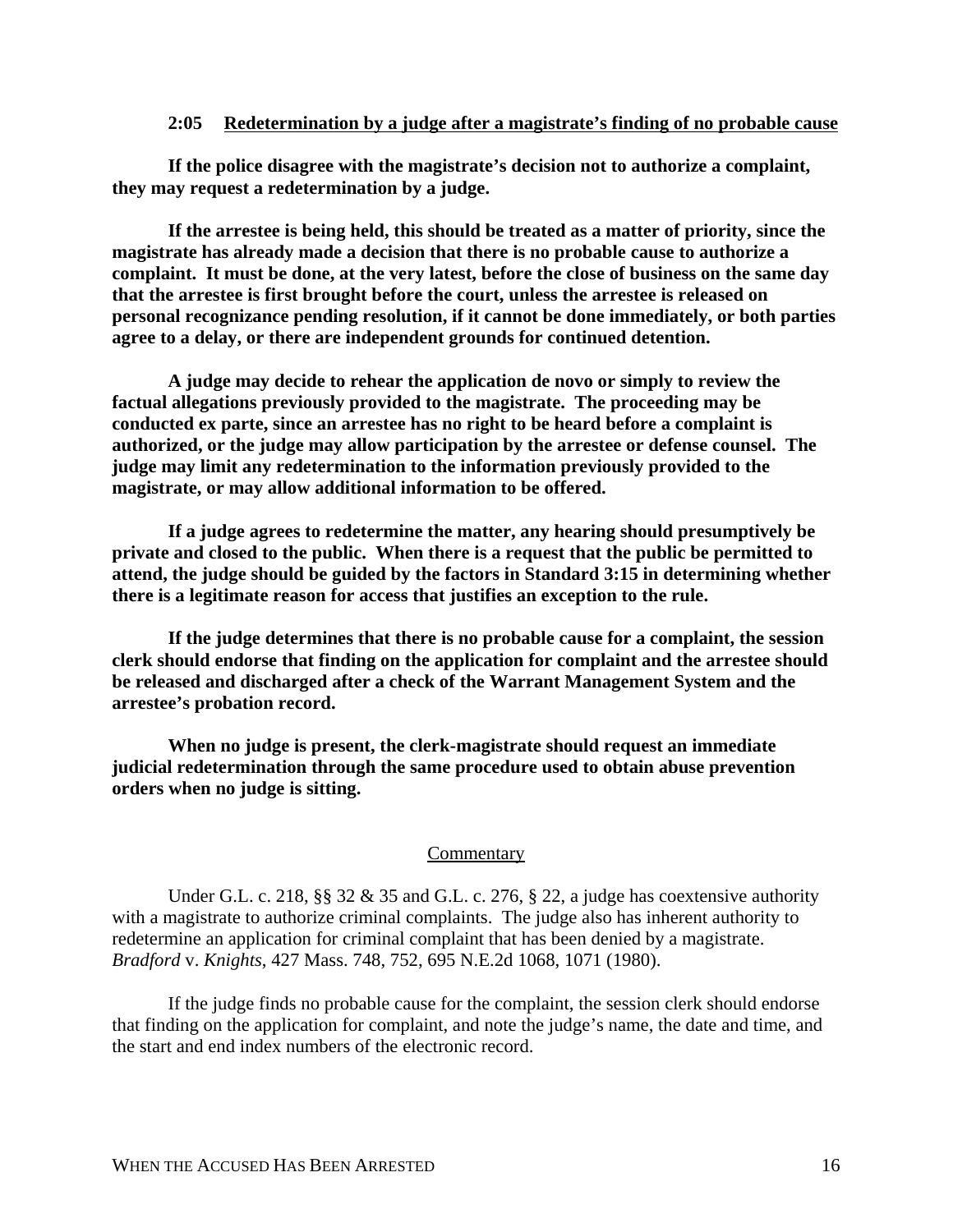## **2:06 Withdrawing an application after arrest**

**If the police decide to withdraw an application for complaint and release an arrestee, the magistrate should note the details and reasons on the withdrawn application and retain it with denied applications.**

**If this occurs after the arrestee has been transferred into the court's custody, the withdrawn application for complaint should be sent immediately to the courtroom and the matter called without delay. After review by the judge, the withdrawal of the application for complaint and the arrestee's discharge should be announced in open court and on the record. If no judge is sitting that day, the clerk in the session should call the case and announce on the record the withdrawal of the application and the arrestee's discharge.**

**The magistrate and the judge should not become involved in an arrestee's decision whether to release the police from any civil liability.** 

#### **Commentary**

On occasion, police officers may decide not to prosecute after a warrantless arrest has been made. They may be required to do so if additional information has come to light so that there is no longer probable cause to proceed. See *Hall v. Ochs,* 817 F.2d 920 (1st Cir. 1987) (Fourth Amendment requires that police release arrestee as soon as they learn they have arrested wrong person); S.J.C. Rule 3:07, § 3.8(a) (prosecutor may not prosecute a charge that is not supported by probable cause).

In appropriate cases, the magistrate might suggest that the police consult with the District Attorney's office before reaching a decision whether or not to prosecute after an arrest.

Judges and magistrates should not become involved in an arrestee's decision whether to release the police from civil liability. It is improper for the court to use the criminal process as a tool to affect questions of civil liability arising out of the arrest or complaint process. *Foley v. Lowell Div. of the Dist. Court Dep't,* 398 Mass. 800, 804-805, 501 N.E.2d 1151 (1986); *Enbinder v. Commonwealth,* 368 Mass. 214, 220, 330 N.E.2d 846, cert. denied, 423 U.S. 1024 (1975). See also *Newton v. Rumery,* 480 U.S. 386, 107 S.Ct. 1187 (1987) (plurality opinion) (validity of civil release depends on accused's informed and voluntary consent and no evidence of prosecutorial misconduct); *Commonwealth v. Klein,* 400 Mass. 309, 311-312, 509 N.E.2d 265, 266 (1987) (permissible for judge to enforce civil release negotiated by counsel without court involvement as part of negotiated settlement).

For record requirements on denied applications, see Standard 5:01.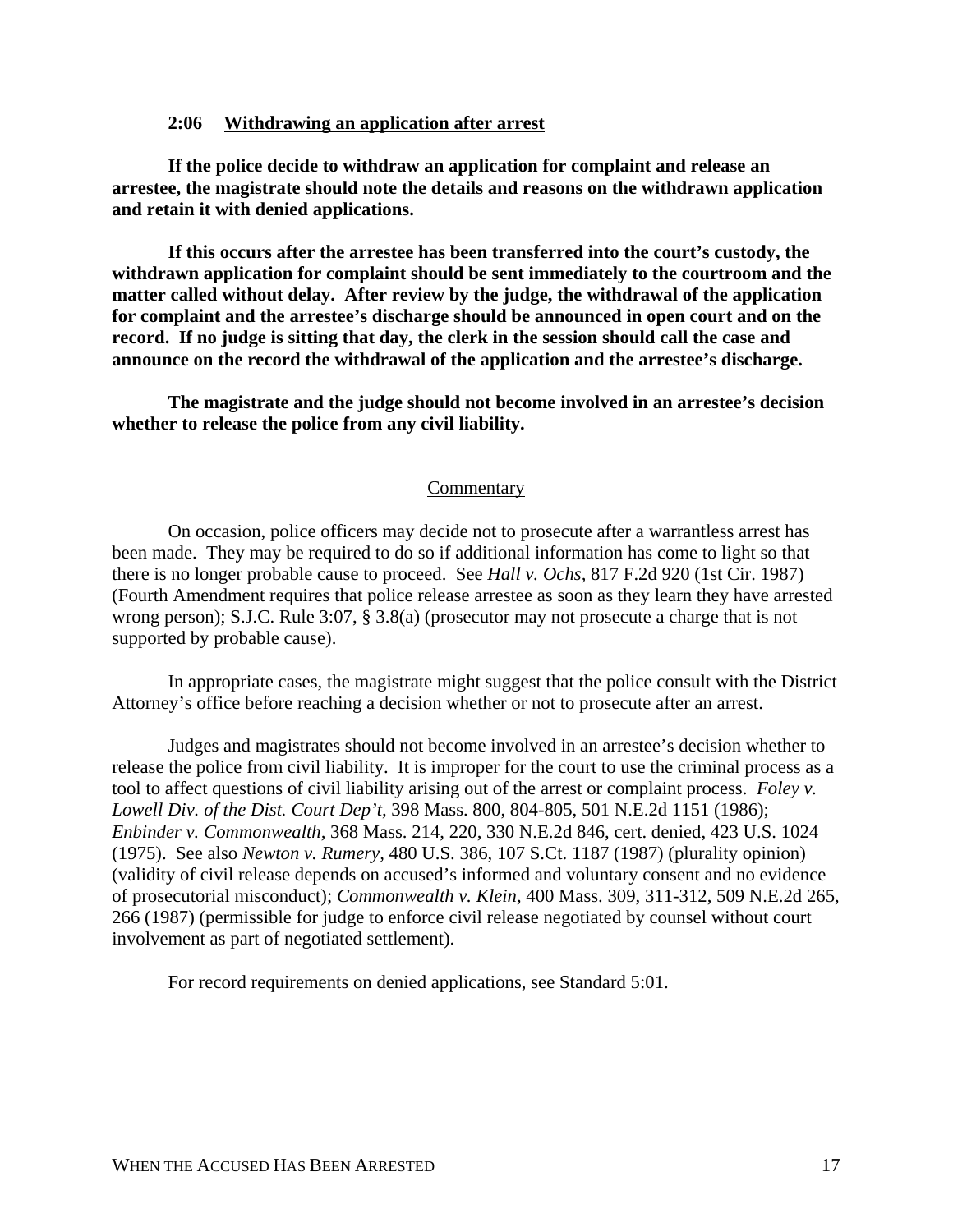# **WHEN THE ACCUSED HAS NOT BEEN ARRESTED (Standards 3:00 through 3:26)**

### **3:00 The right to seek a criminal complaint**

**Any individual is entitled to file an application for criminal complaint and to have a magistrate act on it. However, a private party has no right to a show cause hearing on such an application, no right to have a criminal complaint authorized, and no right to appeal its denial.**

**Unless the Attorney General's office or the District Attorney's office has communicated a decision to prosecute, a magistrate may decline to authorize a complaint even if there is probable cause. If the Attorney General's office or the District Attorney's office has decided to prosecute, a magistrate must authorize the requested complaint if supported by probable cause. A magistrate may ordinarily assume that the District Attorney's office will prosecute a complaint supported by probable cause that is sought by police or other authorized law enforcement officials, but may also inquire in doubtful cases.**

**Where a magistrate is permitted to deny an application for complaint even if there is probable cause, the magistrate may do so summarily and without hearing. A court may establish policies regarding the types of applications from private parties that will be denied summarily.**

## **Commentary**

"In general, anyone may make a criminal complaint in a District Court who is competent to make oath to it." *Commonwealth v. Haddad,* 364 Mass. 795, 798, 308 N.E.2d 899 (1974). See Mass. R. Crim. P. 4(b) and Standard 1:01. For that reason, the complainant must be a natural party, even if acting on behalf of an agency or organization.

A private party has a right to file an application for criminal complaint and to have the court act on that application, but that is the extent of his or her rights. A private complainant is not entitled to a hearing on an application, since the statutory provisions for show cause hearings are for the benefit of the accused, not the complainant. *Scott v. Dedham Div. of Dist. Court Dep't,* 436 Mass. 1004, 1005, 763 N.E.2d 1088, 1089 (2002); *Commonwealth v. Clerk of Boston Div. of Juvenile Court Dep't,* 432 Mass. 693, 703, 738 N.E.2d 1124, 1131 (2000). "Once a private party alerts the court of the alleged criminal activity through the filing of an application and the court responds to that application, the private party's rights have been satisfied." *Victory Distribs., Inc. v. Ayer Div. of Dist. Court Dep't,* 435 Mass 136, 141, 755 N.E.2d 273, 277-278 (2001). See also *Taylor v. Newton Div. of Dist. Court Dep't,* 416 Mass 1006, 622 N.E.2d 261 (1993) ("it is settled beyond cavil that a private citizen has no judicially cognizable interest in the prosecution of another").

A magistrate has discretion to decline to authorize a criminal complaint even if the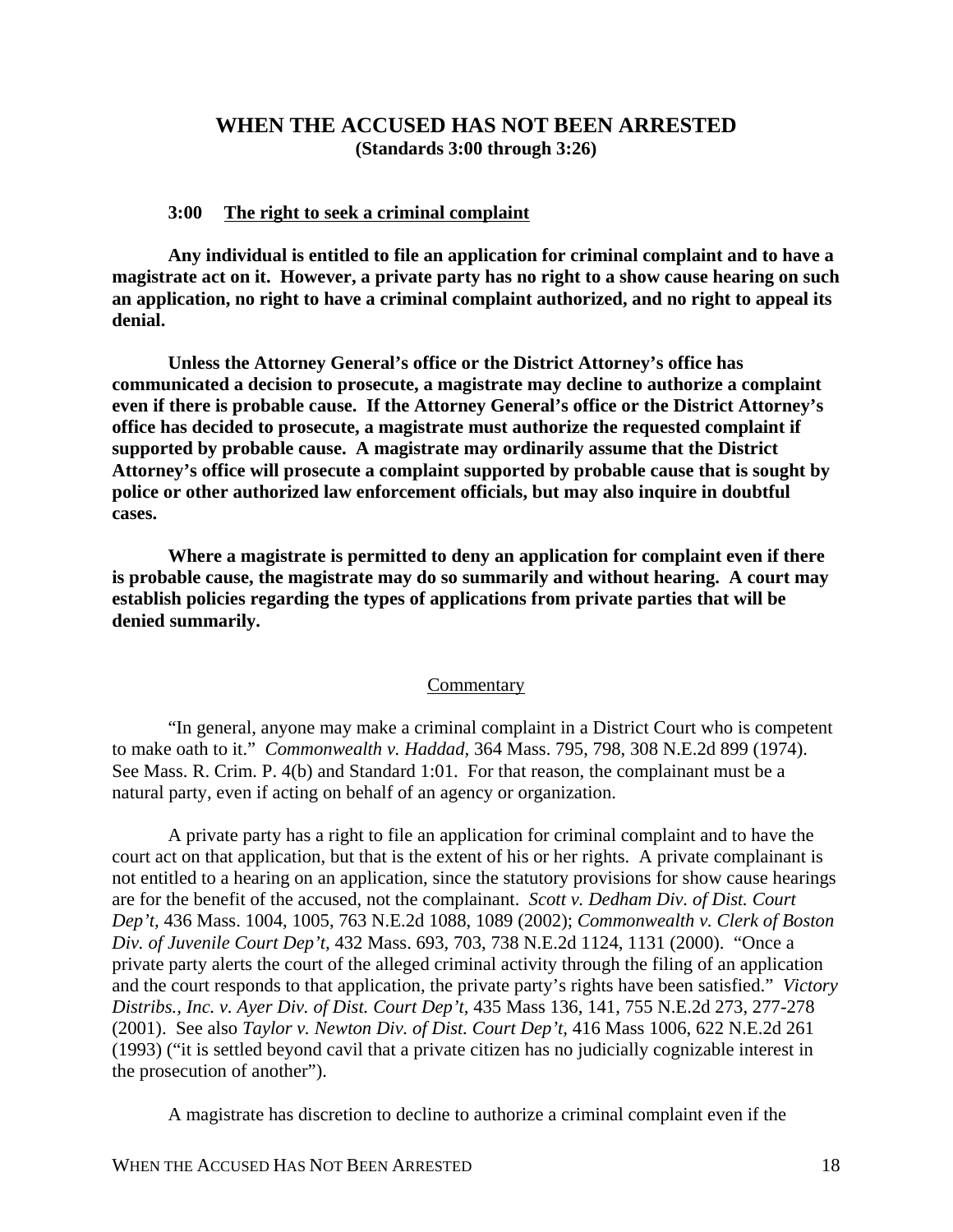application establishes probable cause, unless the Attorney General's office or the District Attorney's office has communicated to the court a decision to prosecute. In such situations, "neither a judge of the District Court nor a clerk-magistrate may bar the prosecution, as long as the complaint is legally valid." *Victory Distribs., Inc.,* 435 Mass. at 143, 755 N.E.2d at 279.

While private applications for complaint may be denied summarily, they should not be denied arbitrarily. The court should not appear to favor one complainant over another who is similarly-situated by authorizing a complaint for one and denying it for the other if there is probable cause for both complaints. For that reason, it is desirable that summary denials should normally be done in accordance with a uniform policy. See, e.g., *Victory Distribs., Inc., supra* (court may follow a policy of denying private complaints for larceny by check because it lacked resources to process such cases).

The significance of the court's involvement in resolving applications brought by private parties should not be underestimated. "[T]hese often more minor matters may include the frictions and altercations of daily life, which may not attract the attention of the police or the public prosecutor but yet may rankle enough that resolution is required if peace is to be maintained." *Bradford v. Knights,* 427 Mass. 748, 751, 695 N.E.2d 1068, 1071 (1998). A magistrate's show cause hearing may be the only practical recourse available to an unrepresented complainant if the police are unable or unwilling to investigate or commence prosecution in a relatively minor matter.

A magistrate may not hold an application for complaint open indefinitely or for an extended term, without either allowing or denying it, over the objection of the complainant or the Commonwealth. *Commonwealth v. Clerk of Boston Div. of Juvenile Court Dep't, supra.*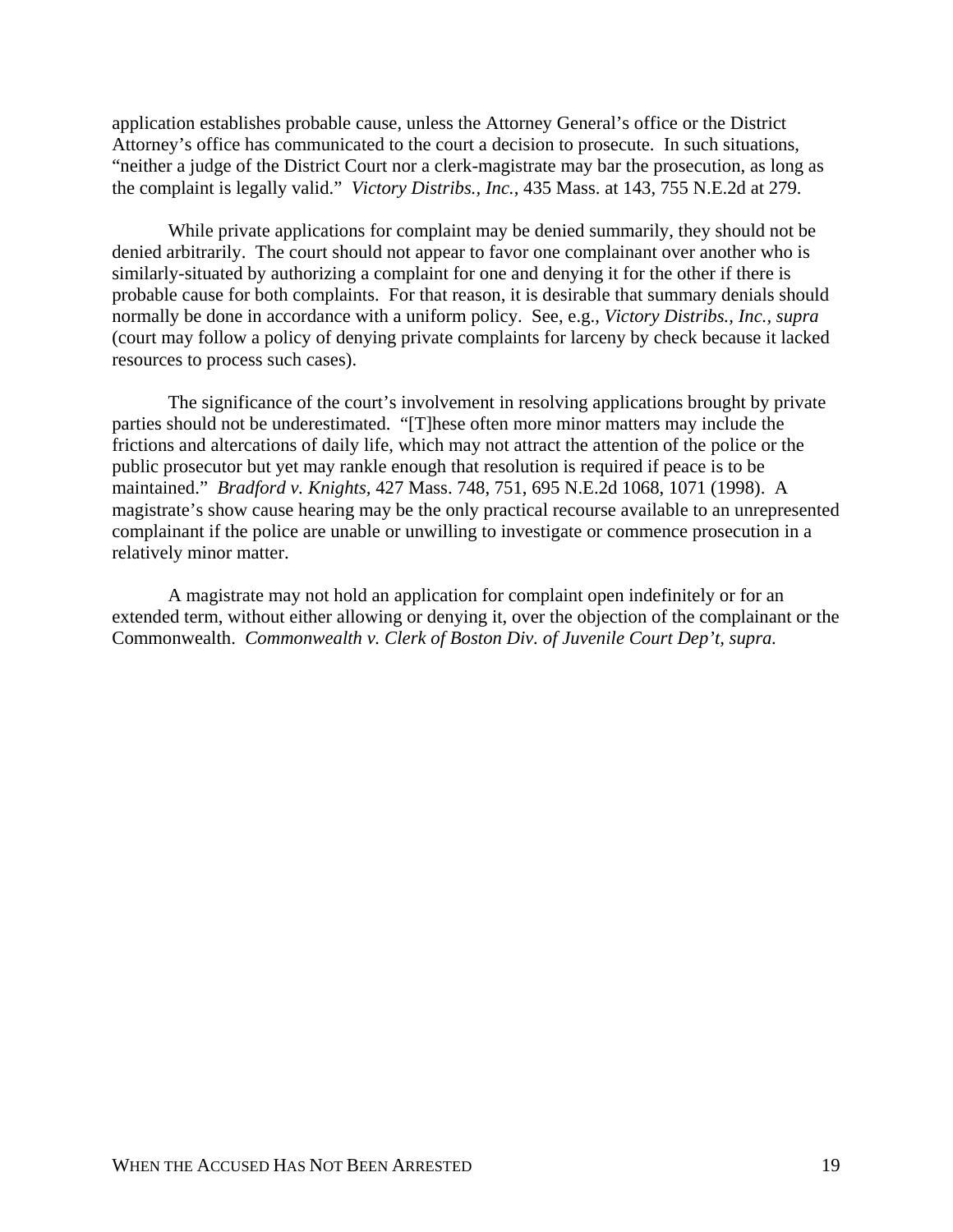### **3:01 Purpose of the complaint procedure in non-arrest cases**

**The primary objective of the complaint procedure in non-arrest cases is to determine whether to authorize a criminal complaint to prosecute the accused for alleged criminal acts. The court may also play a useful function in the informal resolution of conflicts if this is done in a manner that is consistent with the primary objective of the complaint procedure.**

## Commentary

The primary role of the magistrate is to determine whether probable cause exists to require the accused to answer to a criminal charge. However, magistrates may decline to authorize complaints where the law allows the conflict to be fairly resolved in a different manner. In *Gordon v. Fay,* 382 Mass. 64, 69-70, 413 N.E.2d 1094, 1097-1098 (1980), the Supreme Judicial Court noted that the "implicit purpose of the [G.L. c. 218, §] 35A hearings is to enable the court clerk to screen a variety of minor criminal or potentially criminal matters out of the criminal justice system through a combination of counseling, discussion, or threat of prosecution."

Resolution of local conflicts short of authorizing a criminal complaint is at times desirable, but such informal dispositions are only incidental to the primary role of the court. It is the magistrate's fortuitous presence as a source of authority at this critical junction that permits him or her to play the role of "mediator."

The magistrate may occupy this role only to the extent that the parties are willing to permit. While the magistrate should make known the court's availability as a mechanism of less formal dispute settlement, he or she cannot thrust the court into that role if the parties are unwilling. If the complainant or the accused are not interested in the court's assistance except to determine whether a complaint should be authorized, that decision must be respected.

Even where there is probable cause, if the magistrate has reason to believe that the District Attorney's office might not wish to prosecute a particular offense, the magistrate has the option of deferring decision and inquiring of the District Attorney's office. If the District Attorney's office declines to prosecute (often because the matter is relatively minor or can be litigated civilly), the magistrate should give serious consideration before authorizing a complaint, since it is usually desirable that decisions involving prosecutorial discretion be made by "the people's elected advocate." *Commonwealth v. Gordon,* 410 Mass. 498, 500, 574 N.E.2d 974, 976 (1991).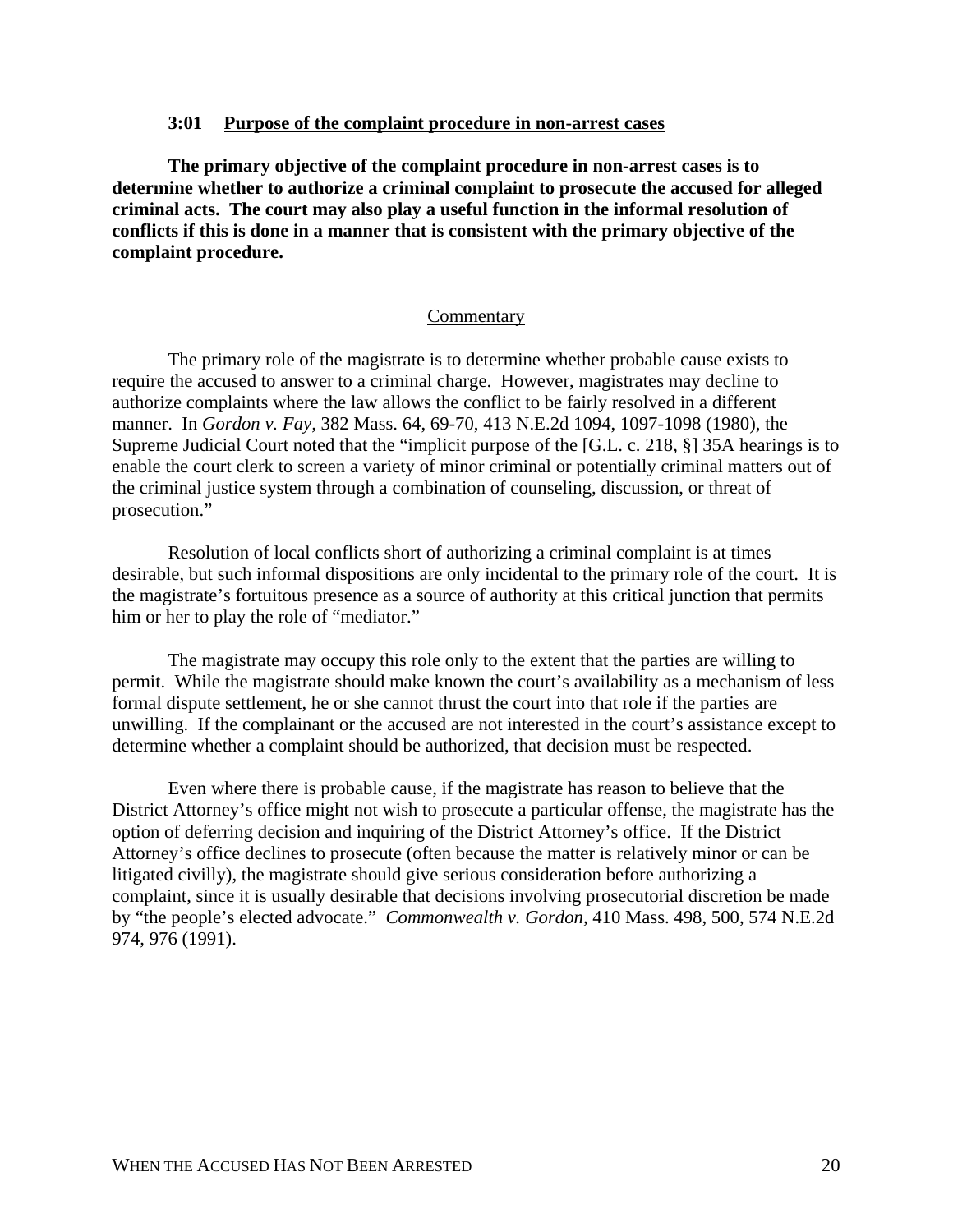### **3:02 The independence and impartiality of the court**

**The magistrate should be impartial and exercise independent judgment and should avoid any appearance of partiality.**

**Only court personnel should carry out court functions. A conscious effort should be made to avoid giving special privileges to lawyers or to police officers and other members of the criminal justice community, and to maintain a proper professional relationship with them. They should not be permitted to have custody of court documents or case files or be permitted in areas set aside for court personnel except under appropriately supervised circumstances.**

**The magistrate may provide inquirers with neutral guidance and information regarding court procedures, but must decline to offer advice on whether to file an application or on how to advocate for the authorization of a complaint. When necessary, the magistrate should explain that he or she is permitted to provide neutral information to assist in the making of an informed choice, but may not offer advice on whether to pursue any particular course of action. If appropriate, the magistrate may suggest that a person seek assistance from the police, the district attorney's office, or an attorney. The magistrate may not suggest the names of specific attorneys, but may direct an inquirer to a bar association's attorney referral service.**

**Applications for complaint that involve court personnel, their close family members or domestic partners, or persons having personal or business relationships with court personnel must be brought to the attention of the Regional Administrative Judge for possible transfer to another division or in order to have a magistrate from another division determine the application.**

**When an application is filed against a police officer employed within that court's territory, or against a local municipal employee or other individual who has close personal or business ties with that division, strong consideration should be given to asking the Regional Administrative Justice either to transfer the matter to another division or to assign a magistrate from another division to determine the application.**

#### **Commentary**

See S.J.C. Rules 3:09, Canon 2, and 3:12, Canon 4(A).

Preserving the independence and impartiality of the court can pose a challenge especially in the context of a local court, a small police force and a limited number of attorneys, all of whom must interact on a regular basis.

It is not the role of a magistrate to advise anyone to bring a problem before the court or to suggest how to proceed. Magistrates and court employees may not provide legal advice, but may inform a person of the right to seek advice from an attorney, the police, or the District Attorney's office. They may provide guidance and assistance in helping parties to understand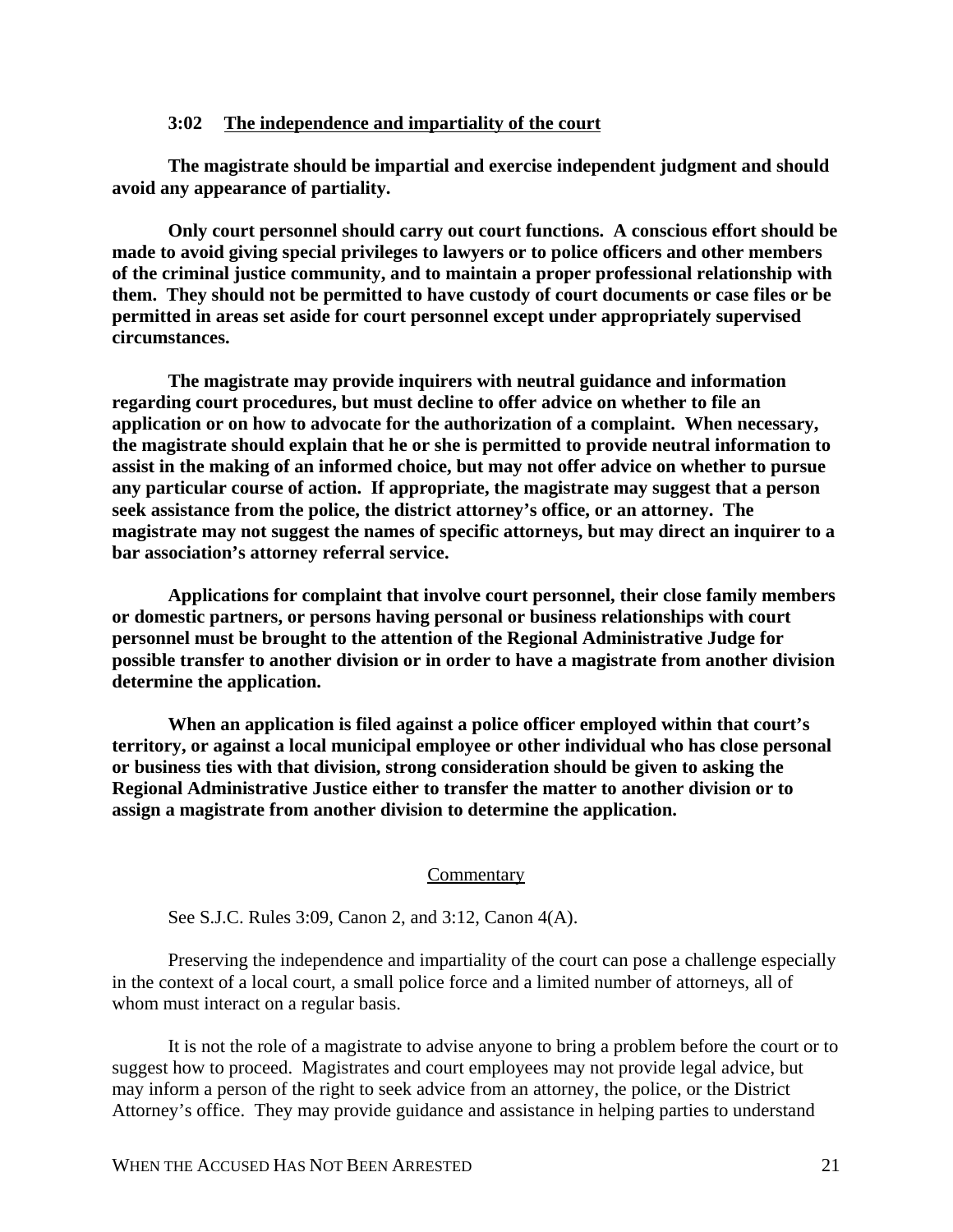court procedures and in the mechanics of completing forms, if they do so in an equitable and neutral way, equally to all parties to a proceeding. See SJC Advisory Committee on Ethical Opinions for Clerks of the Courts, Opinion 95-6 (November 8, 1995) (available at www.mass.gov/courts/sjc/aceocc/95\_6.html).

Citizens may be referred from the court to the police. The police may have a legitimate role to play in the complaint procedure, such as in an investigative capacity (See Standard 3:06), even where they are not the complainant. But their assistance should be sought only in aid of and not in place of the court, and the relationship should not be permitted to appear otherwise. Judges and magistrates should be vigilant to preserve the separate identity and impartiality of the court.

For the District Court Department's detailed policy on litigation involving court personnel or their household or family members, see Administrative Regulation No. 1-06 (Trans. 984, May 12, 2008).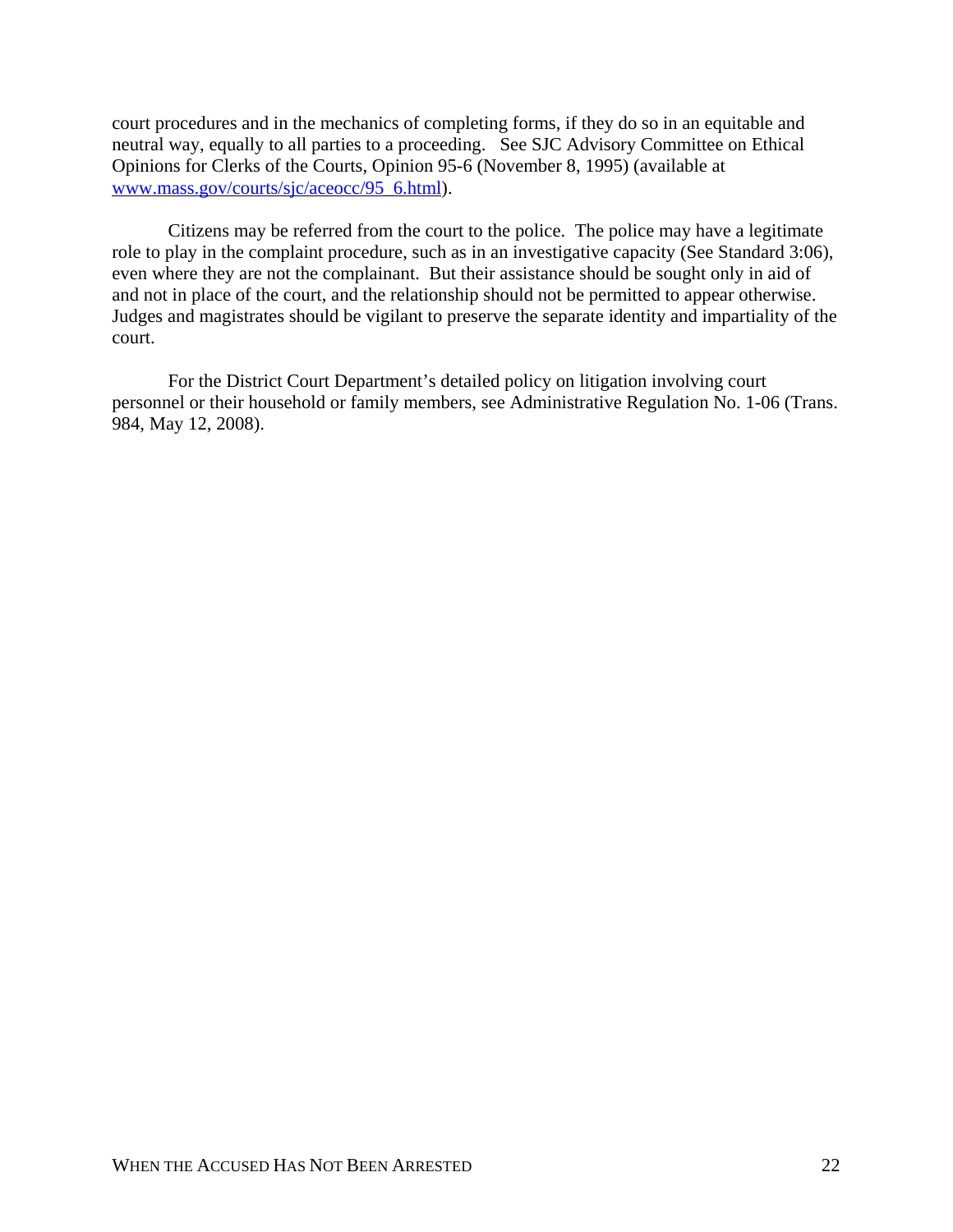# **3:03 Completing the application**

**An application for complaint should be filled out completely by every person who seeks the aid of the court in instituting criminal proceedings. Since a complainant is required to convey to the court the facts constituting the basis for the complaint, a statement of facts should also be completed. Police officers may submit a police report or similar statement to satisfy this requirement.**

**The completed application should preliminarily be reviewed by a magistrate to determine whether it is appropriate to immediately authorize or deny a complaint, or refer the complainant to the police or the District Attorney, or suggest a resolution without the institution of criminal proceedings, or whether the complainant needs to amplify the facts contained in the application. If such review must be postponed because no magistrate is immediately available, it is desirable that a designated staff member who is familiar with the elements of commonly-charged offenses check the application for completeness while the complainant is still present.**

**If the application is of a nature that is routinely scheduled for hearing, the clerkmagistrate may permit a designated staff member to do so. All other applications should be reviewed by a magistrate prior to any action being taken on them.** 

**A private party seeking a misdemeanor complaint must either pay the statutory filing fee (currently \$15) or obtain a waiver before his or her application may be filed and considered.**

#### **Commentary**

An application for complaint should be completed on the standard "Application for Complaint" (DC-CR-2) form. Court personnel must insure that complainants supply adequate and complete identifying information about the accused (i.e., full name, date of birth, address, etc.) unless a waiver is given for good reason. See also G.L. c. 276, § 23A (unless waived by clerk-magistrate, any individual or law enforcement agency requesting court to issue warrant must provide person's name, last known address, date of birth, gender, race, height, weight, hair and eye color, any known aliases, and other information required for warrant to be accepted by the Commonwealth's computerized Criminal Justice Information System).

Court personnel must also insure compliance with the requirement of Mass. R. Crim. P. 3(g) to make a record of the facts relied upon by the magistrate in determining probable cause. Police officers should submit a police report or similar statement. Private complainants should normally write out a statement of facts on the supplemental "Statement of Facts in Support of Application for Criminal Complaint" (DC-CR-34) form or a local alternative. This should normally be done by complainants on their own, as best they can. Clerks and support staff should not advise a complainant about what to put in a statement, but may assist complainants with physical handicaps or limited literacy when necessary. If the magistrate acting on the application needs more information or clarification, the magistrate may request the complainant to supplement the original statement in writing, or orally if the magistrate then makes written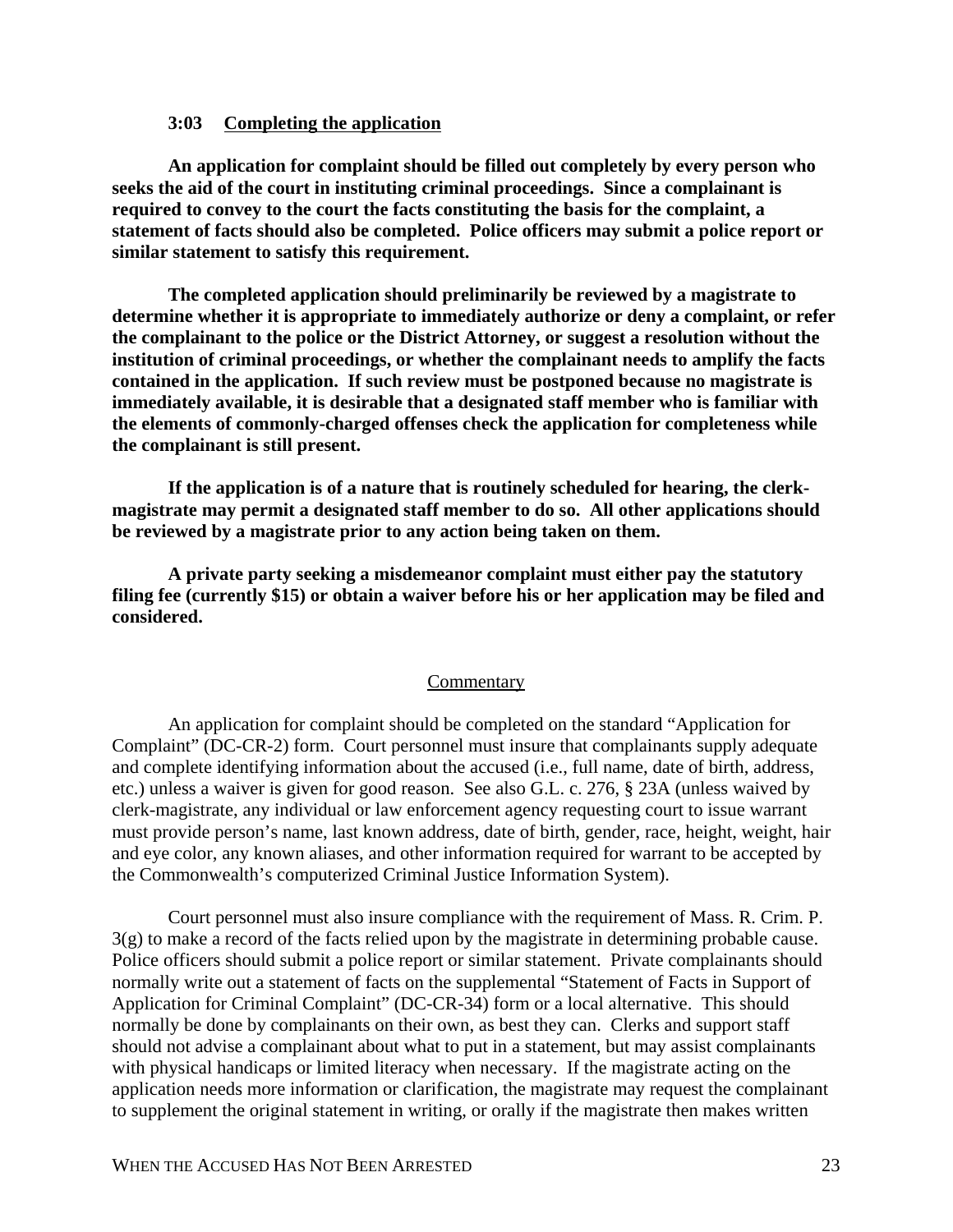notes or an electronic record of the statement.

Private complainants seeking a misdemeanor complaint must pay the \$15 filing fee required by G.L. c. 10, § 35Z unless it is waived pursuant to the Indigent Court Costs Law (G.L. c. 261, §§ 27A-27G). The special requirements imposed by G.L. c. 261, § 29 on prisoners who seek to waive civil filing fees are not applicable to criminal proceedings. See *Commonwealth v. De'Amicis,* 450 Mass. 271, 877 N.E.2d 925 (2007).

Every application for complaint should be assigned a docket number in a standard format consisting of a 2-digit calendar year code, followed by a 2-digit court code, followed by the "AC" case type code, followed by a sequential case number (e.g. "08 54 AC 123"). Such numbering is mandatory for all misdemeanor applications from private complainants, since the application form is the fiscal control document for the payment or waiver of the required filing fee. Trial Court FY 2005 Fiscal Memo No. 5 (August 31, 2004).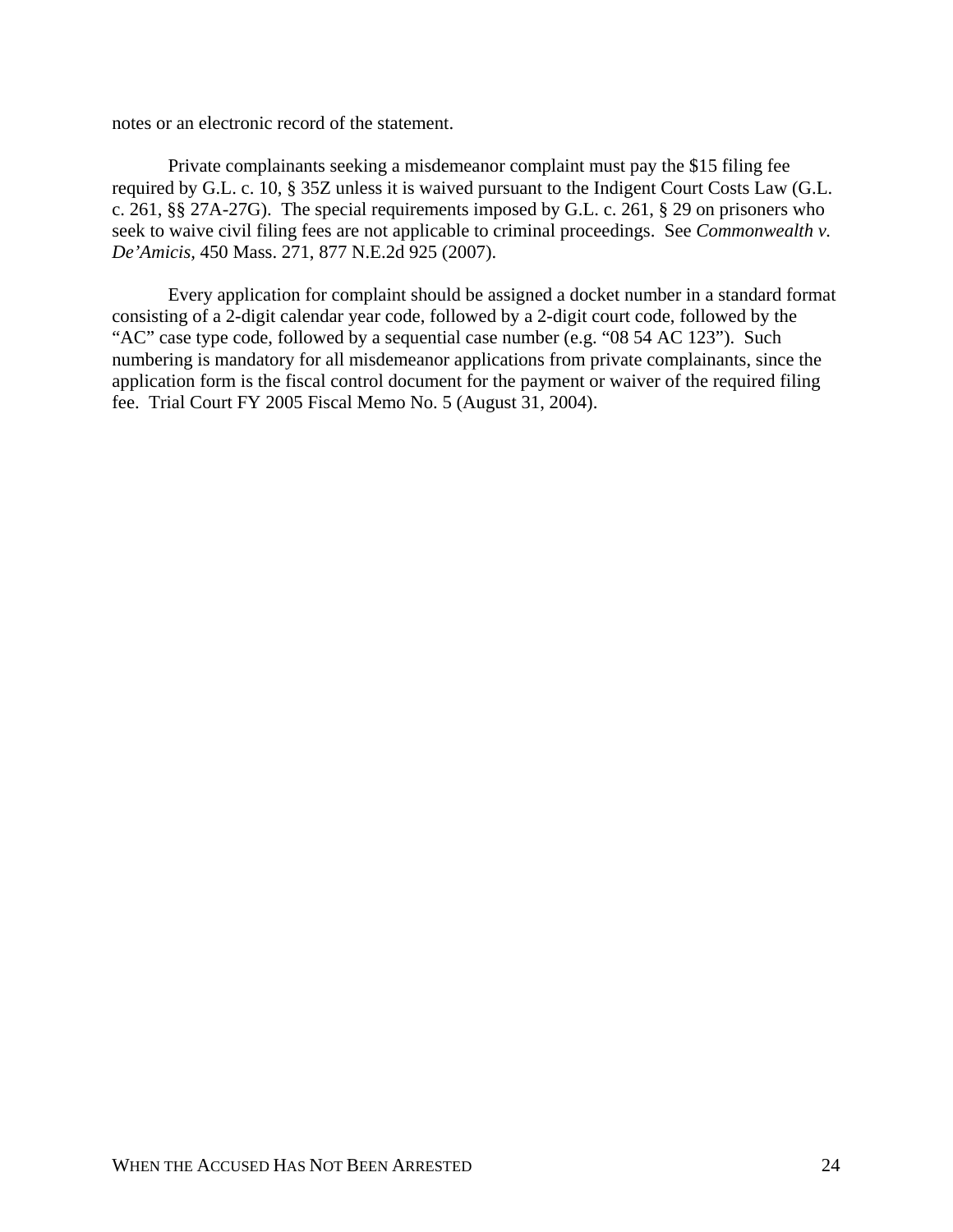### **3:04 Interviewing the complainant; Venue; Statute of limitations**

**A magistrate should be available during ordinary business hours to act upon applications for complaint that require immediate attention.**

**The magistrate's initial task is to triage what course the application should take: whether an immediate decision should be made to authorize or deny a complaint, or instead schedule the matter for a show cause hearing, refer the complainant to the police or the District Attorney's office, or suggest a resolution without the institution of criminal proceedings.**

**Any inquiries posed to a private complainant to amplify the facts contained in the application should be carried out only by a magistrate. Depending on the nature of the allegations, such inquiries should be made in as private a setting as appropriate.**

**Any facts presented to the magistrate to support or oppose a finding of probable cause for the complaint should be given under oath or affirmation. A record must be made of any written or oral evidence on which the magistrate relies to establish probable cause for the complaint.**

**The magistrate should deny an application if that division is not the proper venue for prosecution of the alleged offense.** 

**The magistrate should deny an application by a prisoner based on an incident arising out of his or her confinement until the prisoner has exhausted available administrative grievance procedures.**

**The magistrate may consider denying an application if he or she determines that the statute of limitations has expired, unless the District Attorney's office disagrees and wishes to prosecute.** 

#### **Commentary**

All District Court divisions are open for business from 8:30 A.M. to 4:30 P.M. and must be organized to provide essential services during those hours. While magistrates have many other responsibilities, acting on applications for complaint that are time-sensitive is a priority matter. It should be clear who has been assigned to this responsibility at all times that the court is open.

When complainants are interviewed to elaborate on the facts outlined in their applications, such questioning should be done only by a magistrate.

Criminal acts that involve embarrassing or sensitive situations require special attention to privacy. In such situations, private complainants should not be interviewed "over the counter." These can be difficult and emotionally-charged encounters for complainants and interviews should be done in a more private setting, where the conversation will not be overheard by others.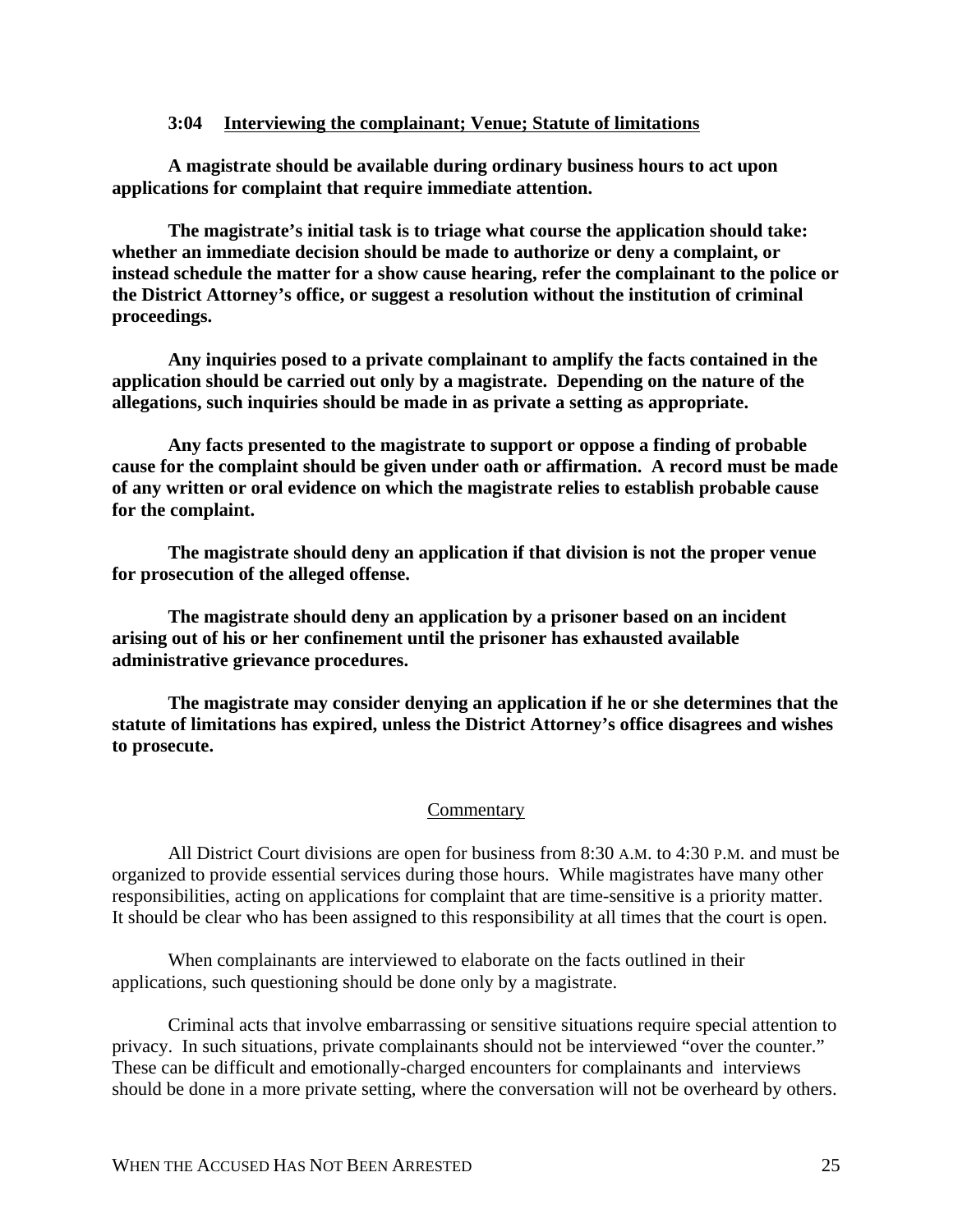If the complainant discloses information in the interview which has not been reduced to writing, the magistrate must decide whether such supplemental information is essential to establishing probable cause to authorize a complaint. If so, the magistrate must comply with the requirement of Mass. R. Crim. P. 3(g) to preserve a record of "the facts constituting the basis for the complaint," either by having the complainant add those facts to his or her written statement, or by the magistrate making written notes of or electronically recording the complainant's oral statements.

See Standards 3:07 through 3:11 for further discussion of the options available to the magistrate after interviewing the complainant.

 Neither the "Application for Complaint" form nor the supplemental "Statement of Facts" form requires a signature under oath. However, the magistrate must "examine on oath the complainant and any witnesses produced by him, reduce the complaint to writing, and cause it to be subscribed by the complainant." G.L. c. 276, § 22. "The preferred procedure would be to administer the oath before the complainant makes statements which could serve as the basis for the issuance of process." *Commonwealth v. Cote,* 15 Mass. App. Ct. 229, 237, 444 N.E.2d 1282, 1288 (1983). The magistrate is not required to document that the complainant and other witnesses were examined on oath. *Id.*

**Venue.** In the District Court, venue is usually identical to jurisdiction, since the 62 District Court divisions are established by G.L. c. 218, § 1 as separate tribunals of limited geographical jurisdiction. *Commonwealth v. Leach,* 246 Mass. 464, 471-472, 141 N.E. 301, 302 (1923). Generally an alleged offense must be prosecuted within the judicial district where it occurred or within 50 rods (825 feet) of the boundary of the district. Some offenses may be prosecuted in more than one court. See G.L. c. 277, §§ 57-62B.

Criminal cases may be transferred to another division for appropriate reasons. See, e.g., G.L. c. 211B, § 9 (interdepartmental transfer by Trial Court's Chief Justice for Administration and Management), G.L. c. 211B, § 10 (interdivisional transfer by departmental Chief Justice), G.L. c. 218, § 27A (transfer to designated trial session), Mass. R. Crim. P. 37(b)(1) (transfer by trial judge to obtain impartial jury), and Mass. R. Crim. P.  $37(a)(1) & (b)(2)$  (transfer by motion judge for consolidation for plea or trial).

**Prisoner's exhaustion of grievance procedures.** By statute, prisoners may not "file any claim" for incidents "arising out of or resulting from a condition of or occurrence during confinement" until they have exhausted available administrative grievance procedures, unless the grievance has gone undecided for 180 days or there are exigent circumstances which "jeopardize the life or seriously impair the health of the inmate." G.L. c. 127, § 38F. While no appellate court has yet considered the issue, this may encompass applications for criminal complaints. See District Court Transmittal No. 727, Item 5 (December 23, 1999) (concluding that the term "claim" in § 38F includes criminal applications).

**Statute of limitations.** A claim that prosecution of a particular offense is barred by the statute of limitations (G.L. c. 277, § 63) is usually a matter of defense that is waived if not raised by the accused. However, it appears that the discretion granted by *Victory Distribs., Inc. v. Ayer Div. of Dist. Court Dep't,* 435 Mass 136, 755 N.E.2d 273 (2001), would permit a magistrate to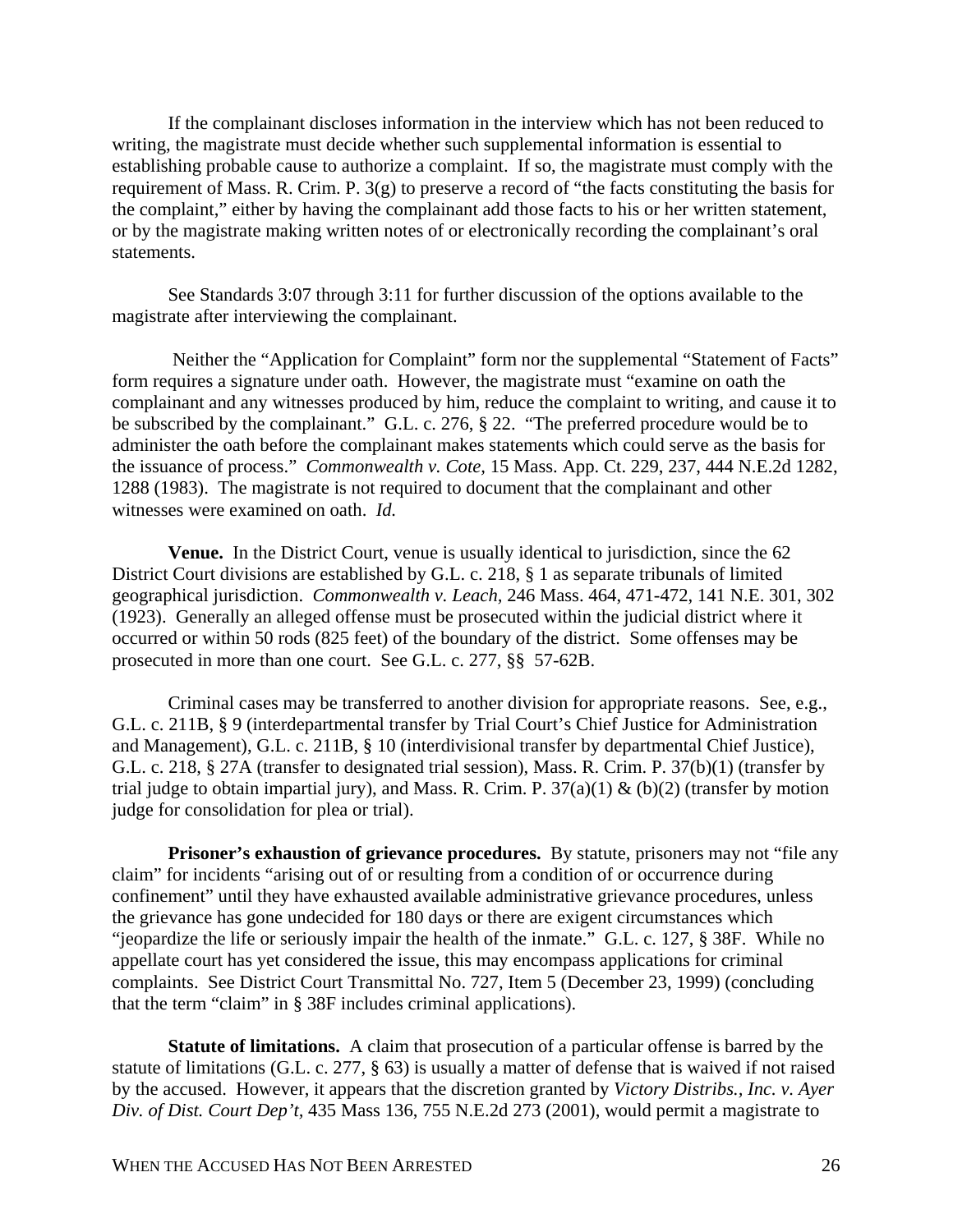consider the issue sua sponte, and to decline to issue a complaint where the magistrate determines that it is time-barred unless the Attorney General's office or the District Attorney's office disagrees.

See Standard 3:14 on the effect of a police failure to give the accused a copy of the motor vehicle citation at the time and place of the violation or to deliver a copy of the citation to the court within six business days.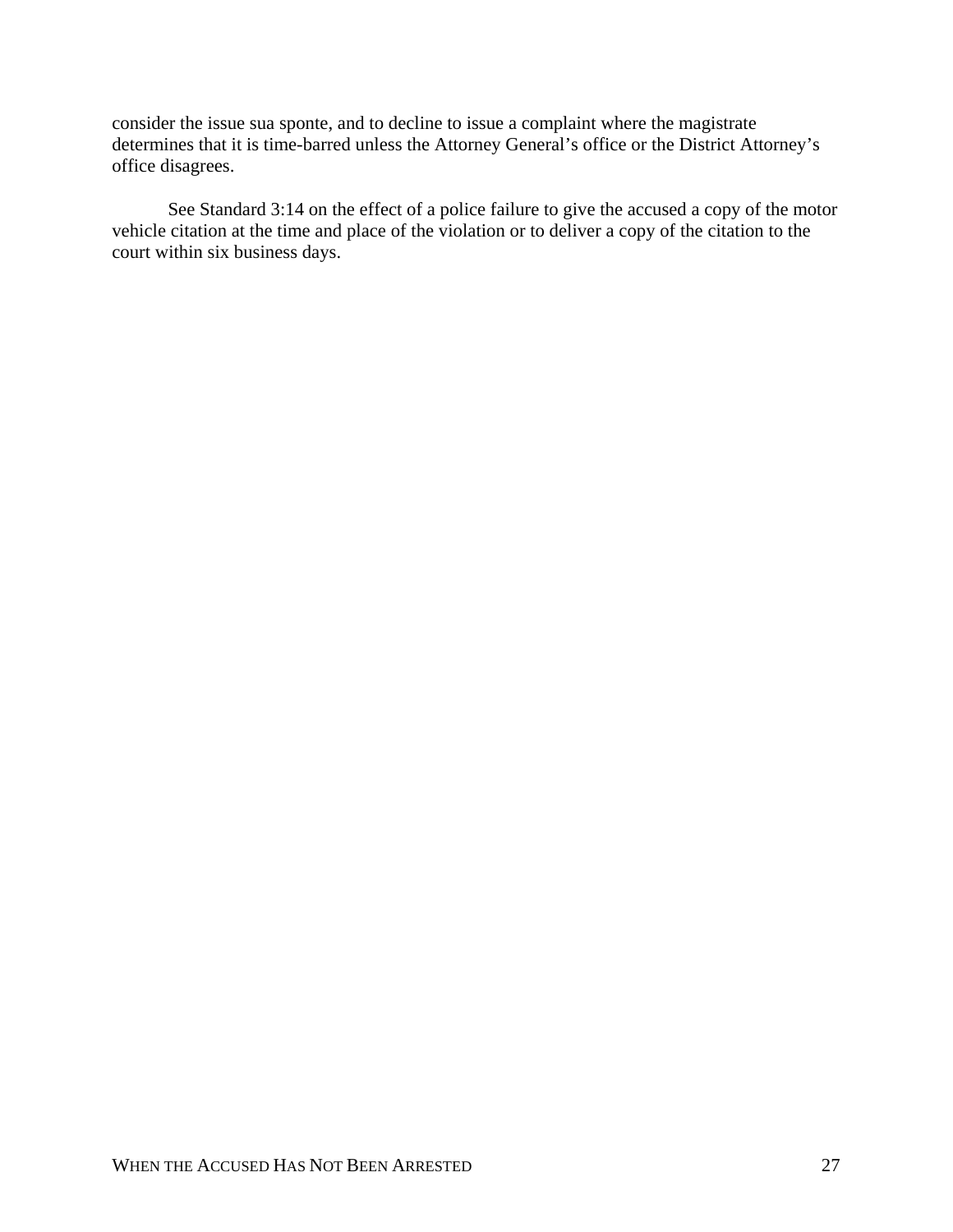# **3:05 Complaint inquiries**

**Support personnel should not predict the probable outcome of an application or offer advice to the complainant as to whether or not to proceed with the application. Support personnel should not recommend alternative solutions to the problem giving rise to the application. An applicant posing such questions should be referred to a magistrate.**

# **Commentary**

While a magistrate may suggest the probable outcome of an application and, in appropriate situations, recommend consideration of alternative non-criminal solutions, other court employees should not do so.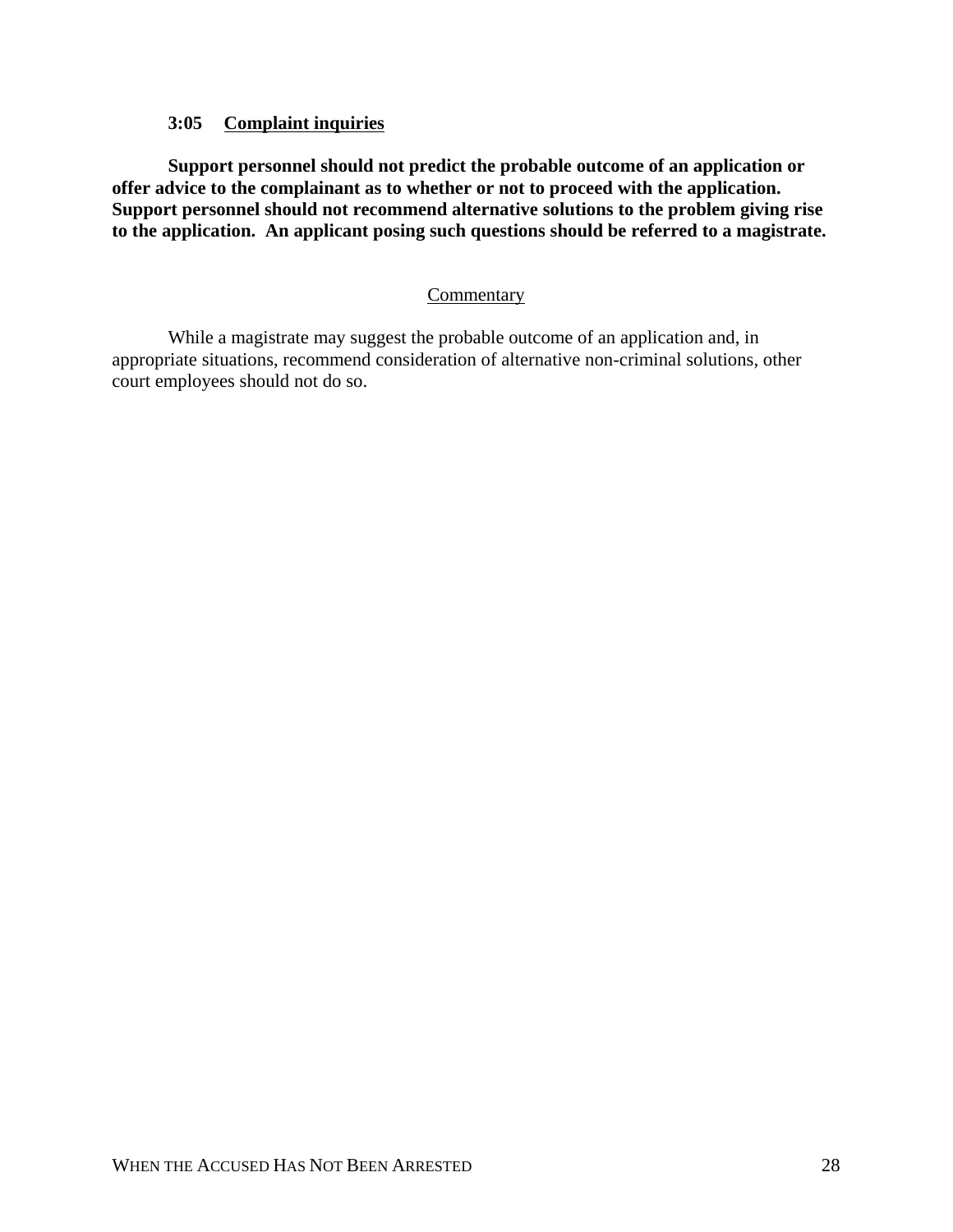### **3:06 Referrals to the police**

**If a private complainant wishes to file an application without initially consulting the police he or she must be permitted to do so.**

**A magistrate may defer action on an application by a private complainant and refer the complainant to the police when the magistrate believes that further investigation or other assistance would be helpful. Such referrals should be made only by a magistrate, and should not be made routinely. Complainants should be informed that if they are not satisfied with the assistance offered by the police, they should return to the court to ask that action be taken on the application.**

## **Commentary**

In appropriate situations, a magistrate may refer a private complainant to the police for further investigation or other assistance. Such referrals should be on a case-by-case basis and not made automatically. Persons referred to the police by a magistrate should not be given the impression that they are being diverted from the court, but instead that the referral is being made to assist the court in exercising its decision-making responsibility. They should be assured that if they are not satisfied with the assistance offered by the police, they should return to the court and the magistrate will take appropriate action on the application.

When a private complainant is referred to the police, it is often helpful for the magistrate to involve the police liaison for that police department. After speaking with the complainant, the police liaison can best direct him or her in obtaining further assistance.

In similar manner, parties seeking assistance are often referred by the police to the court. Whichever direction a referral is made, it is important that applicants not feel that they are being shunted between the court and the police, with neither interested in offering assistance.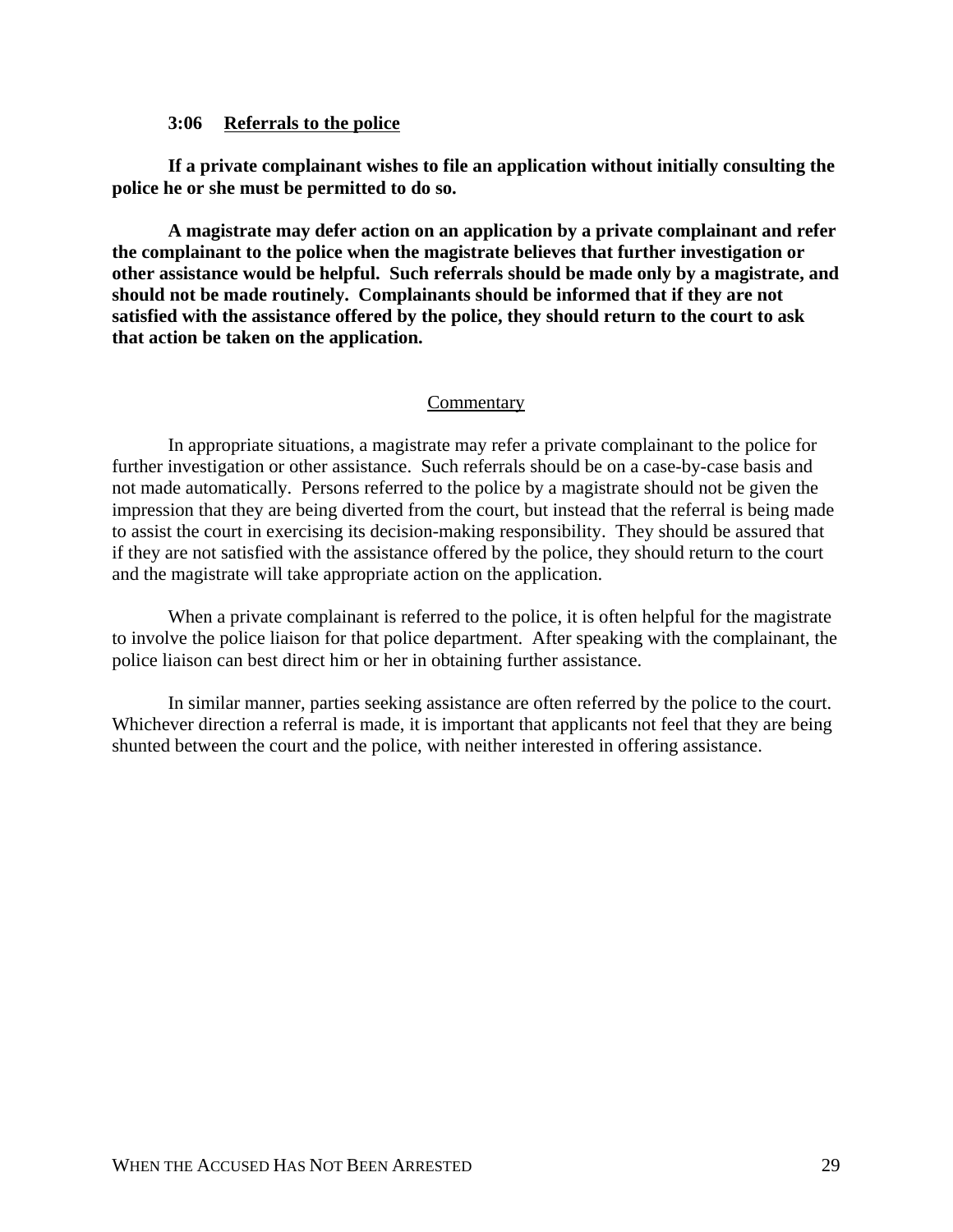## **3:07 Determining a private complainant's objective**

**When in doubt, the magistrate should endeavor to determine through the interview whether the accusation of criminal conduct constitutes a request to institute criminal proceedings or merely a generalized request for assistance.**

**Where the complainant is certain that he or she wishes to institute criminal proceedings, the magistrate should proceed accordingly.**

**A complainant making a generalized request for assistance may be directed to any available resource and helped in any way appropriate. The magistrate may refer the case to the police if the facts appear to justify such action.**

**If a complainant is uncertain how he or she wants to proceed, the complainant should be given time to consider his or her options unless public safety concerns require affirmative action by the court.**

#### **Commentary**

Some of those who come to the District Court to report alleged criminal conduct are not certain about how they want to proceed. All that is certain is that they have a problem and want to talk about it with someone in authority.

Although the complainant's wish is not controlling – since the Commonwealth is the real party in interest in a criminal prosecution – it is an important factor in the magistrate's decision about how to proceed. The interests of a private applicant may be recognized as long as they are not outweighed by the public's interest in justice and public safety.

Since the initiation of criminal proceedings is a serious step with potentially significant consequences, in appropriate cases the magistrate should attempt to explore the complainant's real objective. If it is indeed to initiate a criminal prosecution, the magistrate must either authorize or deny the complaint. An informal disposition cannot be imposed by the magistrate; it may be used only when the complainant voluntarily accepts it. (See Standard 3:03 with regard to the provision of advice to the complainant.)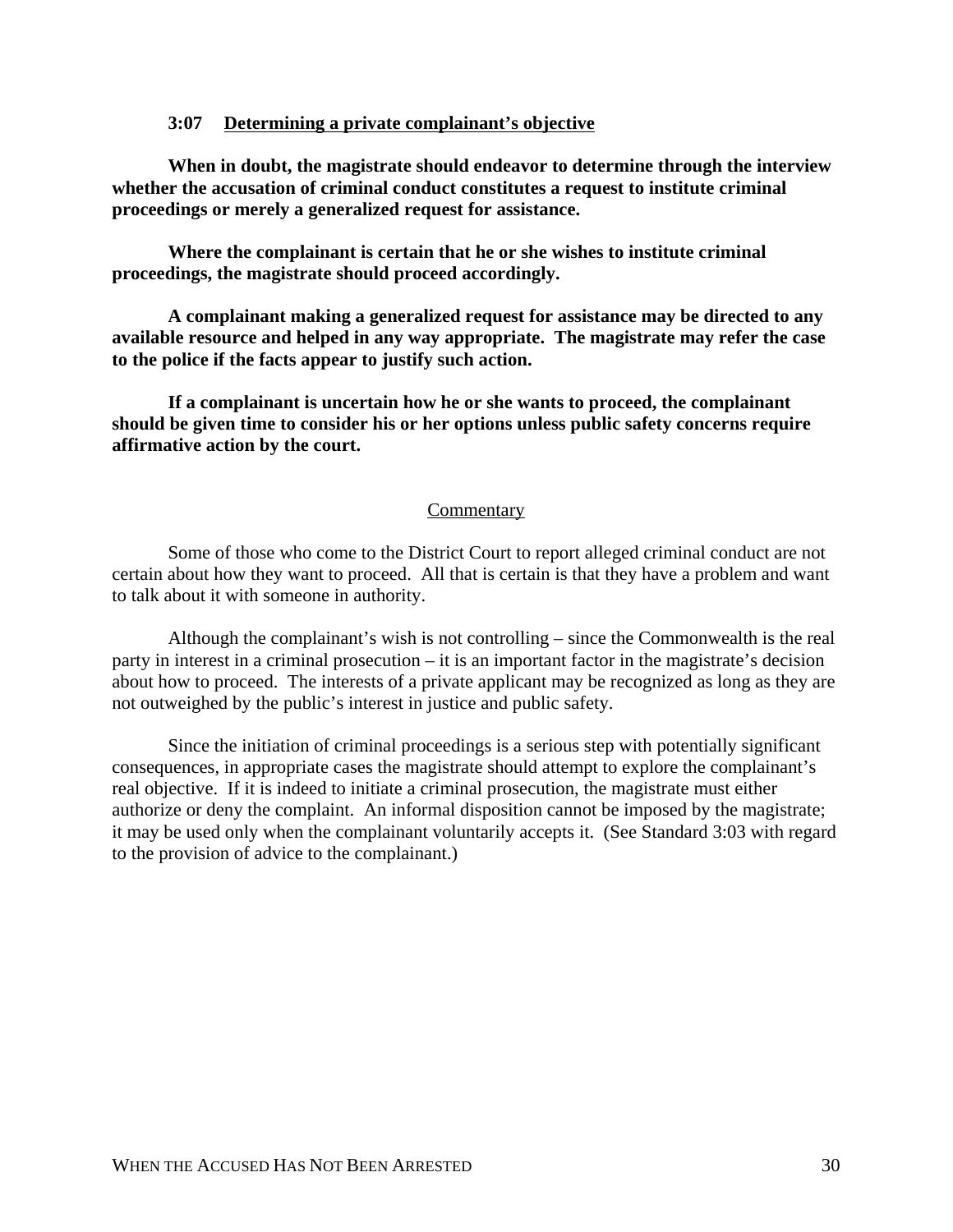#### **3:08 Felony charges sought by law enforcement officers**

**A law enforcement officer bringing an application for complaint for a felony charge is entitled on request to an immediate determination by the magistrate, without a show cause hearing, whether or not there is probable cause to authorize a criminal complaint.**

**The magistrate is required to schedule a felony application for a show cause hearing if the police complainant so requests and the three statutory exceptions in G.L. c. 218, § 35A do not apply. If the police complainant has not requested a show cause hearing but it appears that a hearing is appropriate, the magistrate may inquire whether the complainant objects to the scheduling of a hearing.**

**Whether or not a show cause hearing is held in such cases, the magistrate must authorize a felony complaint sought by a law enforcement officer if there is probable cause for the complaint, but may decline to do so if the District Attorney's office has communicated to the court its opposition to authorizing the complaint.**

**If the officer requests a warrant, the magistrate should determine whether the statutory exception to the preference for a summons applies. If it does, the magistrate should order a warrant to issue. Otherwise, the magistrate should order that a summons issue.**

#### **Commentary**

*Commonwealth v. Clerk-Magistrate of W. Roxbury Div. of Dist. Court Dep't,* 439 Mass. 352, 787 N.E.2d 1032 (2003), held that a magistrate has no authority under G.L. c. 218, § 35A, to schedule an application for complaint for a show cause hearing when the charge is a felony. The Legislature subsequently amended the statute. See St. 2004, c. 149, § 200. Under amended § 35A, the magistrate must schedule a show cause hearing for a felony application brought by a law enforcement officer if the officer so requests. If the police do not consent to the magistrate holding such a hearing, the magistrate must promptly grant or deny the application without a show cause hearing.

For the three statutory exceptions when a show cause hearing is not to be conducted, see Standard 3:11.

The magistrate must authorize the complaint if there is probable cause for the offense(s) sought, but may decline to do so if the Attorney General's office or the District Attorney's office opposes its authorization. See Standard 3:00.

General Laws c. 276, § 24 and Mass. R. Crim. P. 6 state a preference for a summons rather than a warrant. See Standard 3:25 on applying the exception "based on the representation of a prosecutor made to the court that the defendant may not appear unless arrested."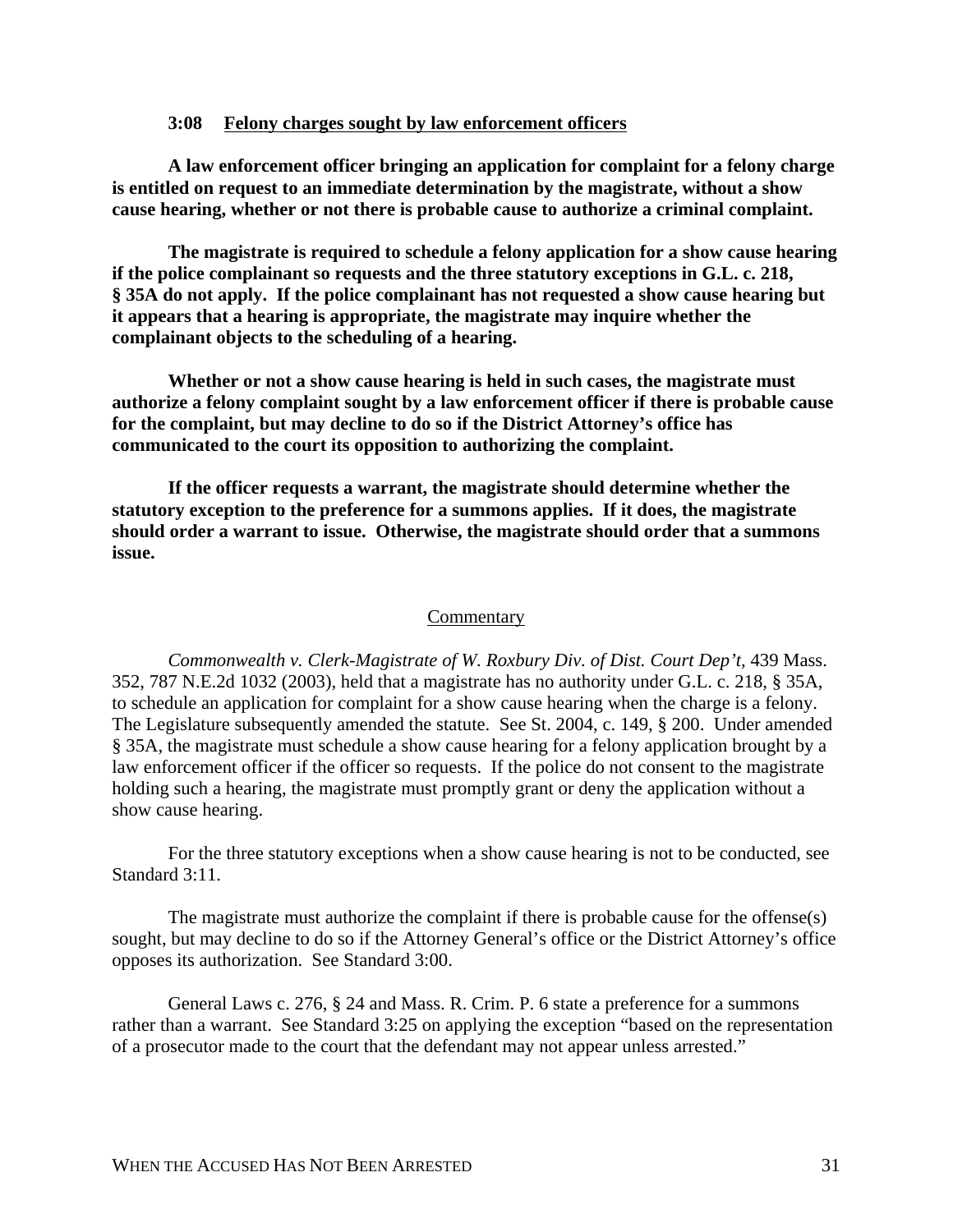#### **3:09 Felony charges sought by private complainants**

**If a complainant other than a law enforcement officer files an application for complaint for a felony charge, the magistrate has discretion whether to schedule a show cause hearing to give the accused an opportunity to be heard. However, a magistrate may not schedule such a hearing if there is imminent threat of bodily injury, commission of a crime, or flight from the Commonwealth by the accused.**

**It is preferable that applications by private complainants be decided after providing the accused an opportunity to be heard unless there are public safety or other reasons for not doing so.**

#### **Commentary**

A private complainant is entitled to file an application for complaint for a felony and to have a magistrate act on it, but has no right to have a show cause hearing scheduled or a complaint authorized. See Standard 3:00.

A magistrate has considerable discretion whether to schedule a show cause hearing when a private complainant seeks a complaint for a felony. A magistrate is required to determine probable cause without scheduling a hearing if any of the three exceptions listed in G.L. c. 218, § 35A apply. See Standard 3:11.

In exercising such discretion, a magistrate should not act arbitrarily or capriciously and should strive to be consistent in similar cases. A felony application that involves serious charges for which probable cause exists should rarely be denied as a matter of discretion in the absence of articulable reasons, if there may be a continuing danger to the complainant or the public.

If an application contains both felony and misdemeanor charges, the accused is not entitled to a hearing. *Commonwealth v. Cote,* 15 Mass. App. Ct. 229, 444 N.E.2d 1282 (1983). However, if it is uncertain whether there is probable cause for the felony charge but there may be probable cause for a lesser misdemeanor charge, it is appropriate to schedule a show cause hearing if none of the three exceptions apply.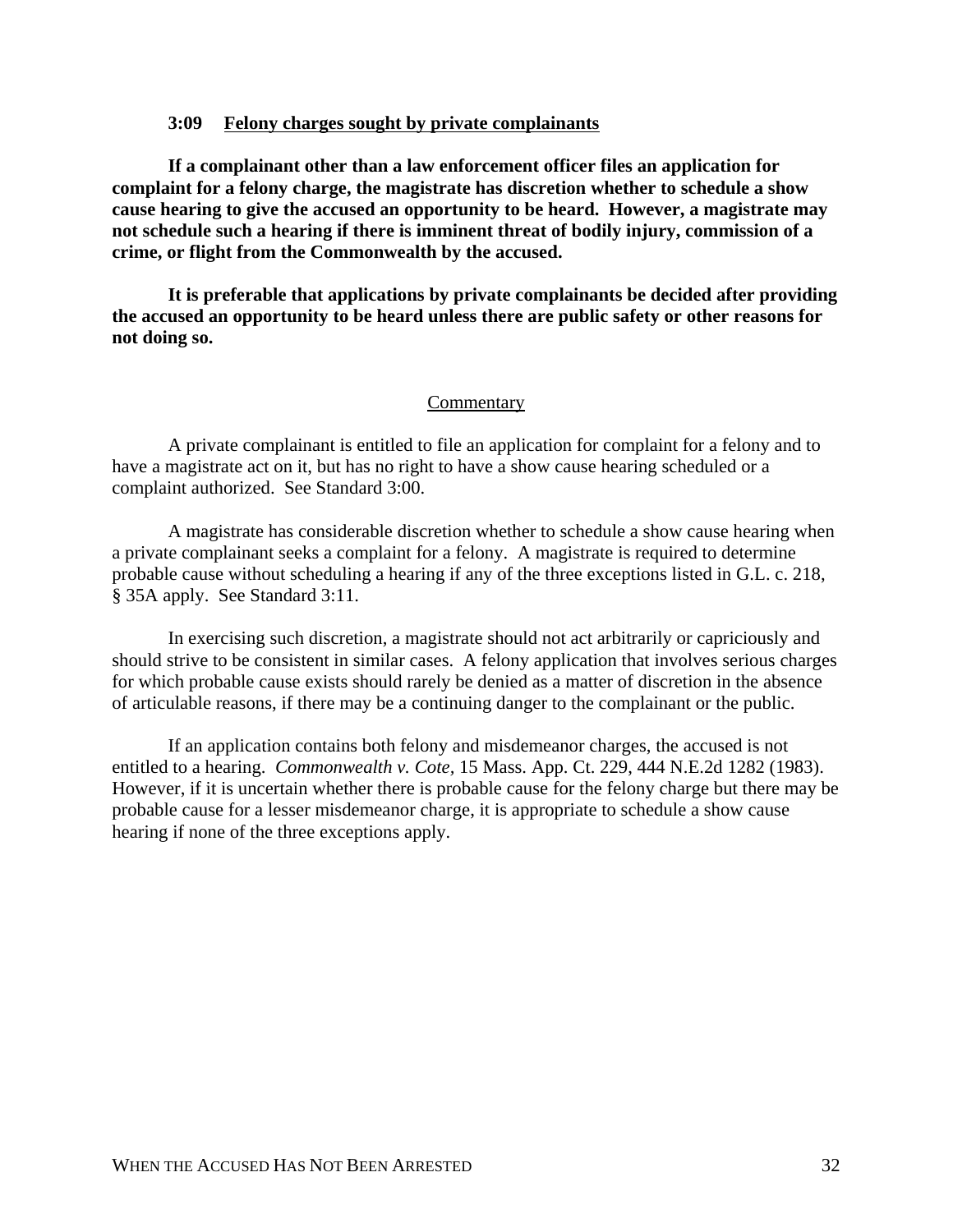## **3:10 Misdemeanor charges**

**By statute, persons accused of committing a misdemeanor are generally entitled to an opportunity to be heard in opposition to the complaint. A misdemeanor is a crime which may not be punished with a state prison sentence.**

**This requirement does not apply (1) if the accused has been under arrest for the offense(s) for which the complaint is sought, (2) if there is an accompanying felony charge, (3) if the application for complaint is denied summarily, or (4) if the magistrate decides that there is an imminent threat of bodily injury, commission of a crime, or flight from the Commonwealth by the accused.**

**A show cause hearing should be scheduled for this purpose and written notice of the time and place of the hearing provided to both the complainant and the accused.**

#### **Commentary**

An accused has a right to be heard before a complaint is authorized only when the application is solely for a misdemeanor, no arrest has taken place for that offense, the complaint has not been summarily denied, and none of the exceptions listed in Standard 3:11 is present. See G.L. c. 218, § 35A (accused entitled to opportunity for show cause hearing on application for misdemeanor complaint unless "under arrest for the offense for which the complaint is made [or] there is an imminent threat of bodily injury, of the commission of a crime, or of flight from the commonwealth"); *Commonwealth v. Cote,* 15 Mass. App. Ct. 229, 236, 444 N.E.2d 1282 (1983) (§ 35A entitles accused to opportunity for show cause hearing solely where "the events underlying the complaint give rise *only* to misdemeanor complaints").

Generally a police officer is authorized to arrest without a warrant for a misdemeanor that occurs in the officer's presence and for the misdemeanors listed in G.L. c. 276, § 28.

See Standard 3:12 concerning the results of failing to schedule a required show cause hearing. For procedures for motor vehicle misdemeanors, see Standard 3:13.

A private complainant is entitled to file an application for complaint for a misdemeanor and to have a magistrate act on it, but has no right to have a show cause hearing scheduled or a complaint authorized. See Standard 3:00.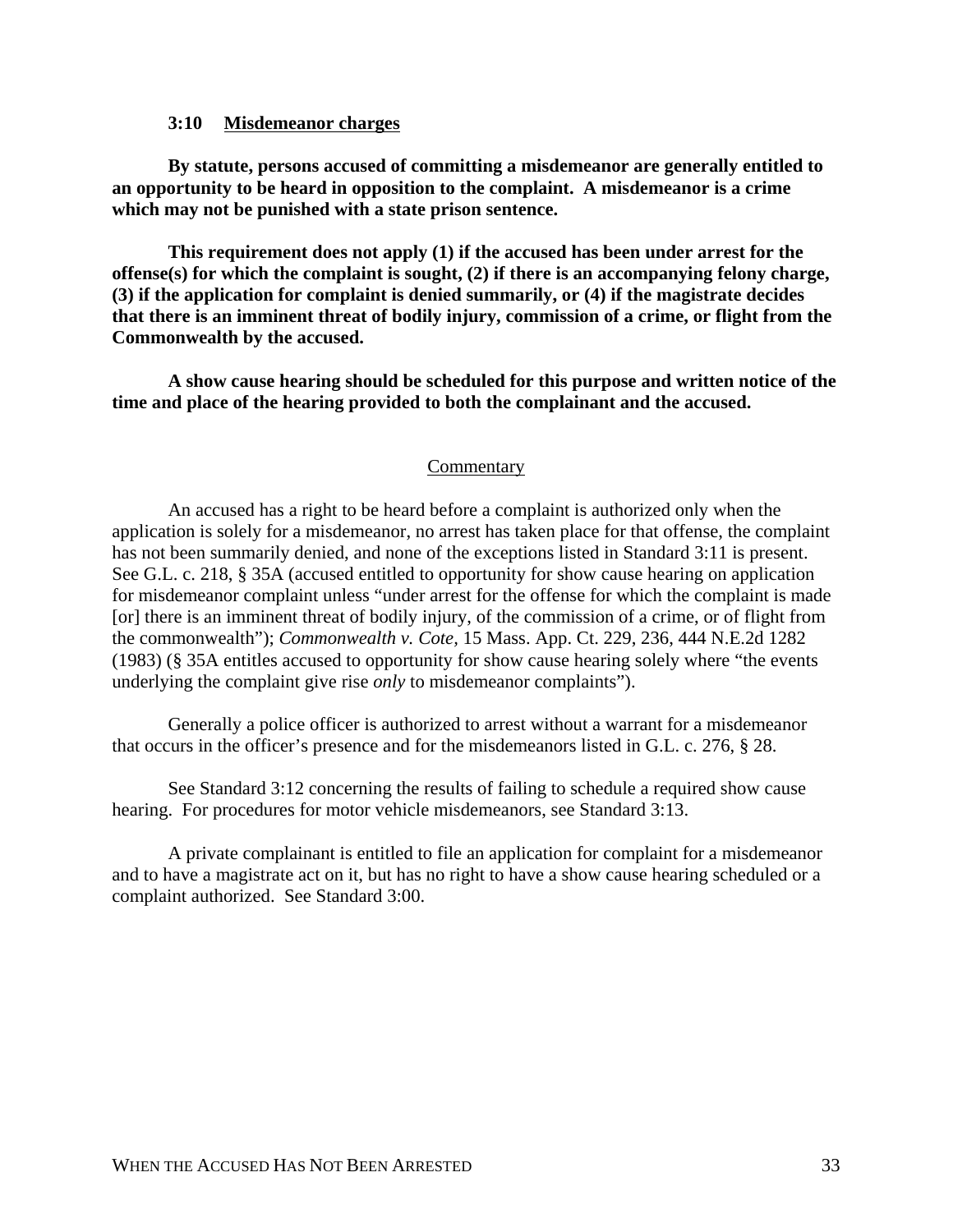## **3:11 Exceptions to a show cause hearing**

**General Laws c. 218, § 35A identifies three situations in which the court may not schedule a show cause hearing. The magistrate should note on the application form when one of these three reasons causes an application to be decided without notice to the accused.**

## **A. Imminent threat of bodily injury**

**If the accused poses an imminent threat of causing bodily injury, the magistrate must determine whether to authorize or deny the complaint without scheduling a show cause hearing. In determining this, the magistrate is to consult the accused's criminal record and the statewide registry of abuse restraining orders.**

## **B. Imminent threat of committing a crime**

 **If the accused poses an imminent risk of committing another crime before a show cause hearing can be held, the magistrate must determine whether to authorize or deny the complaint without scheduling a show cause hearing.**

# **C. Imminent likelihood of flight**

 **If the accused poses an imminent risk of fleeing the Commonwealth before a show cause hearing can be held, the magistrate must determine whether to authorize or deny the complaint without scheduling a show cause hearing. The factors to be considered in setting bail may provide useful guidance in determining likelihood of flight.**

**There is also no need for a show cause hearing if the application for complaint has been summarily denied by a magistrate. See Standard 3:00.**

# **Commentary**

See G.L. c. 218, § 35A. These exceptions are aimed at preventing various forms of retaliation or flight by the accused upon receiving notice of the application for complaint. *Gordon v. Fay,* 382 Mass. 64, 72, 413 N.E.2d 1094, 1099 (1980).

Section 35A directs that the magistrate "shall consider the named defendant's criminal record and the records contained within the statewide domestic violence record keeping system maintained by the office of the commissioner of probation in determining whether an imminent threat of bodily injury exists."

The factors enumerated in G.L. c. 276, § 58 to be considered in setting bail may also be helpful in determining whether any of the three exceptions applies. These include: "the nature and circumstances of the offense charged, the potential penalty the person faces, the person's family ties, financial resources, employment record and history of mental illness, his reputation and the length of residence in the community, his record of convictions, if any, any illegal drug distribution or present drug dependency, any flight to avoid prosecution or fraudulent use of an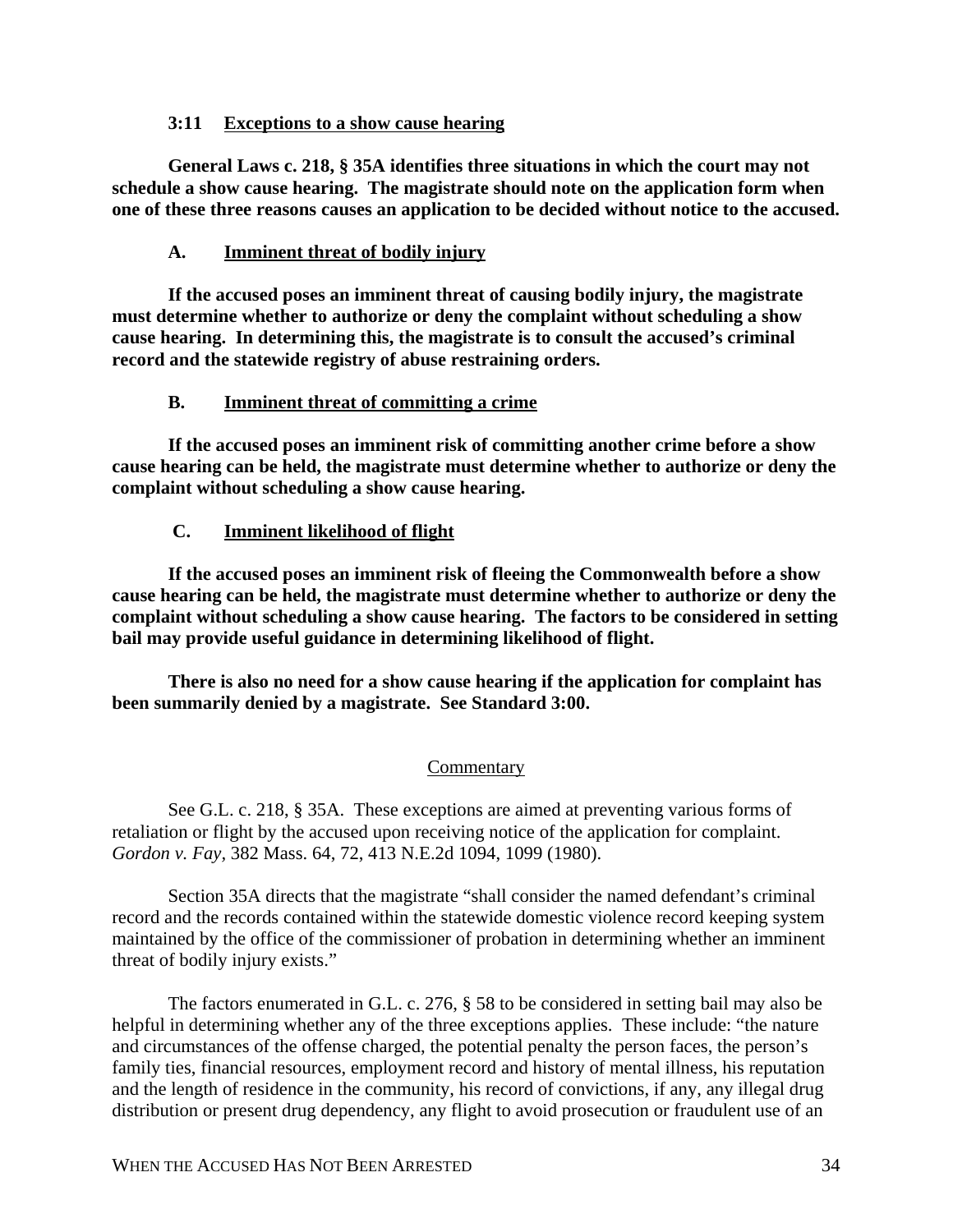alias or false identification, any failure to appear at any court proceeding to answer to an offense, whether the person is on bail pending adjudication of a prior charge, whether the acts alleged involve abuse as defined in [G.L. c. 209A, § 1], or violation of a temporary or permanent order issued pursuant to [G.L. c. 209, §§ 18 or 34B, G.L. c. 209, § 32, G.L. c. 209A, §§ 3, 4 or 5, or G.L. c. 209C, §§ 15 or 20], whether the person has any history of orders issued against him pursuant to the aforesaid sections, whether he is on probation, parole, or other release pending completion of sentence for any conviction, and whether he is on release pending sentence or appeal for any conviction."

Applications for complaint for the misdemeanor of violating an abuse restraining order (G.L. c. 209A, § 7) are not automatically exempt from the requirement of a show cause hearing, but one of the three statutory exemptions may apply in such cases. *Commonwealth v. Irick,* 58 Mass. App. Ct. 129, 132-133, 788 N.E.2d 573, 575-576 (2003)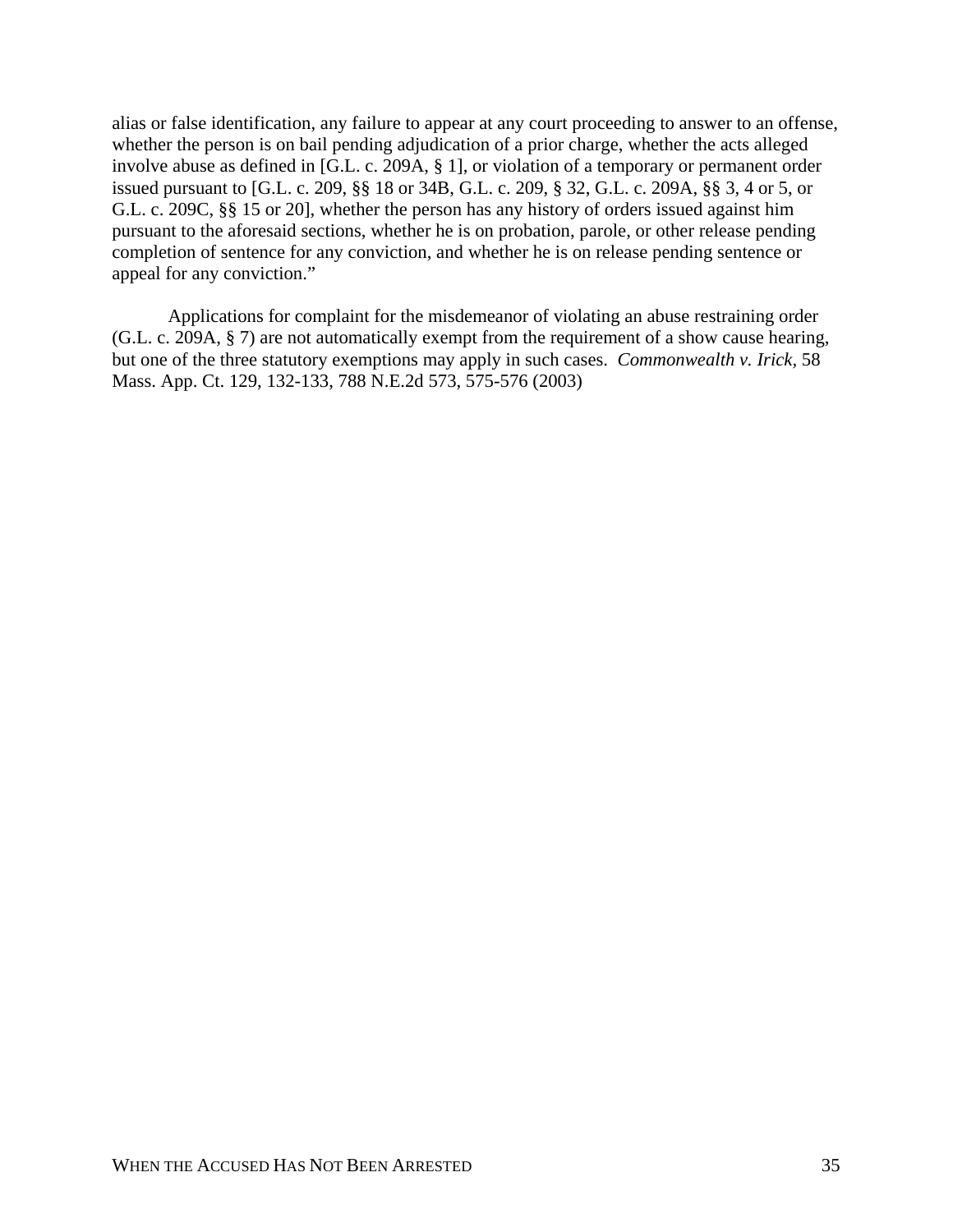## **3:12 Failure to schedule a show cause hearing**

**An accused charged with a felony is not entitled to a show cause hearing.**

**If none of the exceptions apply, an accused charged only with a misdemeanor who is deprived of his or her right to a show cause hearing is entitled to dismissal of the complaint without prejudice.**

## Commentary

General Laws c. 218, § 35A does not give an accused charged with a felony any right to a show cause hearing. Apart from § 35A, an accused has no right to be heard prior to a complaint being authorized. *Commonwealth v. Smallwood,* 379 Mass. 878, 401 N.E.2d 802 (1980).

In misdemeanor cases, § 35A does not specify any remedy for the improper denial of a show cause hearing. In such cases a judge may not remand the complaint to the clerk-magistrate for a show cause hearing, but must dismiss the complaint, without prejudice to its being refiled and a show cause hearing scheduled on the new application. *Commonwealth v. DiBennadetto,* 436 Mass. 310, 313-314, 764 N.E.2d 338, 341-342 (2002); *Commonwealth v. Lyons,* 397 Mass. 644, 648, 492 N.E.2d 1142, 1145 (1986); *Commonwealth v. Tripolone,* 44 Mass. App. Ct. 23, 28 n.10, 686 N.E.2d 1325, 1329 n.10 (1997).

The exclusionary rule does not apply to evidence obtained because of a complaint and warrant issued in violation of § 35A, at least where the violation was negligent rather than intentional on the part of the police. *Commonwealth v. Lyons, supra.*

Improper denial of a show cause hearing is not grounds for overturning a conviction after trial. *Commonwealth v. Irick,* 58 Mass. App. Ct. 129, 131-133, 788 N.E.2d 573, 575-576 (2003); *Commonwealth v. Leger,* 52 Mass. App. Ct. 232, 752 N.E.2d 799 (2001).

See also Standards 4:00–4:02.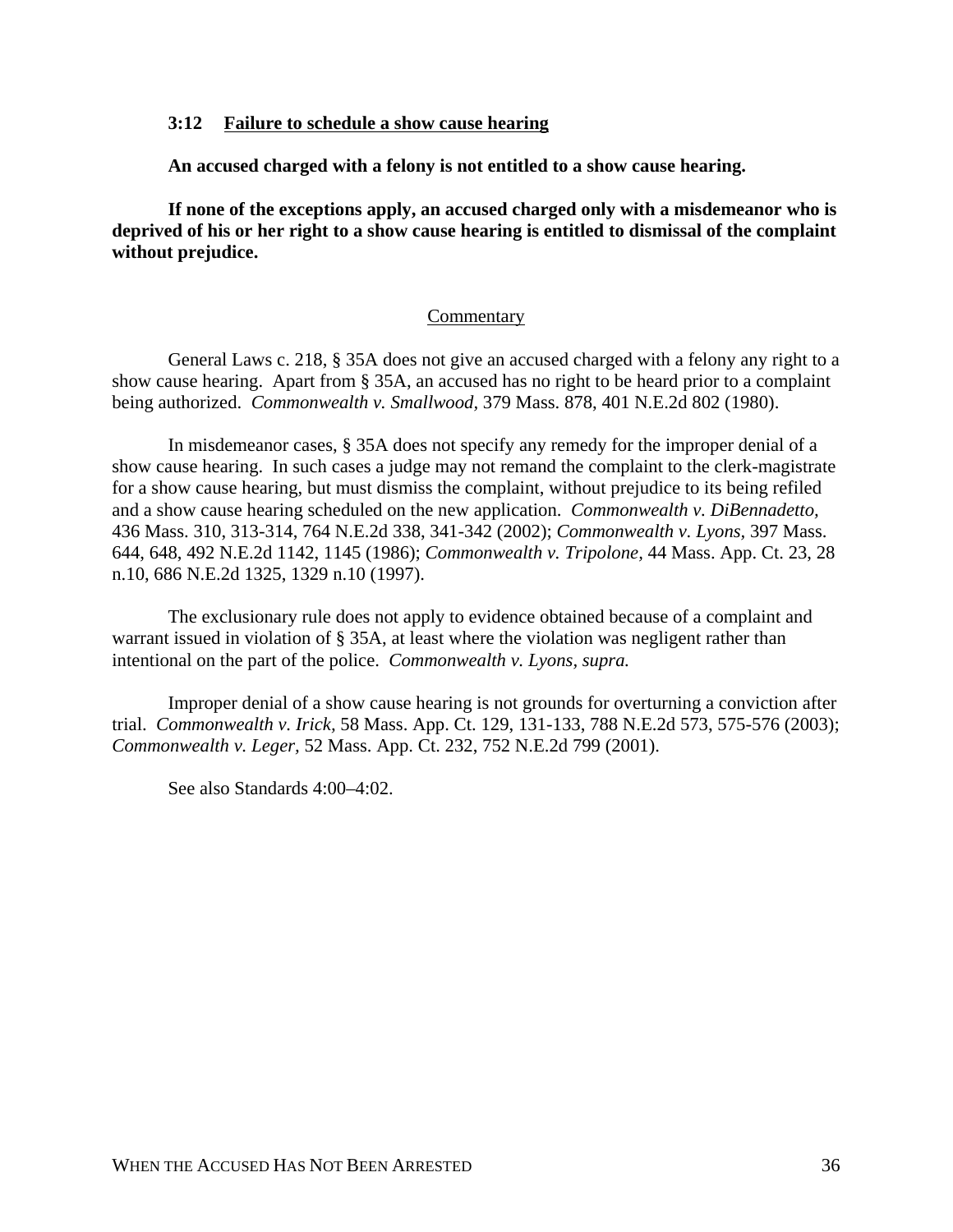## **3:13 Criminal motor vehicle violations**

**A motorist who receives a motor vehicle citation that charges only misdemeanors is entitled, within four days of receiving the citation, to request a show cause hearing.**

**If one or more felonies are charged, the motorist may be given a show cause hearing in the magistrate's discretion if the police request or agree to such a hearing.**

**Whether or not a show cause hearing is held, the police must present the magistrate with sufficient facts, reduced to writing or recorded, to support each element of each offense charged. The citation alone is not sufficient to fulfill this requirement.**

**The motorist may raise as a defense to the issuance of a complaint the police officer's failure to give him or her a copy of the citation at the time and place of the violation, if none of the exceptions listed in G.L. c. 90C, § 2 applies. It appears that the magistrate has discretion whether to permit the motorist also to raise as a defense, except as to the offenses listed in G.L. c. 90C, § 2, the police department's failure to deliver a copy of the citation to the court within six business days. The magistrate has discretion whether to consider these defenses sua sponte.**

**Where the police do not issue a citation for a criminal motor vehicle violation, a private party may seek a criminal complaint for that offense.** 

#### **Commentary**

See G.L. c. 90C, §§ 2, 3(B)(2), and 4; G.L. c. 218, § 35A.

If a motorist receiving a citation for a misdemeanor motor vehicle violation fails to request a hearing in writing during the four-day period, the right to a hearing is deemed waived. G.L. c. 90C, § 3(B)(2); *Commonwealth v. Wade*, 372 Mass. 91, 360 N.E.2d 867 (1977).

See Standard 3:08 on show cause hearings for felonies.

Whether or not there is a hearing, the requirement of Mass. R. Crim. P.  $3(g)$  that "the facts constituting the basis for the complaint . . . shall be either reduced to writing or recorded" may be satisfied by supplementing the citation with any combination of a police report, an electronic recording of the hearing, or oral testimony that is reduced to writing. The citation itself may "serve as the application for criminal complaint, supplemented if necessary with such additional information as shall be required by the administrative justice of the district court department." G.L. c. 90C, § (B)(2). However, the citation alone is not sufficient to satisfy Mass. R. Crim. P. 3(g) or Dist./Mun. Cts. R. Crim. P. 2(a) , since it merely lists the offense(s) alleged and does not include the necessary facts to support the elements of each offense.

A failure to give the accused a citation at the time and place of the violation, if none of the statutory exceptions applies, is a defense that may be raised by the accused "in any court proceeding for such violation." G.L. c. 90C, § 2. The decisional law indicates that § 2 does not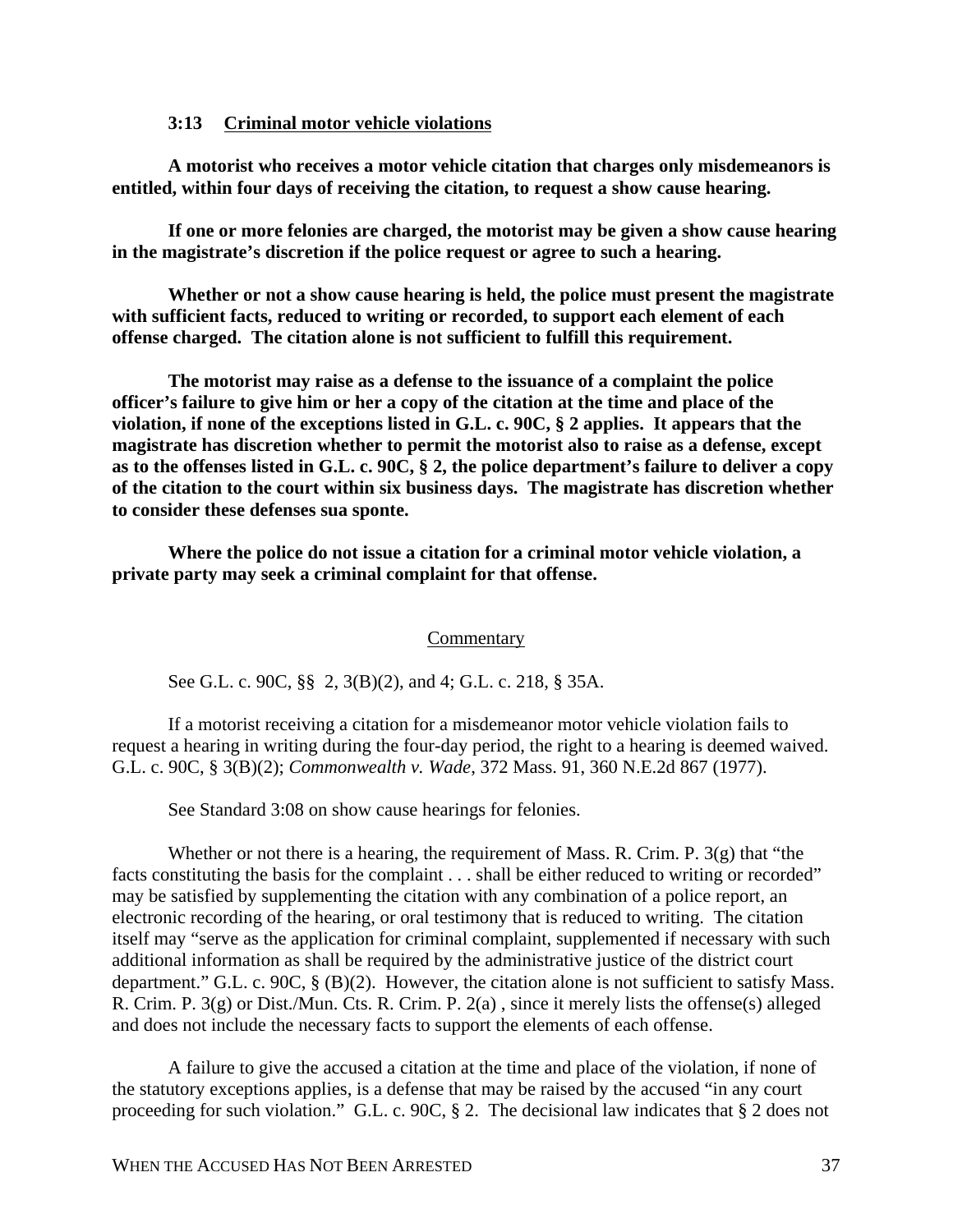require dismissal if the purposes of § 2 to provide the motorist with prompt and definite notice of the offense and to prevent manipulation of traffic tickets were not thwarted. *Commonwealth v. Pappas,* 384 Mass. 428, 425 N.E.2d 323 (1981). See, e.g, *Commonwealth v. Babb,* 389 Mass. 275, 450 N.E.2d 155 (1983) (delay in citing motorist excused where arrested for that offense on day of accident); *Commonwealth v. Kenney,* 55 Mass. App. Ct. 514, 772 N.E.2d 53 (2002) (delay in citing motorist excused because seriousness of offense would have put motorist on notice); *Commonwealth v. Barbuto,* 22 Mass. App. Ct. 941, 494 N.E.2d 33 (1986) (delay in citing motorist excused where further investigation necessary); *Commonwealth v. Mott,* 1988 Mass. App. Div. 157 (permissible to issue substitute citation later because original citation misinformed motorist about available options).

The police department must deposit the remaining copies of the citation with the clerkmagistrate of the court "not later than the end of the sixth business day after the date of the violation." General Laws c. 90C, § 2 provides that "[f]ailure to comply with the provisions of this paragraph shall not constitute a defense to a complaint or indictment charging a violation of [G.L. c. 90, §§ 24, 24G or 24L] if such violation resulted in one or more deaths." This appears to suggest that such failure may be raised as a defense to other offenses. Noncompliance with the 6-day deadline does not require dismissal if the notice and "no fix" purposes of § 2 were not frustrated. *Commonwealth v. Babb, supra* (serious charge virtually excludes manipulation and notice is implicit). See also *Commonwealth v. Drew,* 11 Mass. App. Ct. 517, 417 N.E.2d 53 (1981) (clerk's not date stamping citations not grounds to conclude they were untimely).

Normally such defenses are raised by pretrial motion and must be raised by the accused or they are waived. However, it appears that the discretion granted by *Victory Distribs., Inc. v. Ayer Div. of Dist. Court Dep't,* 435 Mass 136, 755 N.E.2d 273 (2001), is broad enough to permit a magistrate to consider either of these issues on request or sua sponte and, if the purposes of § 2 were violated, to decline to issue a complaint unless the District Attorney's office wishes to prosecute.

A private complainant may seek a criminal complaint if the police fail to cite a motorist for a criminal motor vehicle violation. G.L. c. 90C, § 4. A private party may not do so, however, after the police have obtained a complaint which has been dismissed. *Commonwealth v. Steadward,* 43 Mass. App. Ct. 271, 273-276, 683 N.E.2d 683, 685-687 (1997). A private party may not charge a motorist with a civil motor vehicle infraction if the police decline to do so. *Soares v. Macedo,* 1987 Mass. App. Div. 80 (S. Dist.).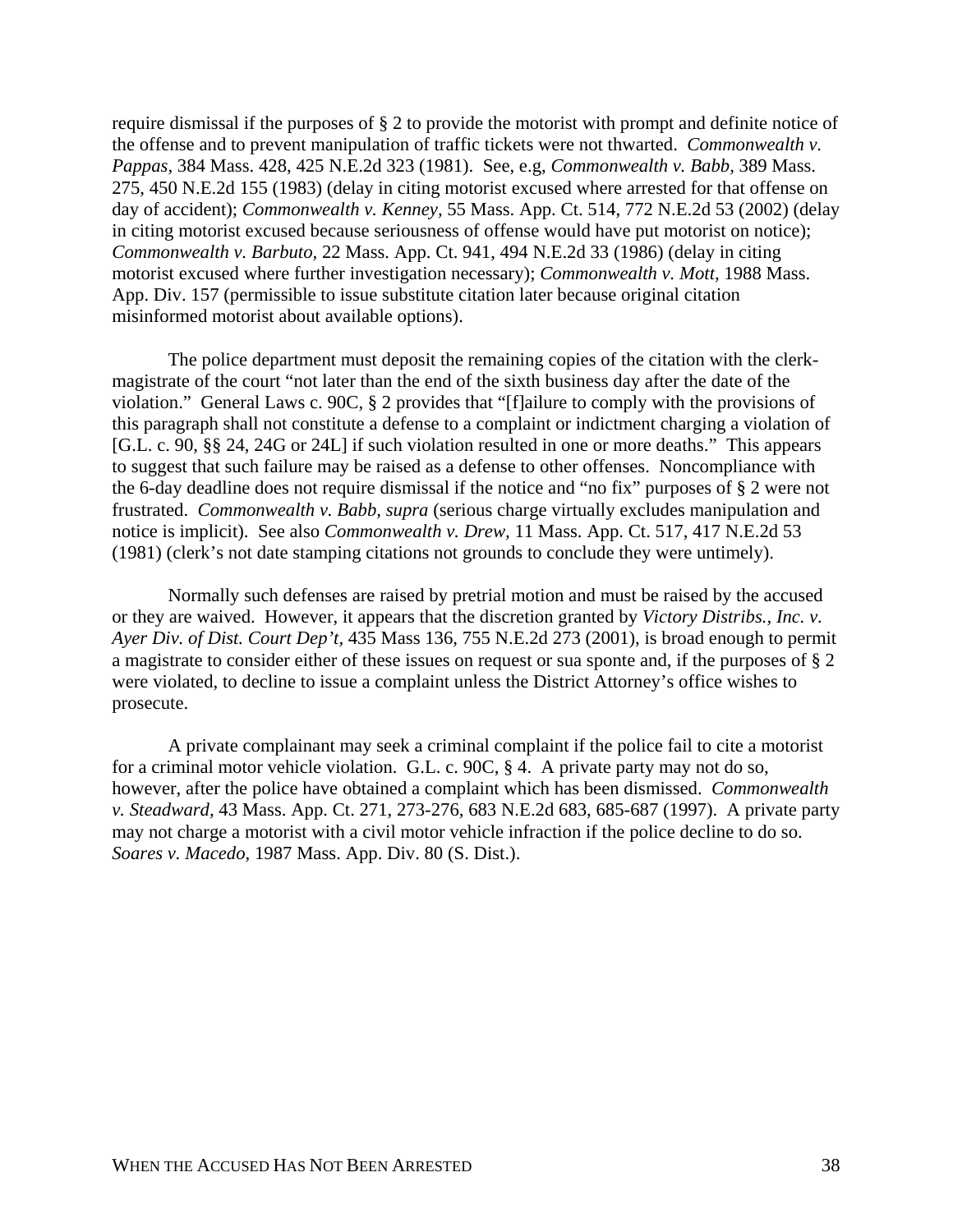## **3:14 Scheduling show cause hearings; Cross-complaints; Witness summonses; Requests for continuance**

**Show cause hearings should be scheduled with reasonable promptness. The complainant should be given notice of and permitted to attend the hearing. Notice should be sent to the accused by regular mail on the standard form promulgated by the Administrative Office of the District Court. The accused should generally be given at least seven days notice. In exceptional cases, when a hearing is scheduled on short notice, the magistrate may request that the police serve the notice.**

**When a cross-complaint is filed by the accused against the initial complainant, a show cause hearing should not be automatically postponed until the initial matter has been adjudicated. If a magistrate decides to postpone consideration of the cross-complaint until the initial matter has been adjudicated, that decision should be based on the circumstances of the case and not solely on the order in which the complaints were filed.**

**Both the complainant and the accused may summons witnesses to testify at a show cause hearing. The clerk's office should provide blank summons forms at standard cost, unless waived, but need not issue or arrange for service of such summonses. On request, court staff should direct an inquirer to the statutory and rule provisions that govern the service of a witness summons.**

**If either party requests a continuance prior to the hearing date, the reason for the request should be determined and the request presented to a magistrate to determine. Continuances should be granted only upon a showing of good cause.**

## **Commentary**

Any decision by a magistrate to delay scheduling a show cause hearing on a crosscomplaint brought by the accused until the initial matter has been adjudicated should be based on a consideration of the particular facts involved. The only appellate court to consider the issue has determined that it violates the Equal Protection Clause for a prosecutor to adopt a "firstcome first-served" policy that imposes a blanket proscription against accepting a cross-complaint until the initial complaint has been prosecuted or dismissed, without regard to the facts of the particular case. *Myers v. County of Orange,* 157 F.3d 66 (2nd Cir. 1998), cert. denied, 525 U.S. 1146 (1999). *Myers* indicates that cross-complaints need not necessarily proceed simultaneously, but that any decision to postpone consideration of a cross-complaint must be based on an individualized determination rather than solely on the order in which they were filed. 157 F.3d at 75.

Compulsory process for witnesses is available for show cause hearings. Blank witness summonses may be obtained from a court clerk or a notary public. G.L. c. 233, § 1; Mass. R. Crim. P. 17(a). The cost of a blank summons obtained from a court clerk is set in the Uniform Schedule of Fees established by the Chief Justice for Administration and Management pursuant to G.L. c. 262, § 4B. A witness summons may be served by an officer authorized to serve criminal or civil process. G.L. c. 233, § 2; Mass. R. Crim. P. 17(d). The cost of a blank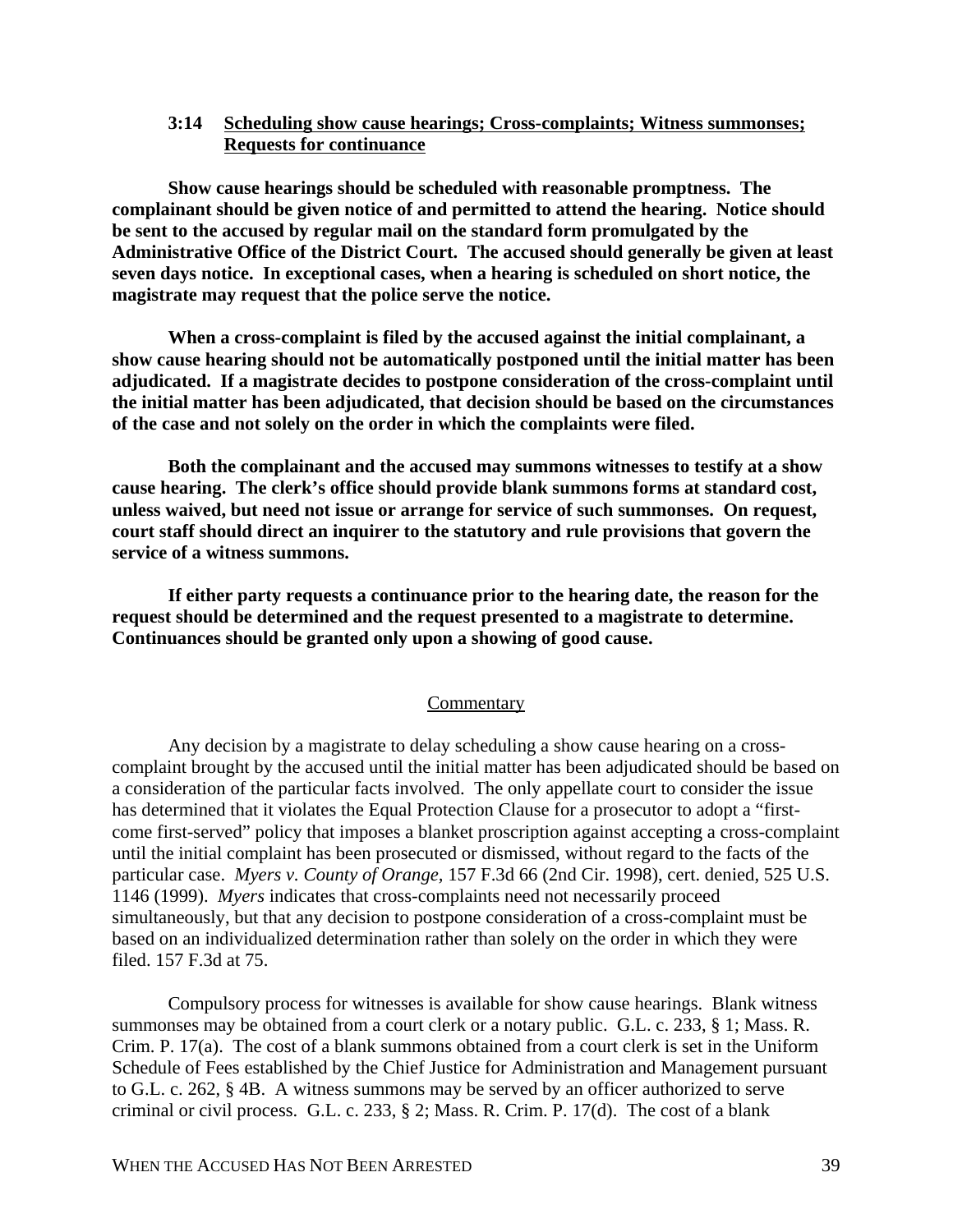summons and fees for its service are waivable as a "normal cost" under the Indigent Court Costs Law, G.L. c. 261, §§ 27A-29, and Mass. R. Crim. P. 17(b).

Requests for continuances made prior to the hearing date should normally be allowed, if there is good cause for the request. Requests for continuances should be determined by a magistrate.

On occasion, an accused may appear at the hearing and only then request a continuance in order to consult with counsel. The magistrate should respect the importance of the right to be assisted by counsel, while also considering any undue inconvenience to others involved in the hearing, particularly if they have incurred expenses or lost wages in attending. The magistrate may wish to bifurcate the hearing by hearing the complainant's testimony that day, and permitting the accused an opportunity to be heard on a later date with counsel present.

While the accused must be afforded a reasonable opportunity to present defense testimony (including testimony by the accused), the accused has no right to cross-examine the complainant or other prosecution witnesses at a show cause hearing. *Commonwealth v. DiBennadetto,* 436 Mass. 310, 764 N.E.2d 338 (2002); *Commonwealth v. Riley*, 333 Mass. 414, 131 N.E.2d 171 (1956).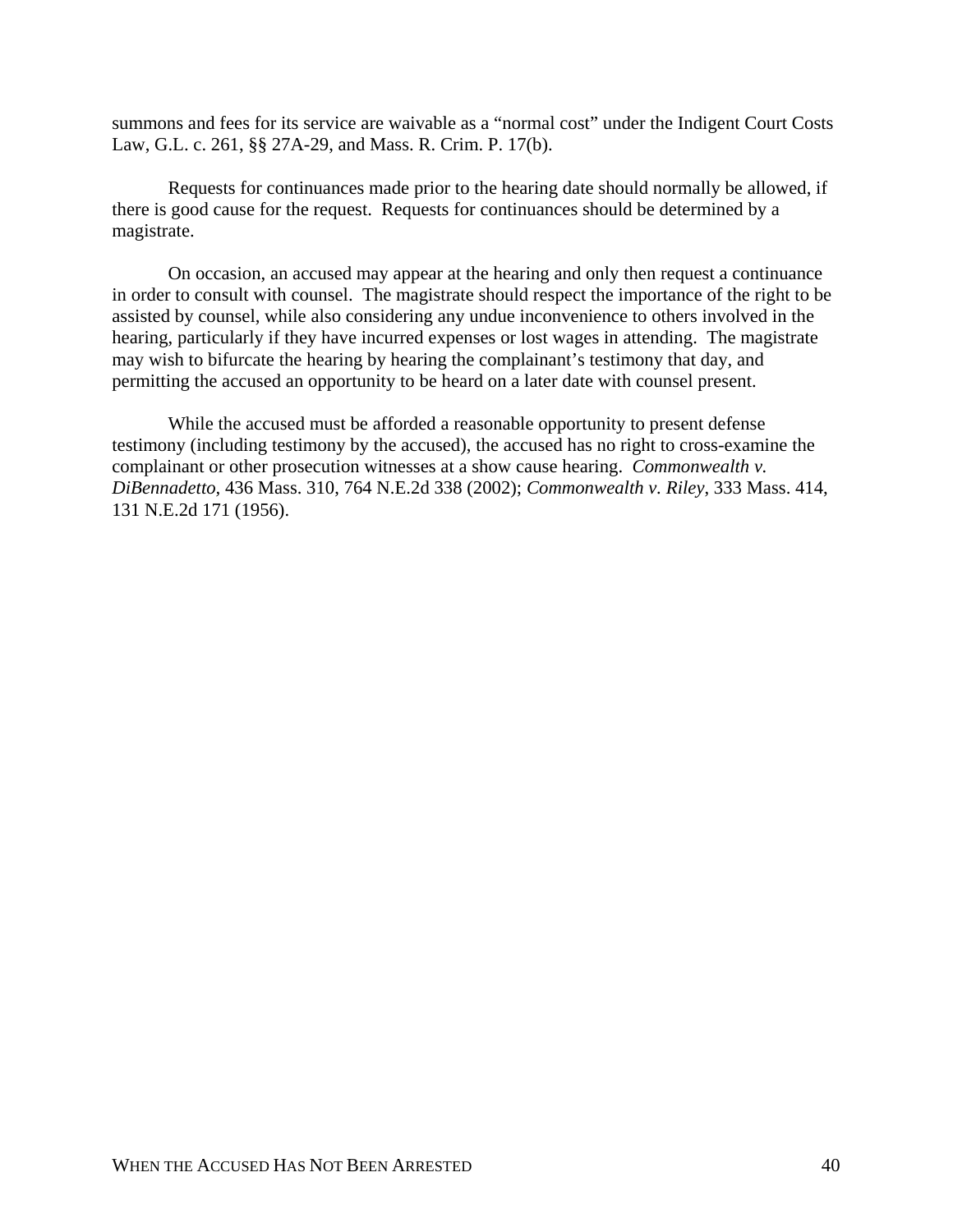## **3:15 Public access to show cause hearings**

**Presumptively, show cause hearings are private and closed to the public. The complainant and the accused, and their counsel, have a right to attend. When an alleged victim is not the complainant, he or she should be permitted to attend unless subject to a witness sequestration order. A family member or friend of either party should generally be permitted to be in attendance for support unless subject to a sequestration order. Persons who cannot contribute materially to the proper hearing or disposition of the application should be excluded from a private hearing.**

**When there is a request that the public be permitted to attend, the magistrate should require that the person or organization making the request show a legitimate reason for access that justifies an exception to the rule. If the application is one of special public significance and the magistrate concludes that legitimate public interests outweigh the accused's right of privacy, the hearing may be opened to the public and should be conducted in the formal atmosphere of a courtroom.**

**When a request for an open hearing has been made, it is desirable that the magistrate make a brief written statement of the reasons for his or her decision on the request.**

**The same considerations and procedures should be applied when a judge redetermines an application for complaint. See Standards 2:05 and 3:22.**

#### Commentary

The open and public character of most court proceedings is well known. However, there is no First Amendment or common law right of access to show cause hearings that precede the initiation of criminal proceedings. *Eagle-Tribune Pub. Co. v. Clerk-Magistrate of Lawrence Div. of Dist. Court Dep't,* 448 Mass. 647, 863 N.E.2d 517 (2007).

The legal considerations which dictate the public character of a trial are not present here. There is no tradition of public access to show cause hearings, which are similar to grand jury proceedings. Such secrecy protects individuals against whom complaints are denied from undeserved notoriety, embarrassment and disgrace. See *Matter of Doe Grand Jury Investigation*, 415 Mass. 727, 615 N.E.2d 567 (1993); *WBZ-TV4 v. District Attorney for Suffolk Dist.,* 408 Mass. 595, 599-600, 562 N.E.2d 817 (1990); *Jones v. Robbins,* 8 Gray 329, 344 (1857). This is particularly significant since there is no libel protection in civil law against accusations made in a criminal complaint application, no matter how scurrilous. *Sibley v. Holyoke Transcript-Telegram Pub. Co.,* 391 Mass. 468, 461 N.E.2d 823 (1984); *Thompson v. Globe Newspaper Co.,* 279 Mass. 176, 186-187, 181 N.E. 249, 253 (1932); *Kipp v. Kueker,* 7 Mass. App. Ct. 206, 211-212, 386 N.E.2d 1282, 1286 (1979). See also G.L. c. 218, § 31 (denied applications to be filed separately and destroyed one year after filing).

Since the accused is ordinarily entitled to privacy at this early stage, public hearings are the exception rather than the rule. The fact that the accused is well known or a public official is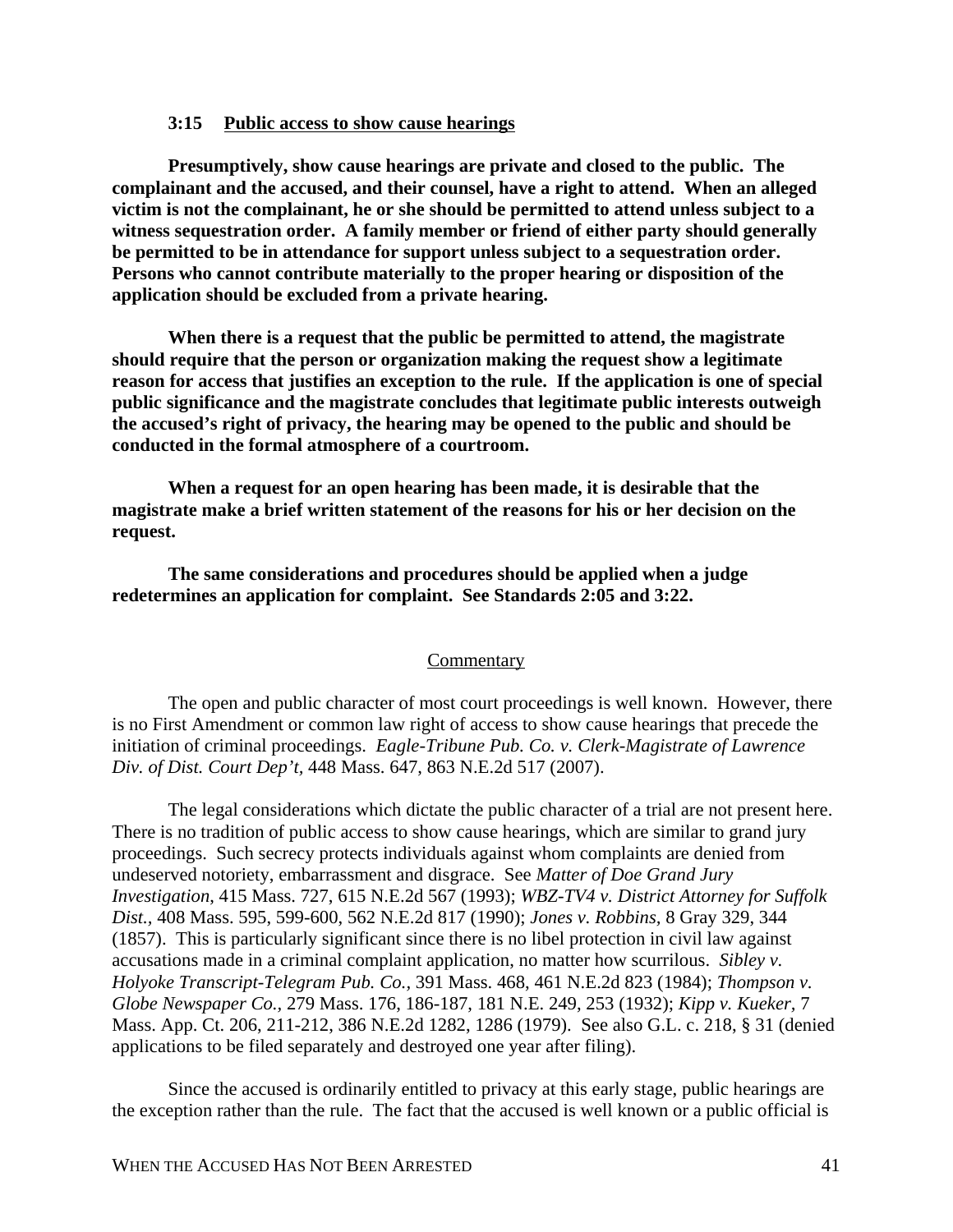not itself a sufficient reason to open a show cause hearing to the public. On the other hand:

"Where an incident has already attracted public attention prior to a show cause hearing, the interest in shielding the participants from publicity is necessarily diminished, while the public's legitimate interest in access is correspondingly stronger.

"In deciding whether to allow access to a particular show cause hearing, clerk-magistrates should consider not only the potential drawbacks of public access, but its considerable benefits: 'It is desirable that [judicial proceedings] should take place under the public eye . . . .'

"The transparency that open proceedings afford may be especially important if a well-publicized show cause hearing results in a decision not to bring criminal charges, thereby ending the matter. In such cases, the public may question whether justice has been done behind the closed doors of the hearing room. This is not to say that every case that may attract public attention necessarily requires a public show cause hearing . . . ."

*Eagle-Tribune Pub. Co.,* 448 Mass. at 656-657, 863 N.E.2d at 527 (internal citations omitted). See also *George W. Prescott Pub. Co. v. Register of Probate for Norfolk County,* 395 Mass. 274, 277, 479 N.E.2d 658, 662 (1985) (strong public interest normally attends nonfrivolous accusations of misconduct in public office).

Since the exclusion of the public is for the benefit of the accused, if the accused wishes the hearing to be open to the public, normally it should be allowed.

When there is a request that the public be permitted to attend, the Supreme Judicial Court has encouraged magistrates to make a written record of the reasons for their decision on that request. *Eagle-Tribune Pub. Co.,* 448 Mass. at 657 n.17, 863 N.E.2d at 527 n.17.

Although their constitutionality is now in some doubt, statutes which bear on the right to a public trial may provide some guidance to a magistrate who is asked to conduct a public show cause hearing. See G.L. c. 278, §§ 16A (permitting closure of sex offense trial where victim is a minor); 16B (permitting closure of criminal trial involving husband and wife); 16C (permitting closure of trial for incest or rape); and § 16D (providing guidelines for insulating a child victim of sex offense from the public and defendant during his or her testimony).

In extraordinary cases, relief from a magistrate's decision as to public access may be sought from a single justice of the Supreme Judicial Court under G.L. c. 211, § 3. *Eagle-Tribune Pub. Co.,* 448 Mass. at 657, 863 N.E.2d at 527.

When a show cause hearing is open to the public, members of the press too may attend. As to the use of cameras in a show cause hearing that is open to the public, see Supreme Judicial Court Rule 1:10.

See Standard 5:02 regarding public access to court records of applications for complaint.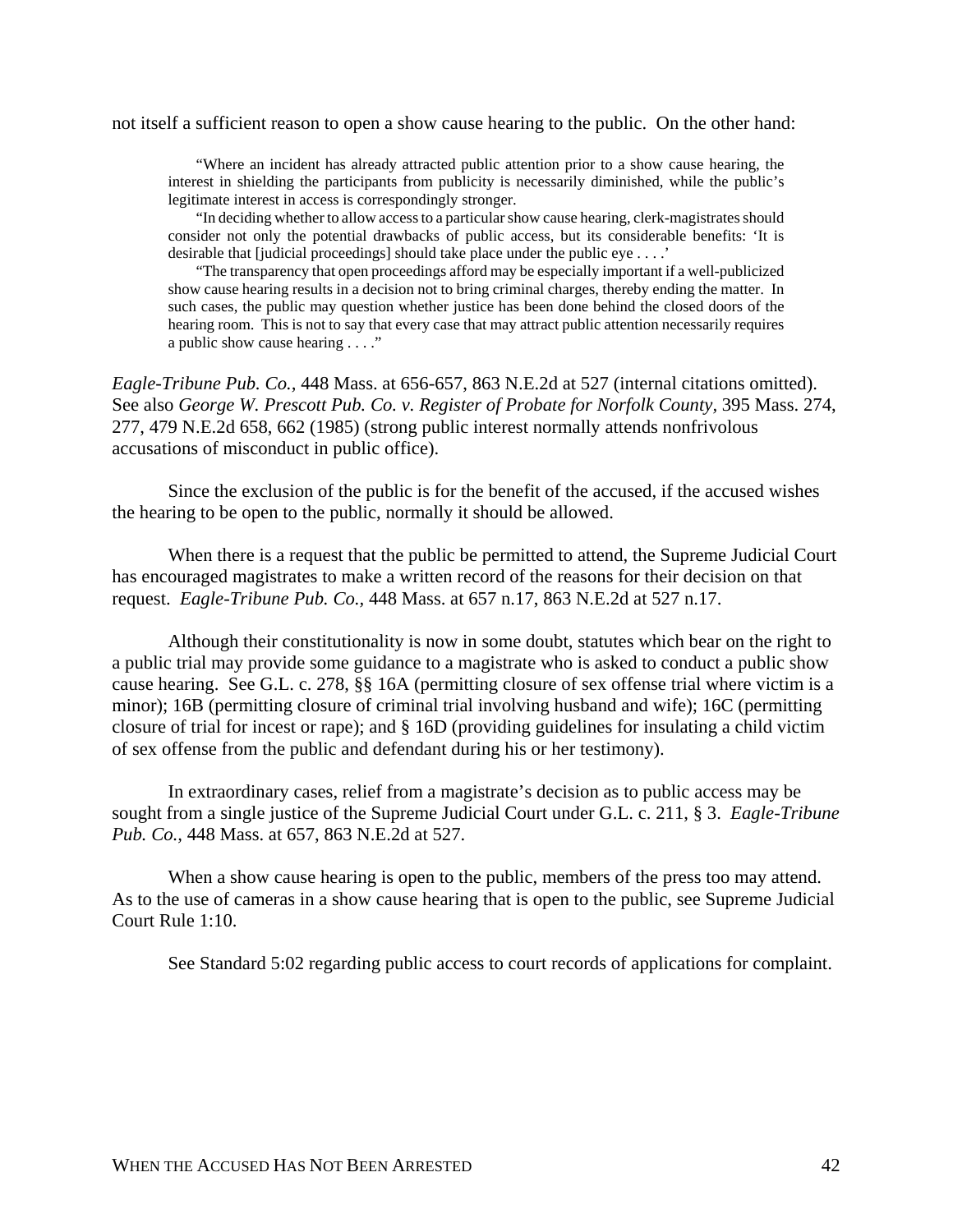## **3:16 Recording show cause hearings**

**Whether the hearing is private or public, there must be a written or electronically recorded record of the facts supporting the finding of probable cause for each offense for which a complaint is authorized.**

**It is good practice for all show cause hearings to be electronically recorded, subject to the availability of appropriate recording devices. If the hearing is not electronically recorded by the court, the accused is entitled, upon application, to make a private electronic recording. The accused is also entitled to employ a stenographer at his or her own expense.**

**If there is oral testimony that materially supplements or amends the complainant's earlier written statement, the substance of that testimony should be either reduced to writing or recorded.**

#### Commentary

 It is strongly recommended that a show cause hearing conducted by a magistrate be electronically recorded. If the court does not record the proceedings, the accused is entitled to do so upon application to the magistrate. District Court Special Rule 211(A)(1) and (B)(2). The accused is also entitled to employ a stenographer at his or her own expense. G.L. c. 221, § 91B.

Show cause hearings conducted by a judge must be electronically recorded. District Court Special Rule 211(A)(1).

Massachusetts R. Crim. P.  $3(g)$  requires that a record be kept of the facts constituting the basis for the complaint as conveyed to the court by the complainant, either in writing or by electronic recording. Any written statements, any oral statements reduced to writing, and notations of the start and end index numbers of any electronic recording must be retained with the application.

For the retention requirements applicable to such records and recordings, see Standards 5:01 and 5:03.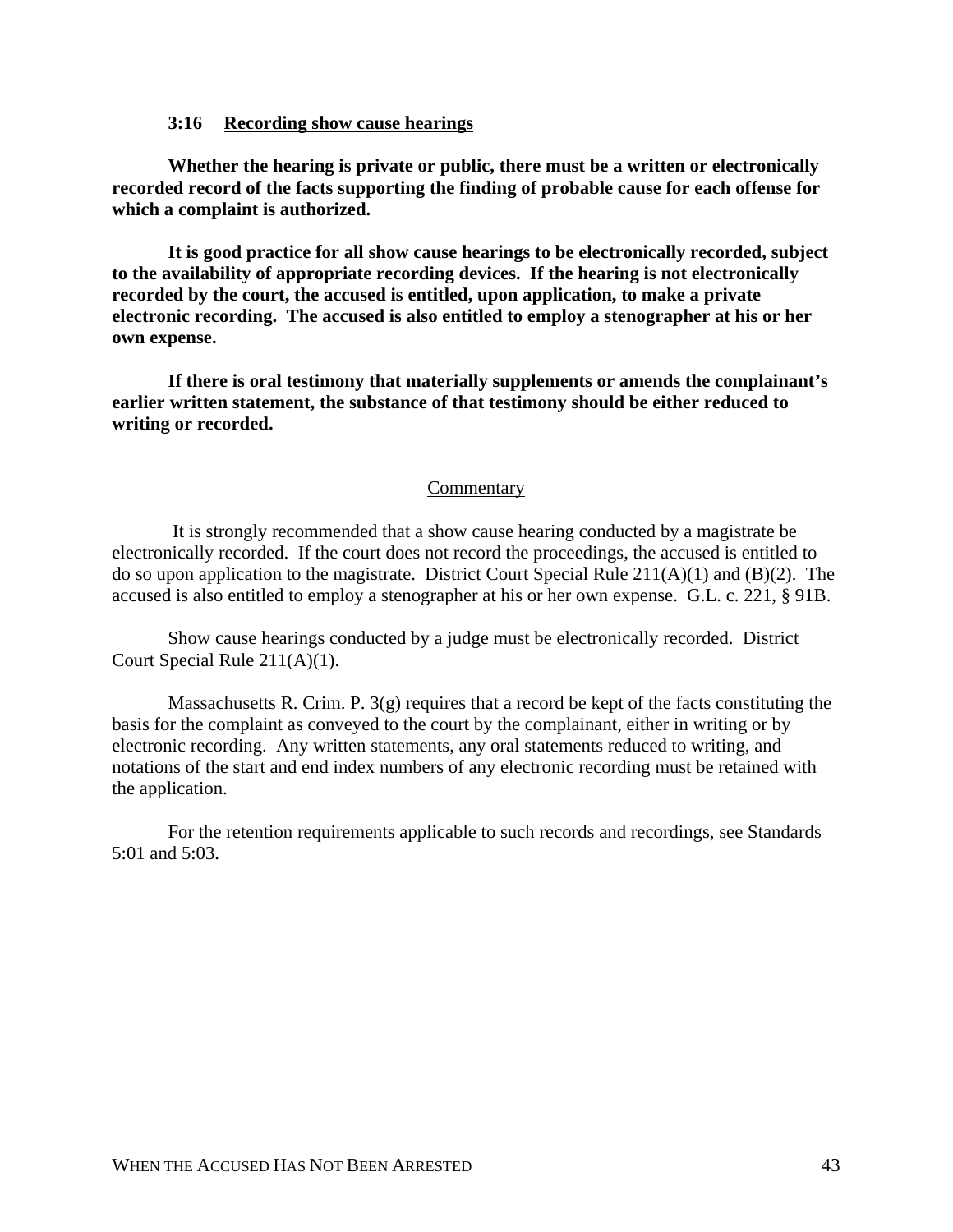**3:17 Character of hearings; Role of counsel; Witnesses under oath; Interpreters; Right against self-incrimination**

**The magistrate should identify himself or herself and briefly explain the purpose and nature of the hearing.**

**Both the complainant and the accused may be represented by counsel.**

**All witnesses must be sworn or make an affirmation. A non-English speaker has the right to a court-provided qualified interpreter. Counsel may question opposing witnesses only in the magistrate's discretion. The magistrate may reasonably limit cumulative testimony.**

**The accused should be informed of the right against self-incrimination. The complainant and other witnesses may also be informed of the right against selfincrimination if there appears to be a danger that a witness may incriminate himself or herself.**

**It is desirable that a court officer be present at show cause hearings, when available.**

#### **Commentary**

The magistrate should identify himself or herself at the outset of the hearing. The magistrate should also explain the limited nature of the hearing (to determine whether there is sufficient evidence to justify authorizing a criminal complaint) and the limited roles of the parties (e.g., that there is no right to cross-examination) to avoid confusion and promote a sense of fairness.

The complainant and the accused have the right to appear with their attorneys. See G.L. c. 218, § 35A (accused entitled "to be heard personally or by counsel in opposition" to complaint); c. 221, § 48 (parties "may manage, prosecute or defend their own suits personally, or by such attorneys as they may engage"). The law makes no provision for appointing counsel at public expense for the accused or a witness at a show cause hearing. Neither an accused nor an accused's attorney has any right to examine or cross-examine participants directly. *Commonwealth v. Riley*, 333 Mass. 414, 131 N.E.2d 171 (1956). However, a magistrate has discretion to allow an attorney to ask questions or to suggest a line of questioning for the magistrate to pursue. Magistrates also retain discretion to limit the number of defense witnesses to avoid cumulative testimony. Unreasonable restrictions on the opportunity to present witnesses, however, can be tantamount to the denial of the statutory right to a hearing. *Commonwealth v. DiBennadetto,* 436 Mass. 310, 314, 764 N.E.2d 338, 342 (2002).

All witnesses should testify under oath or affirmation. The magistrate must "examine on oath the complainant and any witnesses produced by him" before the complaint is signed by the complainant. G.L. c. 276, § 22. "The preferred procedure would be to administer the oath before the complainant makes statements which could serve as the basis for the issuance of process." *Commonwealth v. Cote,* 15 Mass. App. Ct. 229, 237, 444 N.E.2d 1282, 1288 (1983).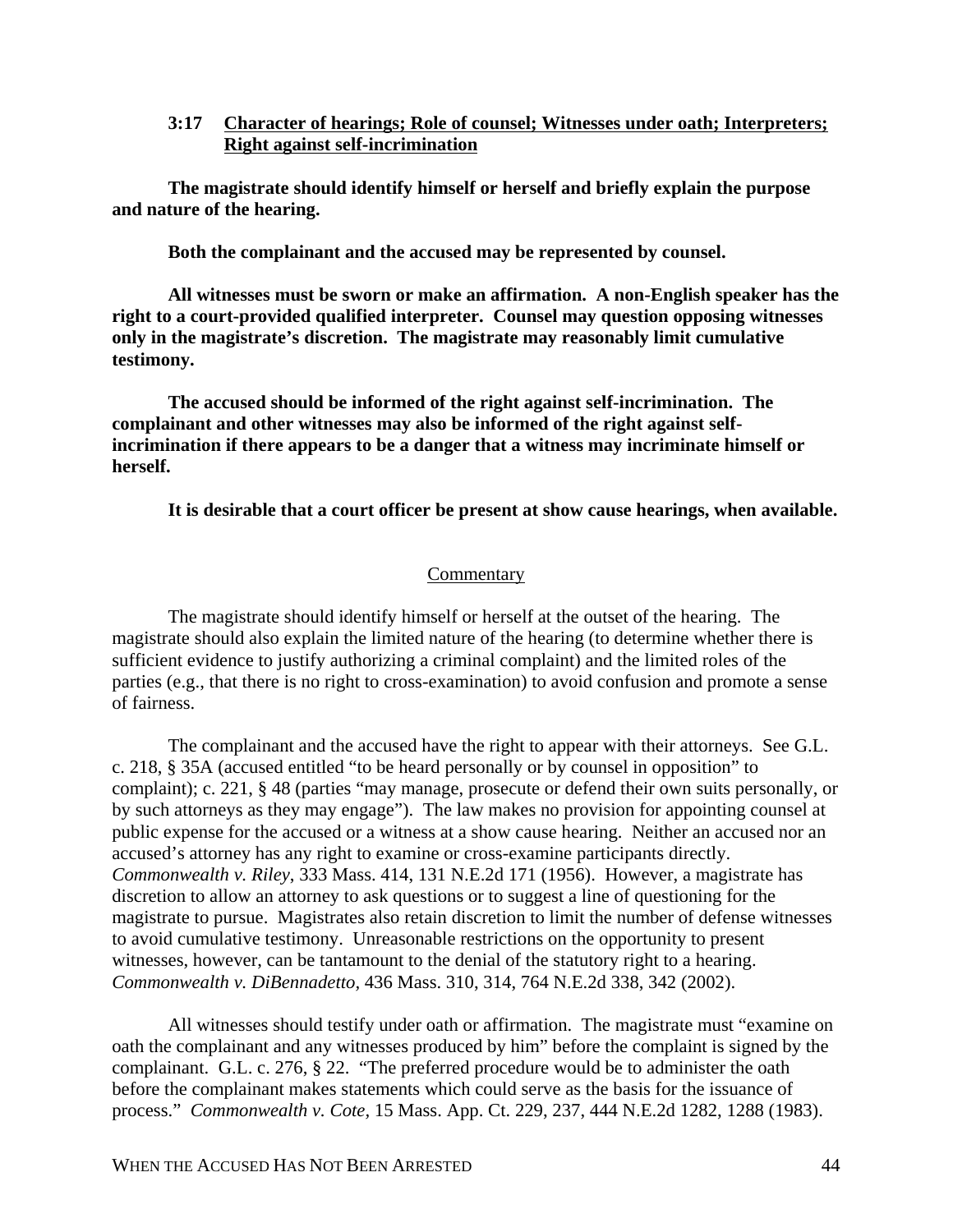If the complainant, the accused or a witness cannot speak or understand English, they have the right to a court-provided qualified interpreter. G.L. c. 221C, § 2.

Often, accused persons, civilian complainants and witnesses are not represented by counsel at show cause hearings. If the hearing is to be recorded or reduced to written notes, these participants may be unaware that this record of the hearing could later be summonsed and introduced at trial as evidence of earlier admissions against interest or prior inconsistent statements. The Supreme Judicial Court has recommended to trial judges that "where a witness is ignorant, misinformed or confused about his rights" and there is a danger that the witness may incriminate himself or herself, it is "commendable practice" to inform the witness of the right against self-incrimination. *Taylor v. Commonwealth*, 369 Mass. 183, 192, 338 N.E.2d 823, 829 (1975). Similarly, it is "commendable practice" for a magistrate to inform accused persons and civilian complainants and witnesses of this Fifth Amendment right if there appears to be a danger that they may incriminate themselves. This must, of course, be done with care so that it does not appear intended to chill the accused's right "to be heard personally or by counsel in opposition" to the complaint (G.L. c. 218, § 35A) or to threaten prosecution of witnesses who testify for the defense, see *Commonwealth v. Crawford*, 12 Mass. App. Ct. 776, 429 N.E.2d 54 (1981).

Opening remarks such as the sample on the next page are suggested to introduce the hearing and to inform the defendant of the right against self-incrimination.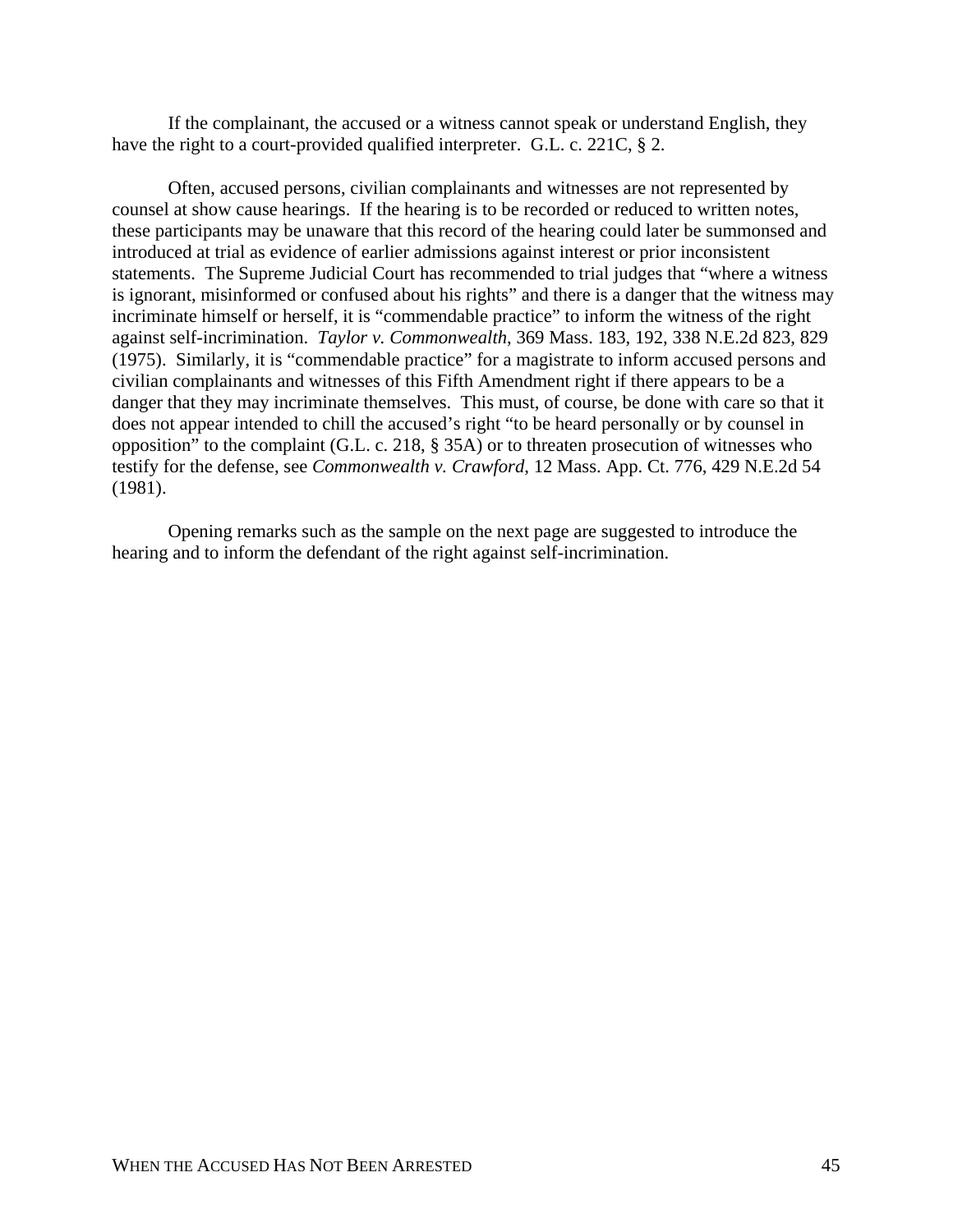# **SAMPLE OPENING REMARKS BEFORE A SHOW CAUSE HEARING**

Good (morning) (afternoon). My name is \_\_\_\_\_\_\_\_\_\_\_\_\_\_\_\_\_\_\_\_\_\_\_\_\_. I am (the Clerk-Magistrate) (an Assistant Clerk-Magistrate) of this court and I will be conducting this hearing.

[*Complainant*] is seeking to bring criminal charges against [*Accused*]. The purpose of this hearing is to determine whether or not a criminal complaint should be issued, formally charging [*Accused*] with that criminal offense. It is not a trial to determine guilt or innocence; that will come later if a complaint is issued.

[*Verify accused's name, address, date of birth, and social security number in a manner that respects the accused's privacy.*]

[*Complainant*] alleges that on [*date*] [*Summarize application or police report, as appropriate*].

I will initially give [*Complainant*] an opportunity to testify and to present any witnesses or other evidence. If you have any documents or photographs, you must show them to the other side before I will consider them.

I may have some questions, and then I will give [*Accused*] an opportunity to ask questions, if you wish. You are under no obligation to ask any questions or to present any evidence and I would not hold that against you if you decide not to.

Once [*Complainant*] is done, I will hear from [*Accused*] as to whether or not a criminal complaint should be issued, and I will give you an opportunity to testify and to present any witnesses or other evidence. As I said before, you are under no obligation to present any evidence or to say anything here. Whether you say anything or not, the burden is on [*Complainant*] to show me that there is probable cause that a criminal offense was committed and that you committed it.

[*Accused,*] if you choose to speak today, you should understand that I may (record) (make notes of) these proceedings. So there is a possibility that something that you might say today might be used against you at a later time, either to show that you admitted something or that you testified differently today than at trial. If you are not sure whether you wish to speak today, I will give you a chance to speak to an attorney about your rights before you make your decision. But that would have to be at your own expense; I cannot appoint an attorney at public expense to represent you at this time. Do you understand what I have said?

You are not to interrupt each other during the course of the hearing. Each side will have a full and fair opportunity to present any relevant evidence that you want me to know. At the conclusion of all the evidence, I will make a decision based on the facts that I hear.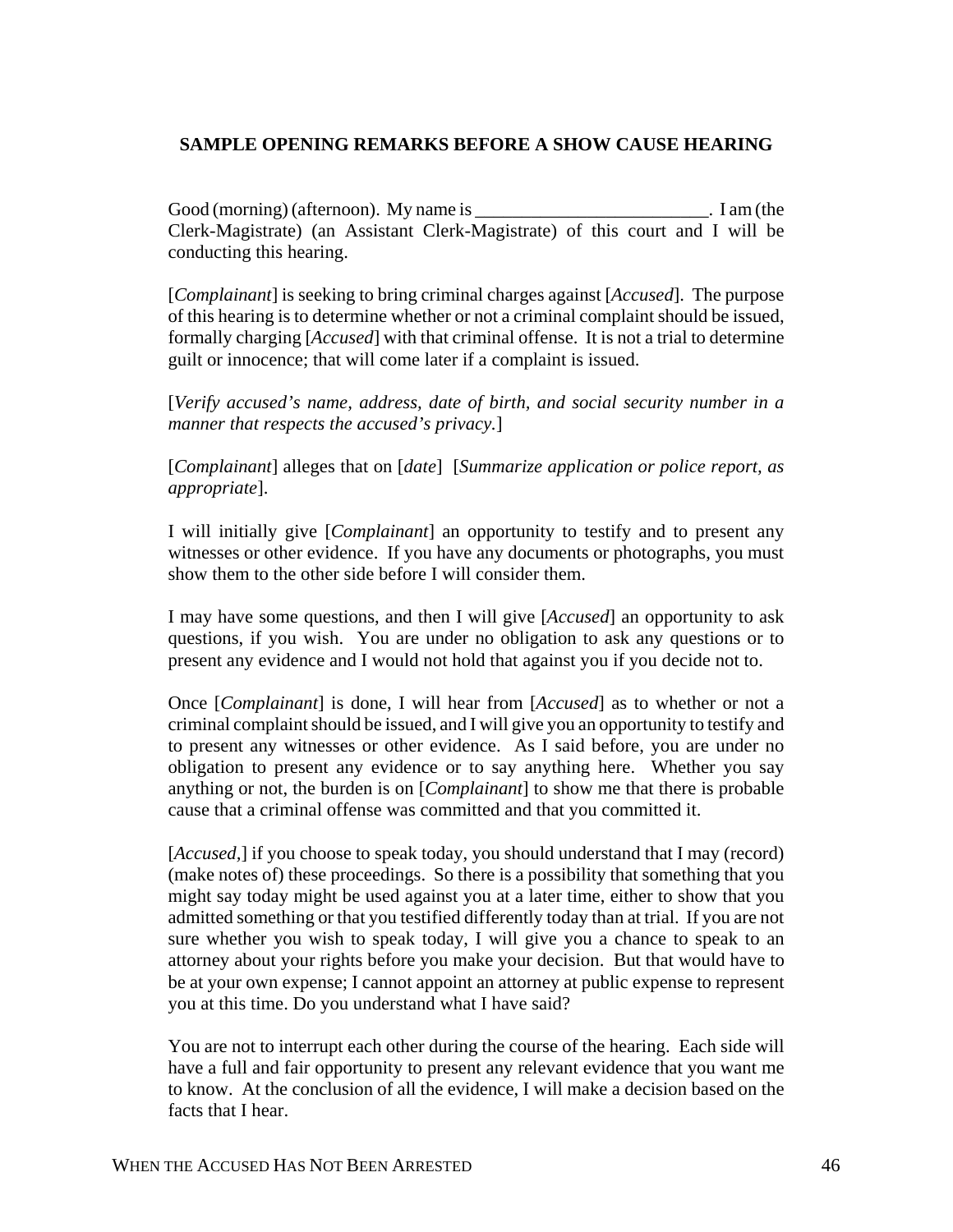Do you have any questions about the course of the hearing?

Then will everyone who is going to testify in this matter, please raise you right hand. Do you solemnly swear or affirm that the evidence that you will give in the matter now in hearing will be the truth, so help you God?

[*Complainant*,] please tell me about your application.

# **SAMPLE ANNOUNCEMENT OF A FINDING**

Based on the evidence presented here today, I find that there (is) (is not) sufficient evidence to establish probable cause to issue a criminal complaint.

*If complaint issued:* [*Accused,*] we will send you a summons at the address I confirmed with you earlier, requiring you to come back to this court for arraignment on [*Date*]. If you fail to appear on that date, the court will issue a warrant for your arrest. Do you understand that?

*When the complainant is not a police officer, it is good practice to ask the complainant to remain until the complaint is prepared in order to sign it under oath.*

*If complaint denied:* [*Accused,*] you are free to go.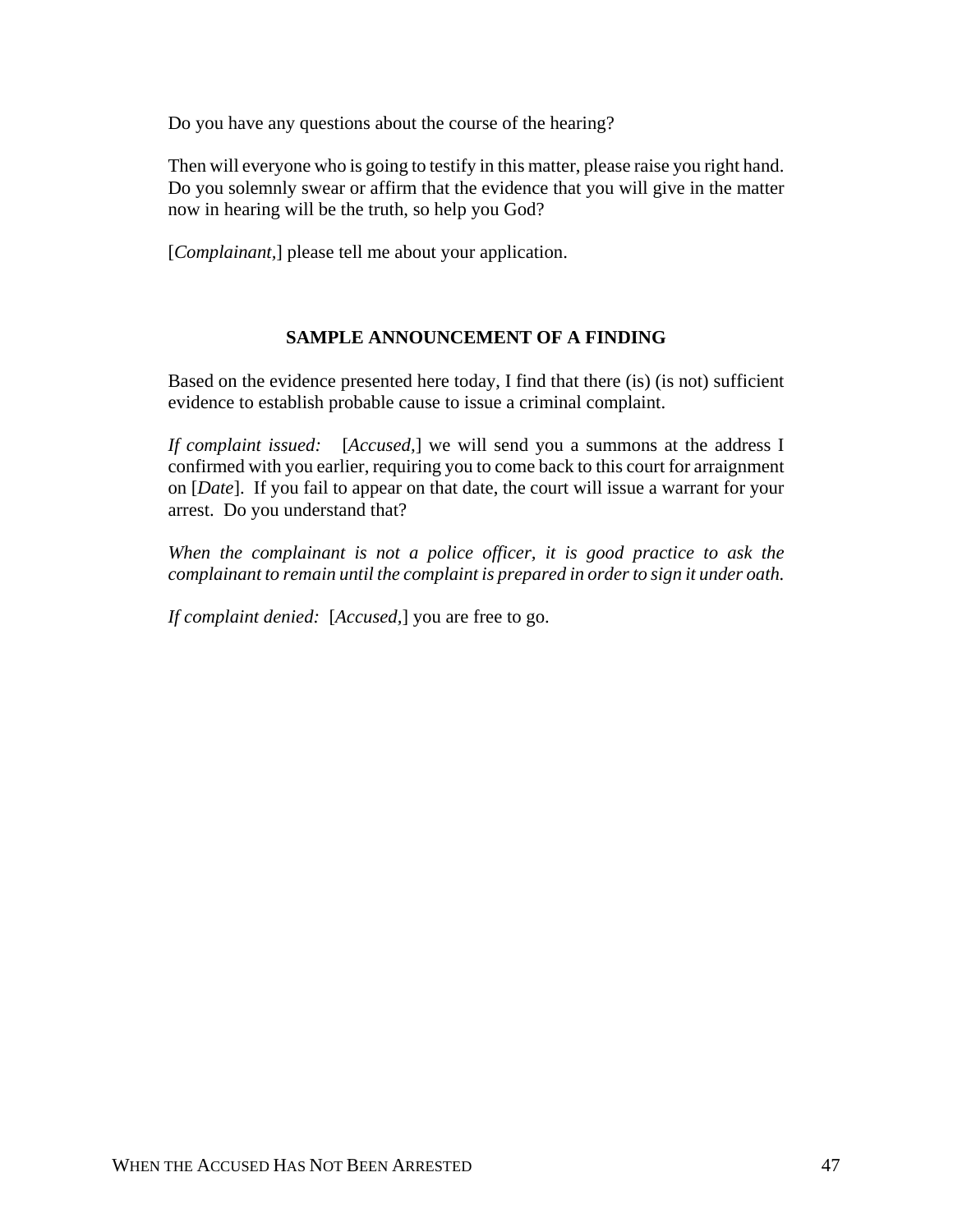## **3:18 Standard for authorizing a complaint: probable cause**

**The magistrate must decide if there is probable cause to believe that a crime has been committed and that the accused committed it.**

**The probable cause requirement is met when there is reasonably trustworthy information sufficient to warrant a prudent person in believing that a crime has been committed and that the accused is the perpetrator.** 

**When there has been a show cause hearing, the probable cause determination should be made after the magistrate hears the complainant's full statement, the statements of any witnesses for the complainant, and, if the accused is present and wishes to testify before the magistrate, the full statement of the accused or the accused's counsel and any witnesses for the accused.**

**If the complainant's presentation does not demonstrate a prima facie case that a crime has been committed, the complaint may be denied without needing to hear from the accused.**

#### **Commentary**

Probable cause standard. "The complainant need only present a statement of accusation which in the eyes of the magistrate is complete in terms of the elements of the crime and reasonably believable in terms of its allegations." *Commonwealth v. DiBennadetto*, 436 Mass. 310, 314, 764 N.E.2d 338, 342 (2002), quoting the 1975 version of these Standards.

"Probable cause exists where . . . the facts and circumstances within the knowledge of the [magistrate] are enough to warrant a prudent person in believing that the individual . . . has committed . . . an offense . . . . Probable cause is a relatively low threshold, requiring only sufficiently trustworthy information to instill in a reasonable person the requisite belief of criminality." *Paquette* v. *Commonwealth*, 440 Mass. 121, 132, 795 N.E.2d 521, 531-532 (2003). This is the same probable cause standard that the police must apply in making an arrest, and it "is lower than that for submitting a criminal case to a jury (facts warranting a finding of guilt beyond a reasonable doubt)" at trial. *Commonwealth v. Lent*, 420 Mass. 764, 765 n.2, 652 N.E.2d 140, 140 n.2 (1995). This standard is also lower than the probable cause standard that is applied by a judge in a bind-over hearing. *Paquette, supra; Commonwealth v. McCarthy,* 385 Mass. 160, 430 N.E.2d 1195 (1982); *Myers v. Commonwealth*, 363 Mass. 843, 850, 298 N.E.2d 819, 823-824 (1973).

If there is any uncertainty about the elements of a particular offense, the magistrate should consult the text of the statute and standard reference works such as the District Court's Complaint Language Manual, the District Court's Model Jury Instructions for Use in the District Court, the Judicial Institute's A Quick Reference to the Elements of Crimes, J.R. Nolan & L.J. Sartorio, Criminal Law (3d ed.), or R.G. Stearns, Massachusetts Criminal Law: A Prosecutor's Guide.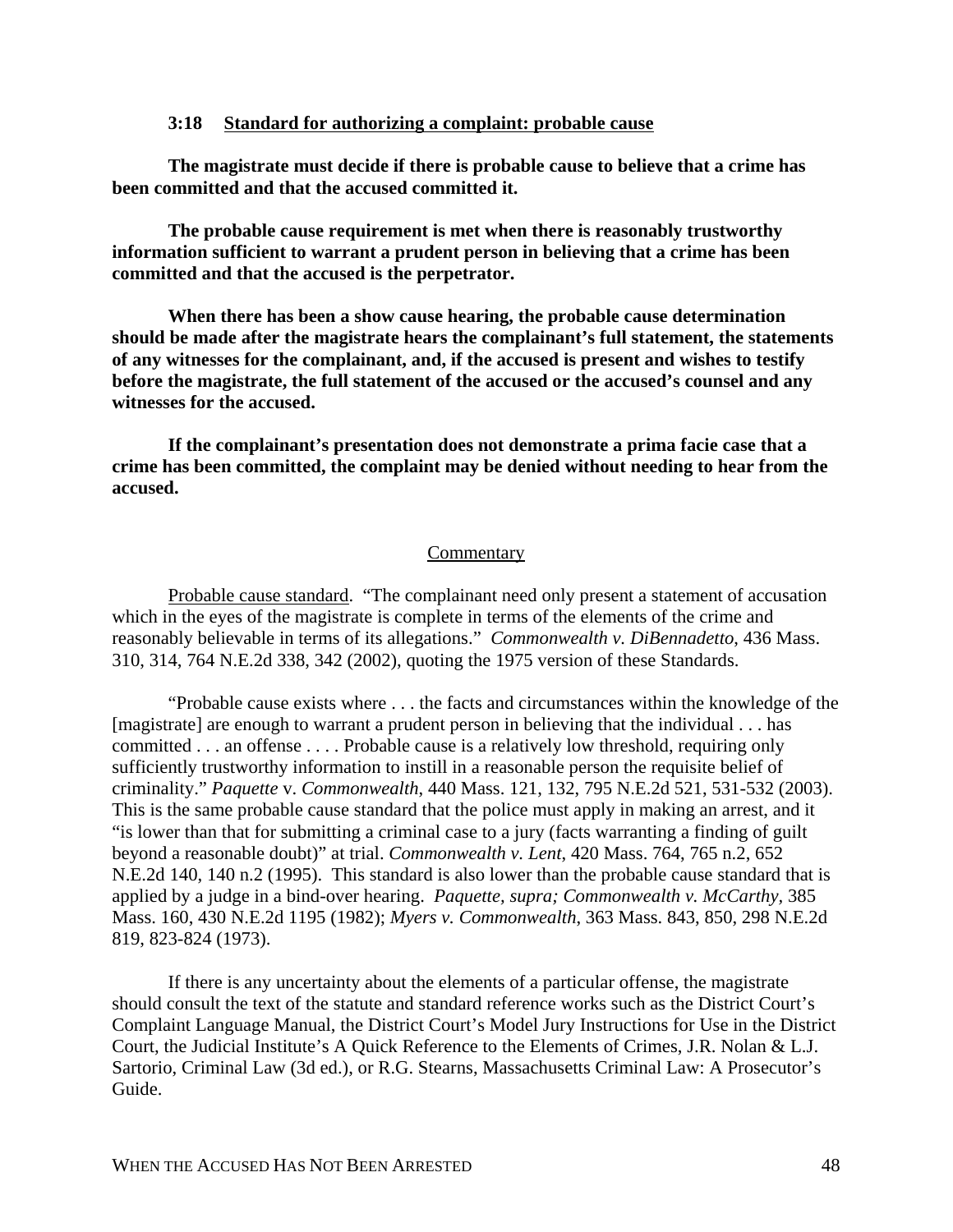When the accused does not appear. The accused person is not required to appear, since a show cause hearing is an optional "opportunity to be heard personally or by counsel in opposition to the issuance of any process" (G.L. c. 218, § 35A). Massachusetts R. Crim. P. 3(g) provides that the magistrate "shall not authorize a complaint unless the information presented by the complainant establishes probable cause." Even when the accused fails to appear at the show cause hearing, the complainant must establish probable cause before the magistrate may authorize a complaint.

When the accused or counsel appears in opposition. Since the magistrate's task is not to sit as factfinder but to determine probable cause, the magistrate should avoid a simple weighing of the complainant's charges against the accused's defenses. The magistrate should first consider whether the complainant's statement, taken on its own, provides reason to believe that the accused committed the offense charged.

If the magistrate finds that the complainant has established probable cause, it is not enough for the accused to contradict or even cast some doubt on the complainant's statements. Rather, to avoid the complaint, the accused must completely refute the complainant's evidence of probable cause.

This can generally be done in two ways. First, the accused can offer a legal defense based on uncontroverted facts – e.g., that an identical charge has already been brought and resulted in an acquittal or dismissal with prejudice. Unless such a defense is unquestionable, it is better left for the trial judge and not used as the basis for denying a complaint.

Secondly, the accused can present a factual defense that completely discredits the complainant's story or vitiates the complainant's credibility. An example would be a persuasive alibi which makes the complainant's identification of the accused as the perpetrator no longer credible.

In making such determinations, it is not appropriate for the magistrate simply to balance competing testimony. The magistrate does not sit as a fact finder, but simply to determine whether there is probable cause to present the allegations to a fact finder. Resolution of factual disputes is a matter for trial. If the complainant has presented a prima facie case, the accused's evidence should result in denial of the complaint for lack of probable cause only if the accused completely discredits the complainant's credibility or establishes a defense based on uncontradicted facts.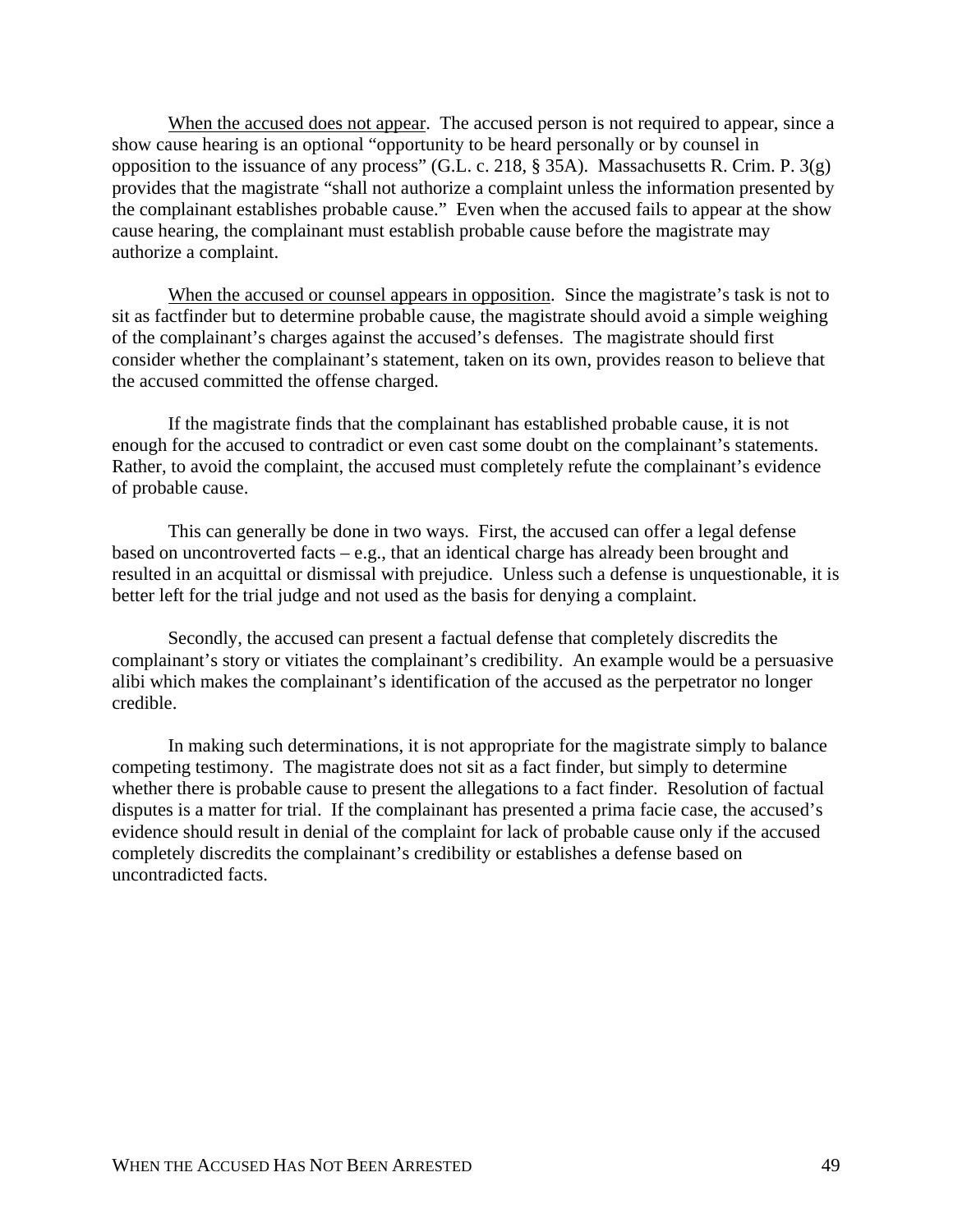## **3:19 Decision of the magistrate**

**An application should be acted upon promptly unless withdrawn, deferred for necessary investigation, or deferred with the consent of the parties.**

**When action on an application is deferred with the consent of the parties, if the magistrate has determined that there is probable cause for the complaint, the application should be so marked.**

## **Commentary**

Determination of the application should be deferred only with the consent of the complainant and the accused, or when further investigation is necessary. (See Standard 3:06.)

The magistrate may suggest an informal resolution that includes deferring decision on the application for a period of time (e.g., six months or a year), conditioned upon the complainant resolving the matter or avoiding any repetition of the conduct. Such a deferral requires the consent of the complainant. *Commonwealth v. Clerk of Boston Div. of the Juvenile Court Dep't,* 432 Mass. 693, 703, 738 N.E.2d 1124, 1131 (2000). It should also be undertaken only with the consent of the accused, who is entitled to a reasonably prompt determination of the charges against him or her. Due process suggests that any obligations imposed on the accused as a condition of such deferral must be set out with sufficient definiteness so that the accused can understand what conduct is required or prohibited.

Such a deferral may be conditioned on payment of reasonable restitution if there is probable cause for the complaint and the amount is limited to the complainant's actual economic loss caused by the accused. However, the magistrate should not suggest or approve any payment that is a penalty or a monetary windfall, since such "[p]rivate payments exchanged for releases from criminal responsibility erode, if not completely erase, the demarcation between the criminal and civil systems of justice [and] create the perception that a class-based criminal justice system exists and that those with resources may buy their way out of criminal liability." *Commonwealth v. Rotonda,* 434 Mass. 211, 220-222, 747 N.E.2d 1199, 1206-1208 (2001); *Commonwealth v. Nawn,* 394 Mass. 1, 474 N.E.2d 545 (1985).

The magistrate must also be wary not to permit the criminal process to be used by the complainant solely to obtain a civil advantage. See S.J.C. Rule 3:09, Mass. R. Prof. C. 3.4(h) (attorney may not present criminal charges solely to obtain an advantage in a private civil matter); G.L. c. 268, § 36 (compounding a felony consists in taking money upon an understanding not to prosecute a felony); *Partridge v. Hood,* 120 Mass. 403 (1876) (discussing related common law offense of compounding a misdemeanor). General Laws c.276, § 55 does not authorize a formal accord and satisfaction agreement to be filed until after a complaint has been authorized.

A magistrate should not suggest a voluntary contribution to a charity as a condition of resolving an application for complaint. While this may be viewed as a benign form of community restitution as part of the informal disposition of a minor matter, it may also appear as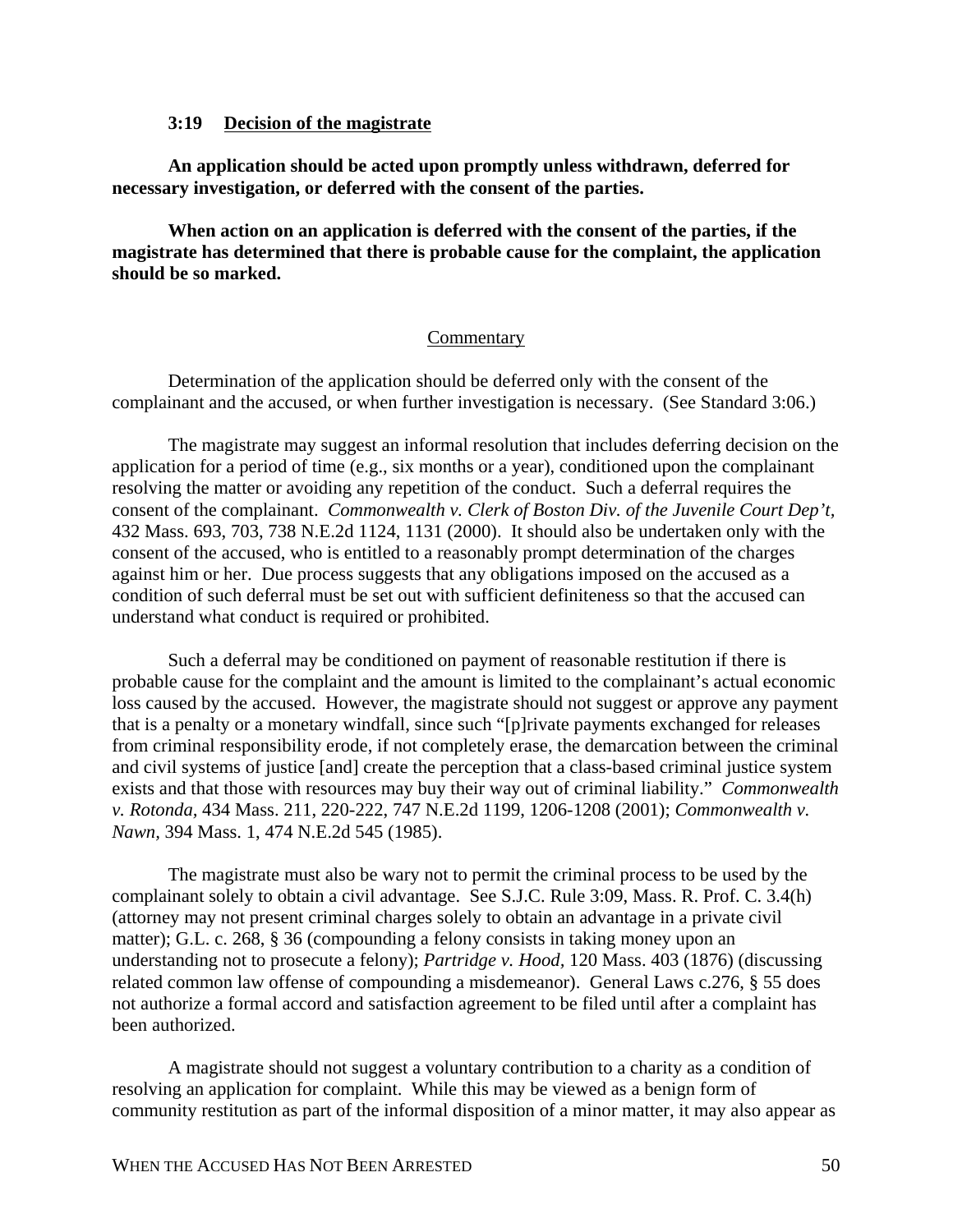the use of public authority in an inherently coercive situation to extract an unauthorized financial penalty for the benefit of the charity.

A magistrate should not suggest a voluntary blood donation as a condition of resolving an application for complaint. The American Red Cross and related organizations do not accept blood donations from accused persons in such circumstances.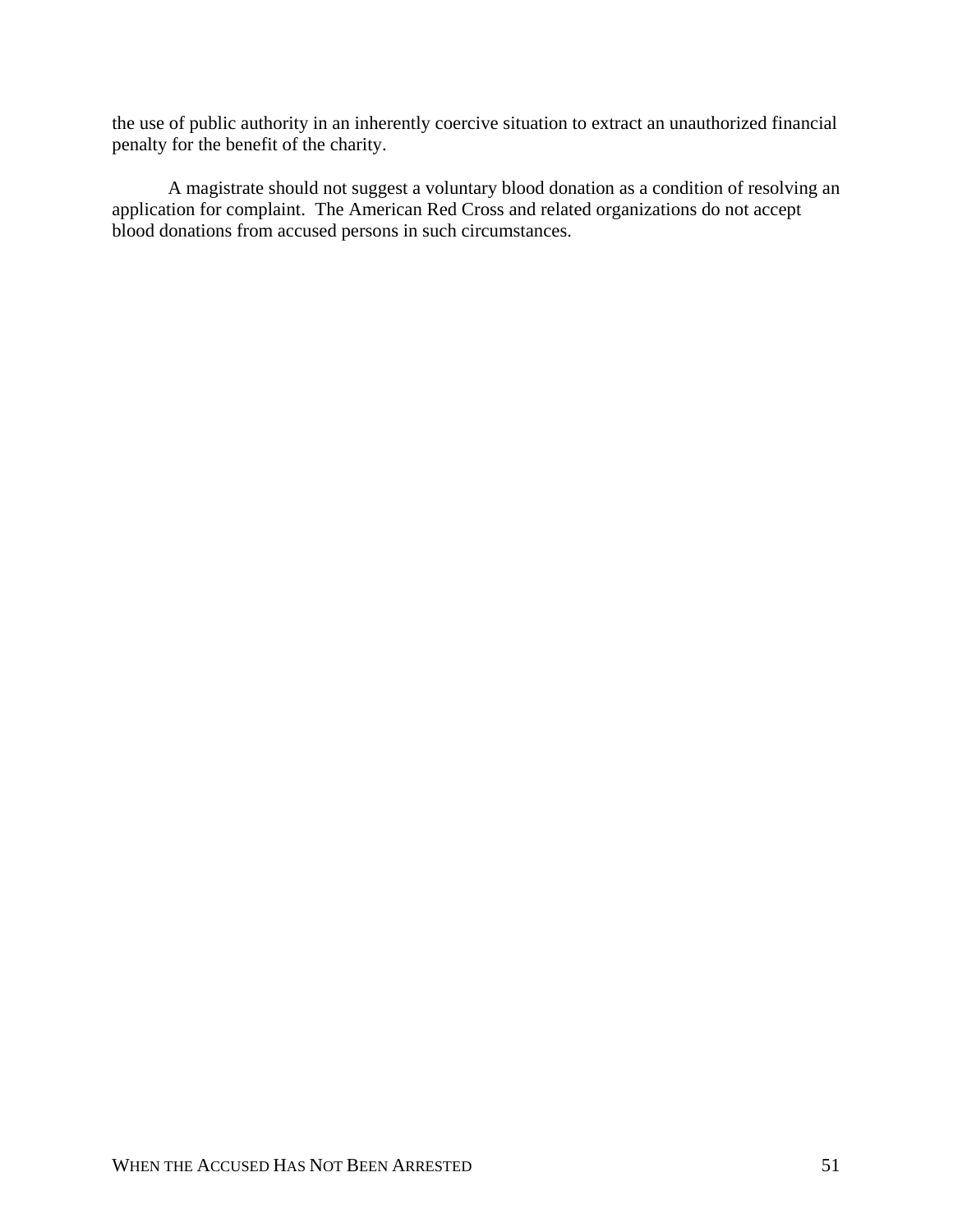# **3:20 Withdrawal of the application**

**When a complainant withdraws an application for complaint, the withdrawal should be noted on the application. If notice of the application has been sent to the accused, the accused should be informed by the court of such withdrawal.**

# **Commentary**

A note should be made on the application that it was withdrawn at the request of the complainant, and the parties so notified.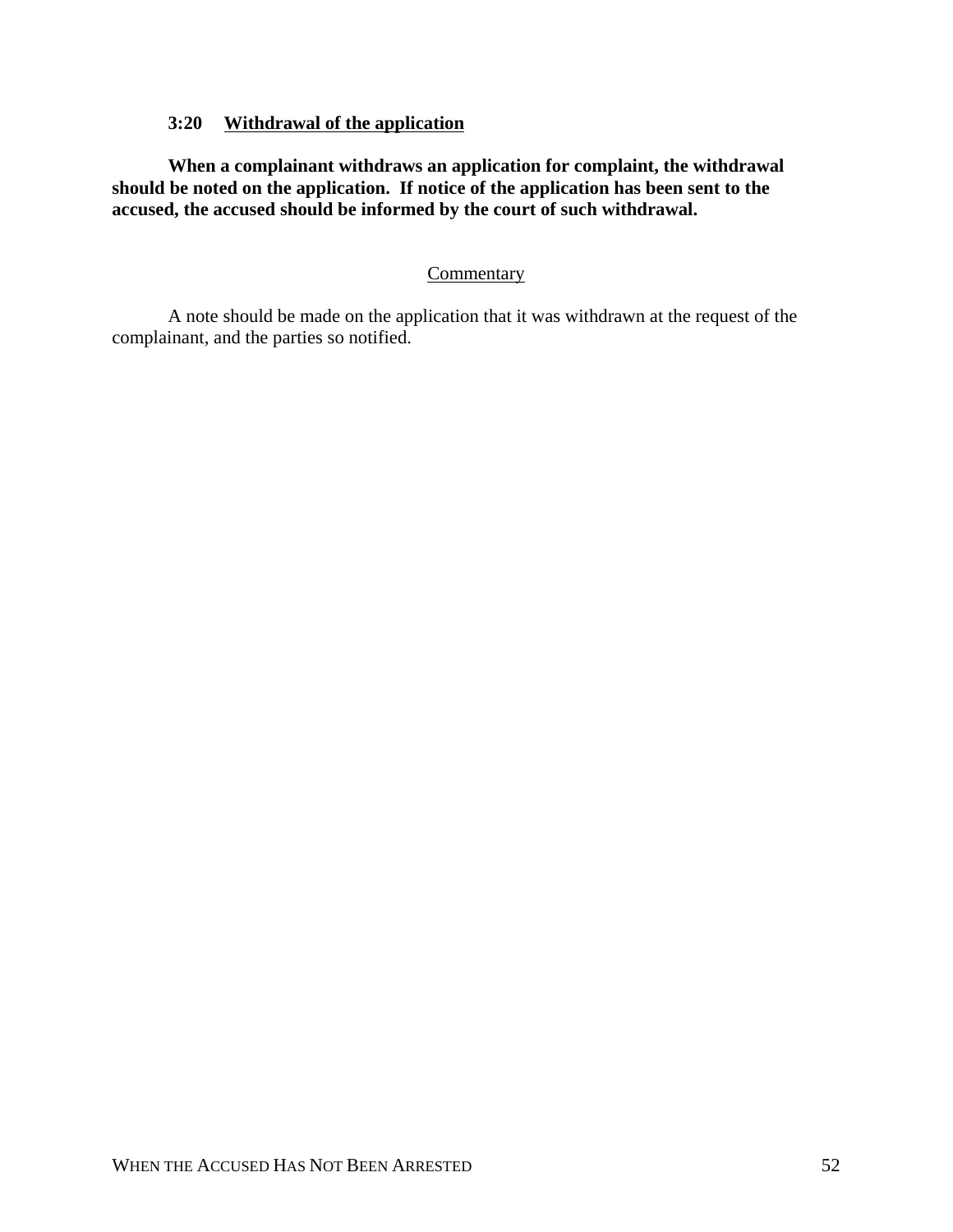## **3:21 Denial of the application**

**When an application for complaint is denied after a show cause hearing, both the complainant and the accused should be so informed, either orally at the hearing or later in writing.**

**When an application for complaint is denied ex parte without a show cause hearing being scheduled, normally it is appropriate to so inform the accused as well as the complainant. This need not be done if a formal application was never filed or was later withdrawn or abandoned, or if there is other good reason for not notifying the accused.**

## **Commentary**

Both the complainant and the accused should be informed of the denial of the application after a show cause hearing. If the magistrate did not announce the decision at the hearing, an appropriate notice should be mailed to the parties.

When an application is denied ex parte, the denial should be communicated to the complainant orally or by a written notice. Usually it is desirable that the accused also be informed by means of a written notice that a criminal complaint has been sought and denied against him or her. It is not necessary to inform the accused if the complainant consulted the clerk's office but never filed a formal application for complaint, or later withdrew or abandoned the application. It may not be appropriate to notify the accused of the denial if the complainant is a law enforcement officer who is undertaking further investigation, or if the magistrate concludes that there is other good reason for not notifying the accused.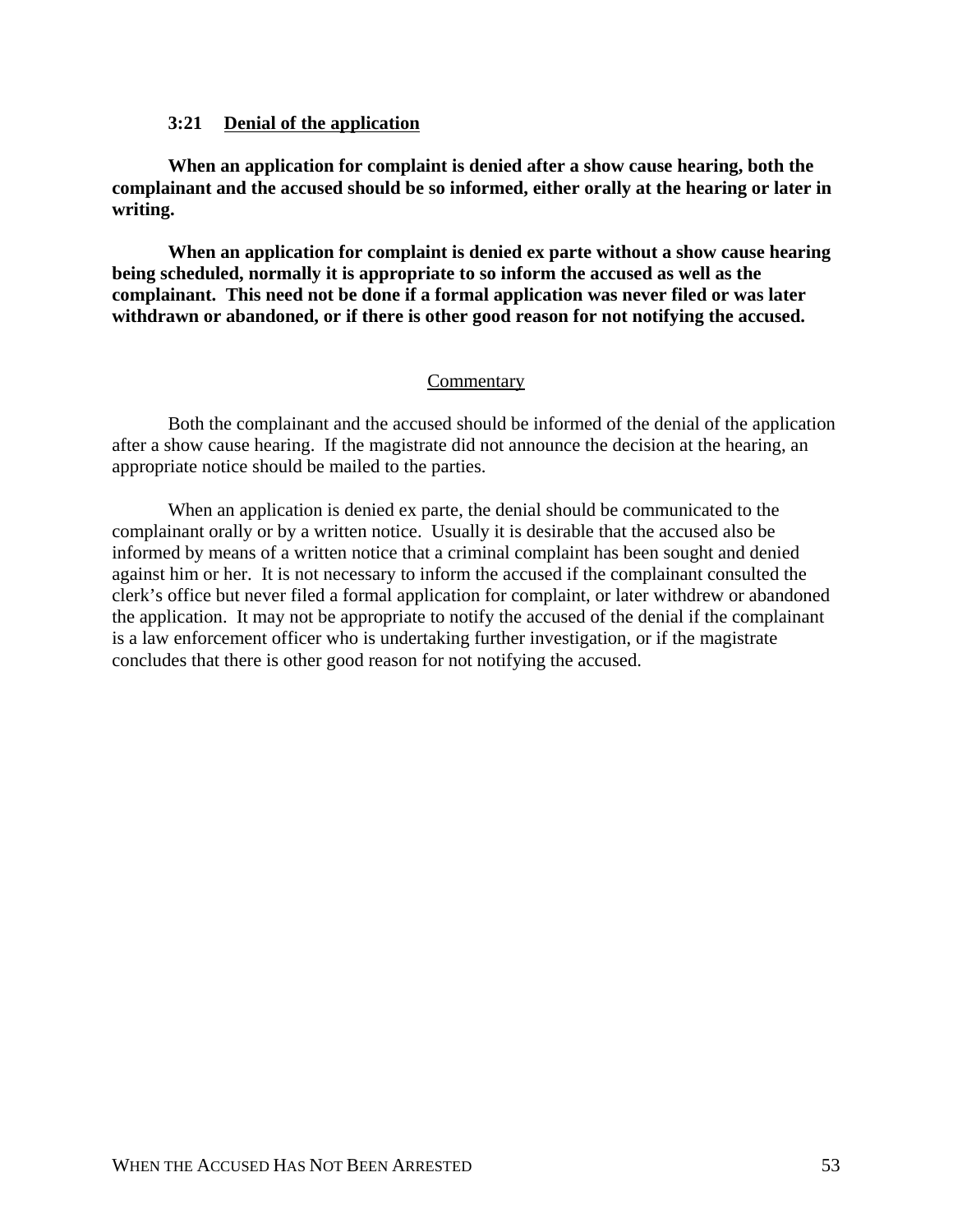### **3:22 Redetermination by a judge after a magistrate's denial**

**If the magistrate** *authorizes* **a complaint, the accused may not appeal the magistrate's determination or have it redetermined by a judge. At or after the arraignment the accused may file a motion to dismiss the complaint.**

**If the magistrate** *denies* **a complaint, the complainant may not appeal the magistrate's determination, but may request a judge to redetermine the matter. If a complainant manifests serious dissatisfaction with the magistrate's denial of a complaint, the magistrate should inform the complainant that a judge has discretion whether or not to redetermine the matter. If such a redetermination is requested, the magistrate should provide the judge with the application and any supporting materials so that the judge may promptly decide the request.**

**The judge has discretion to consider the application de novo, or merely to review the factual allegations previously provided to the magistrate, or to deny redetermination. The judge may limit any redetermination to the information previously provided to the magistrate or may allow additional evidence or argument from the parties or counsel. If the judge hears evidence or argument, the judge should afford the accused an opportunity to be heard if required by G.L. c. 218, § 35A or if the magistrate heard from both parties.**

#### **Commentary**

If a magistrate *authorizes* a complaint, that decision may not be appealed to or redetermined by a judge. The defendant's remedy is to file a motion to dismiss at or after the arraignment. *Commonwealth v. DiBennadetto,* 436 Mass. 310, 313-314, 764 N.E.2d 338, 341- 342 (2002). (See Standard 4:00.)

While there is no right of appeal if a magistrate *denies* a complaint, the complainant may reapply to a judge, who may consider the application in his or her discretion. Under G.L. c. 218, §§ 32 & 35, and G.L. c. 276, § 22, judges have coextensive authority with magistrates to authorize criminal complaints. Judges also have inherent authority to redetermine applications for criminal complaints that have been denied by a magistrate. *Bradford* v. *Knights*, 427 Mass. 748, 752, 695 N.E.2d 1068, 1071 (1980).

Whether to do so is a matter of judicial discretion. Since a magistrate's decision is not appealable as of right, in order to insure public confidence a judge should consider allowing a redetermination when the complainant provides a reasonable basis for challenging the magistrate's decision. A new hearing need not follow every denial of process. A judge might require a dissatisfied complainant to explain in writing why a redetermination should be made before deciding whether to grant the request.

A judge who authorizes a criminal complaint is disqualified from later presiding over the trial of that complaint if the defendant objects before any evidence is taken. G.L. c. 218, § 35.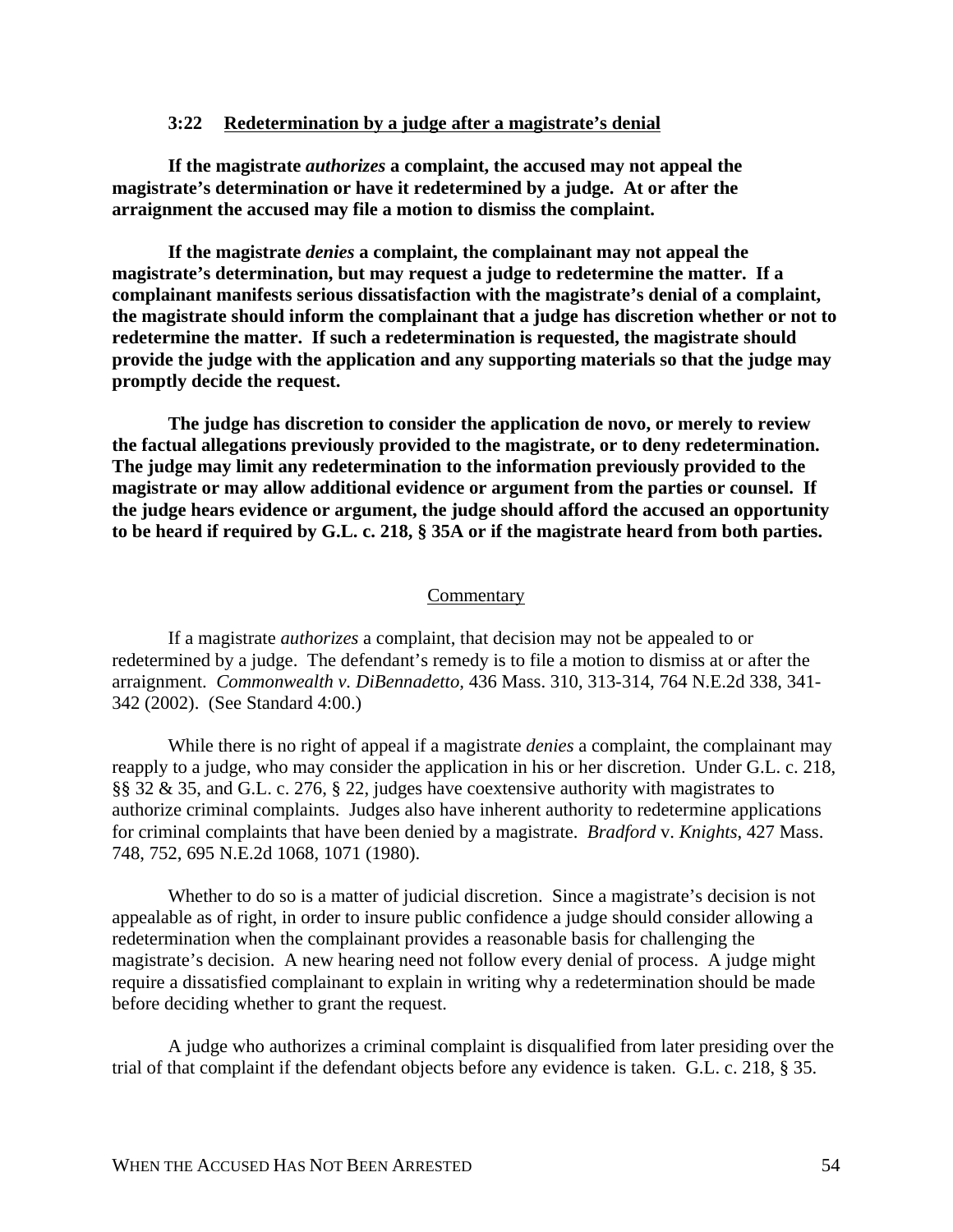## **3:23 Completing the complaint**

**When an application for complaint is granted, the magistrate should mark the application to indicate on which offenses probable cause was found. The magistrate should also note whether the finding was based on facts set forth in attached statements or reports or upon recorded oral testimony.**

**The complaint should then be processed using the standard complaint language from the District Court's Complaint Language Manual, unless the District Attorney's office requests the clerk's office to vary that language.** 

**If there is no standard complaint language for the offense charged, the magistrate should prepare appropriate charging language, following as closely as possible the wording of the statute, ordinance or by-law, and taking care to include all the elements of the offense(s) charged. The magistrate may seek assistance in drafting charging language from the District Attorney's office, since the charging language is ultimately the responsibility of the Executive Branch, or from the Administrative Office of the District Court.**

#### Commentary

Longstanding Massachusetts practice is for criminal complaints to be prepared by court personnel. See G.L. c. 276, § 22 ("Upon complaint made to any justice that a crime has been committed, he shall . . . reduce the complaint to writing, and cause it to be subscribed by the complainant"). Although the charging language in the District Court's Complaint Language Manual is normally utilized as a matter of course, it is the prosecutor's right to vary the charging language as he or she chooses. Under the constitutional separation of powers, the choice of charging language is ultimately the responsibility of the District Attorney's office since the prosecution decision lies ultimately with the Executive Branch "and that discretion is exclusive to them." *Commonwealth v. Cheney,* 440 Mass. 568, 574, 800 N.E.2d 309, 314 (2003). See *Victory Distribs., Inc. v. Ayer Div. of Dist. Court Dep't,* 435 Mass 136, 143, 755 N.E.2d 273, 279 (2001) ("The discretion of judges and clerk-magistrates to decide whether to issue complaints is ancillary to the discretion of prosecuting authorities to decide whether to prosecute a particular case"); *Commonwealth v. Taylor,* 428 Mass. 623, 629, 704 N.E.2d 170, 173 (1999) (Under art. 30 of Mass. Declaration of Rights, "a prosecutor's wide discretion in deciding whether to prosecute a particular defendant . . . is exclusive to the executive branch"); *Baglioni v. Chief of Police,* 421 Mass. 229, 232, 656 N.E.2d 1223, 1225 (1995) (prosecutor "has unfettered authority concerning the withdrawal of charges [and] without judicial approval, a prosecutor may make charge concessions to a defendant").

While Massachusetts law requires that an accused person be apprised of the charges against him or her, a complaint need not include specific facts that are not essential elements of the offense and can be obtained by a bill of particulars. G.L. c. 277, § 34, made applicable to complaints by G.L. c. 277, § 79.

A complaint must allege every element (whether defined by statute or case law) necessary to constitute the offense. *Commonwealth v. Palladino,* 358 Mass. 28, 30, 260 N.E.2d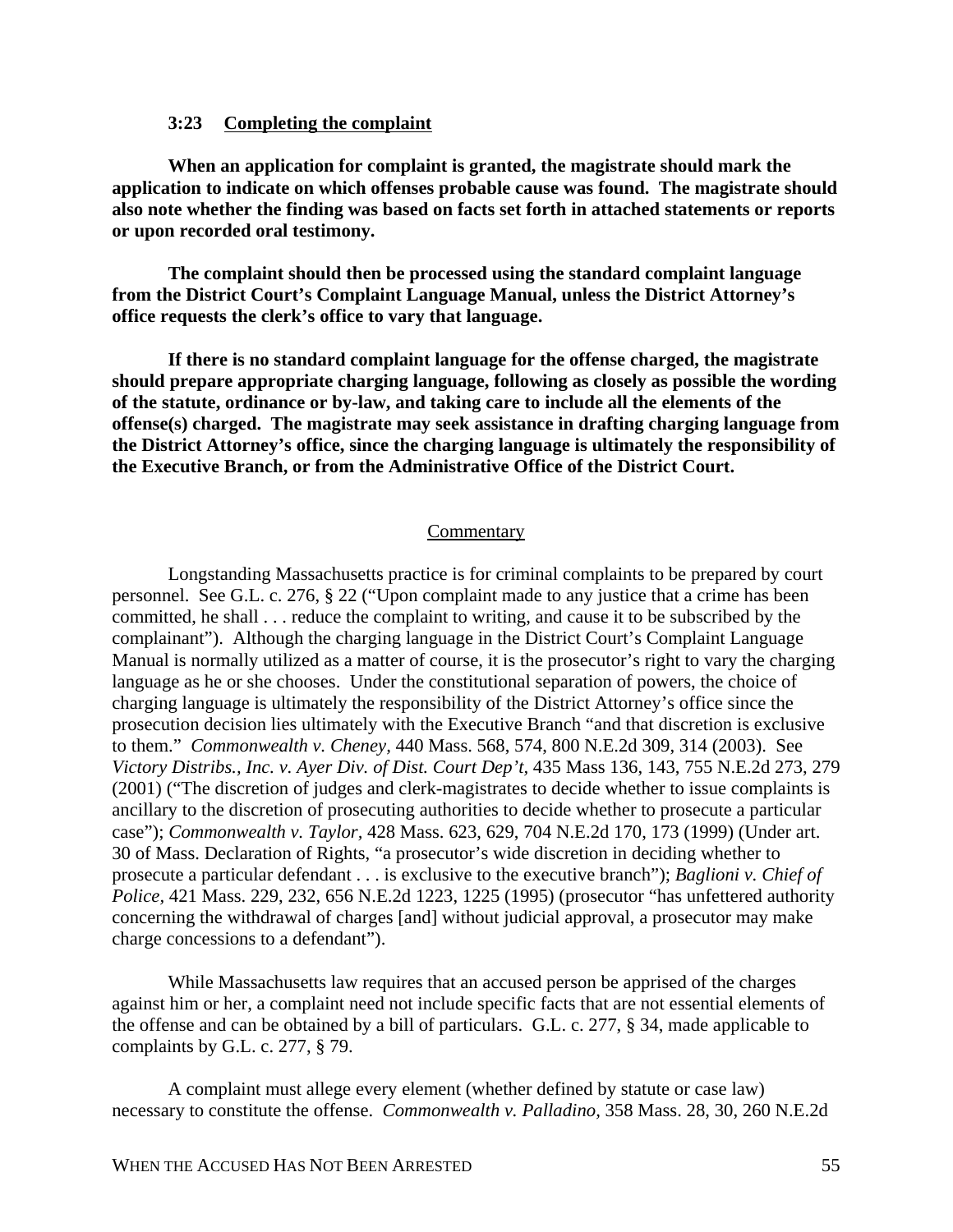653, 654-656 (1970); *Commonwealth v. Hawkins,* 21 Mass. App. Ct. 766, 767, 490 N.E.2d 489, 490 (1986). An offense may be alleged by using the statutory wording or other words conveying the same meaning. G.L. c. 277, § 17. It is not necessary to cite the statute, ordinance, by-law, rule or regulation that was violated. G.L. c. 277, § 33; *Commonwealth v. Munoz,* 11 Mass. App. Ct. 30, 32, 413 N.E.2d 773, 775 (1980). The text of the complaint and not the statutory citation determines the crime being charged. *Commonwealth v. Lovett,* 374 Mass. 394, 399, 372 N.E.2d 782, 786 (1978). Enhanced punishment that is authorized only for a subsequent offense may be imposed only if the prior offense(s) have been alleged in the complaint. *Commonwealth v. Fortier,* 258 Mass. 98, 100, 155 N.E. 8, 9 (1927); *Commonwealth v. Harrington,* 130 Mass. 35, 36 (1880).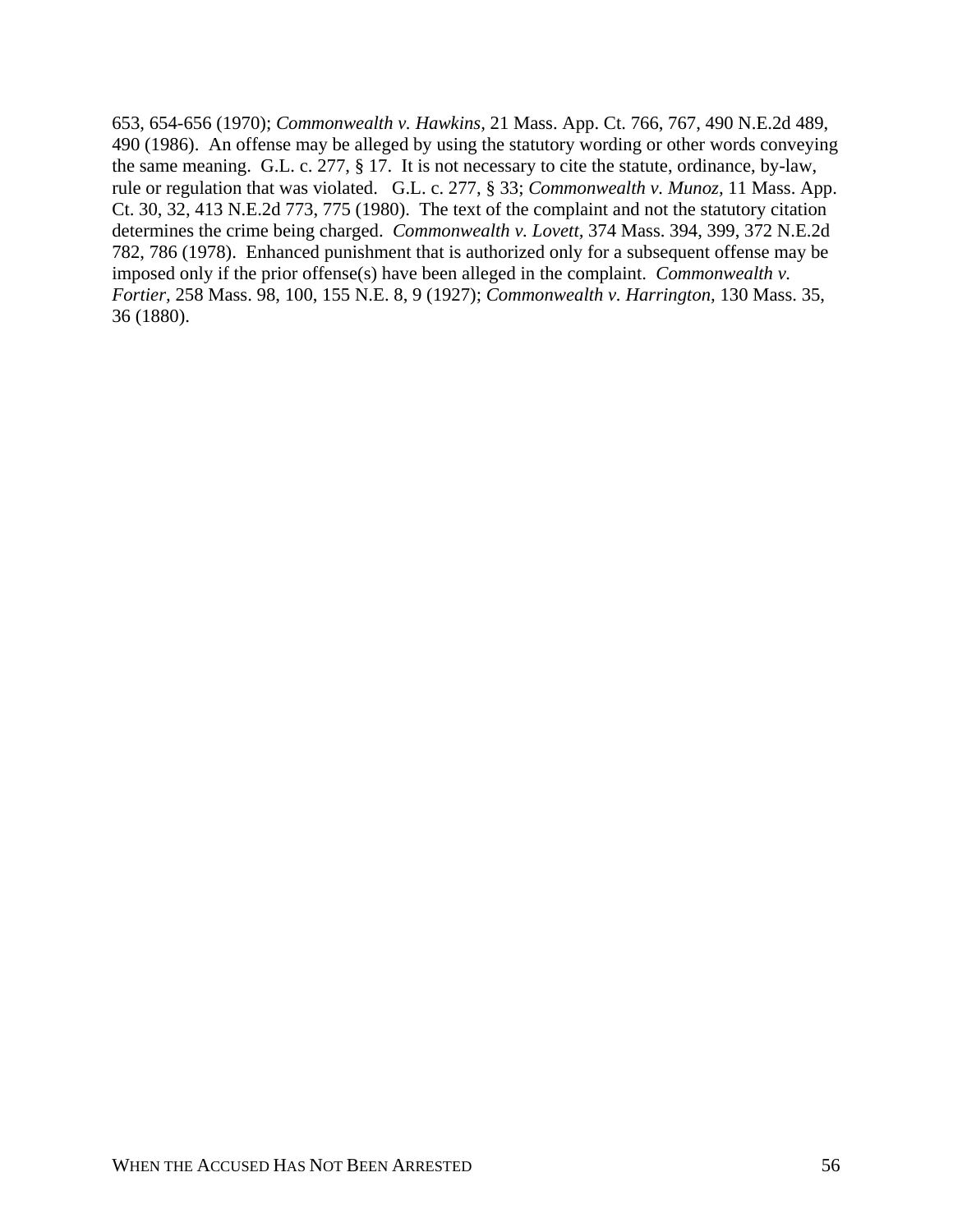## **3:24 Signing the complaint**

# **The complaint must be signed under oath or affirmation by the complainant. The jurat recording that oath should be signed by a magistrate or by a deputy assistant clerk.**

## Commentary

As noted in Standard 1:01, the complainant need not be an eyewitness to nor have firsthand knowledge of the offense charged. However, G.L. c. 276, § 22 requires that the complaint must be signed by the same person who is examined on oath. This requirement is strictly construed. See *Commonwealth v. Barhight*, 75 Mass. (9 Gray) 113 (1857) (complaint must be subscribed by complainant so as to verify all essential parts). It is improper for the complainant to sign a blank complaint form which is to be filled in later. *Commonwealth v. Hanley,* 12 Mass. App. Ct. 501, 504, 426 N.E.2d 731, 733 (1981).

The signature of the magistrate or deputy assistant clerk is simply a jurat, i.e., a certification that the complainant took the oath or affirmation to the complaint.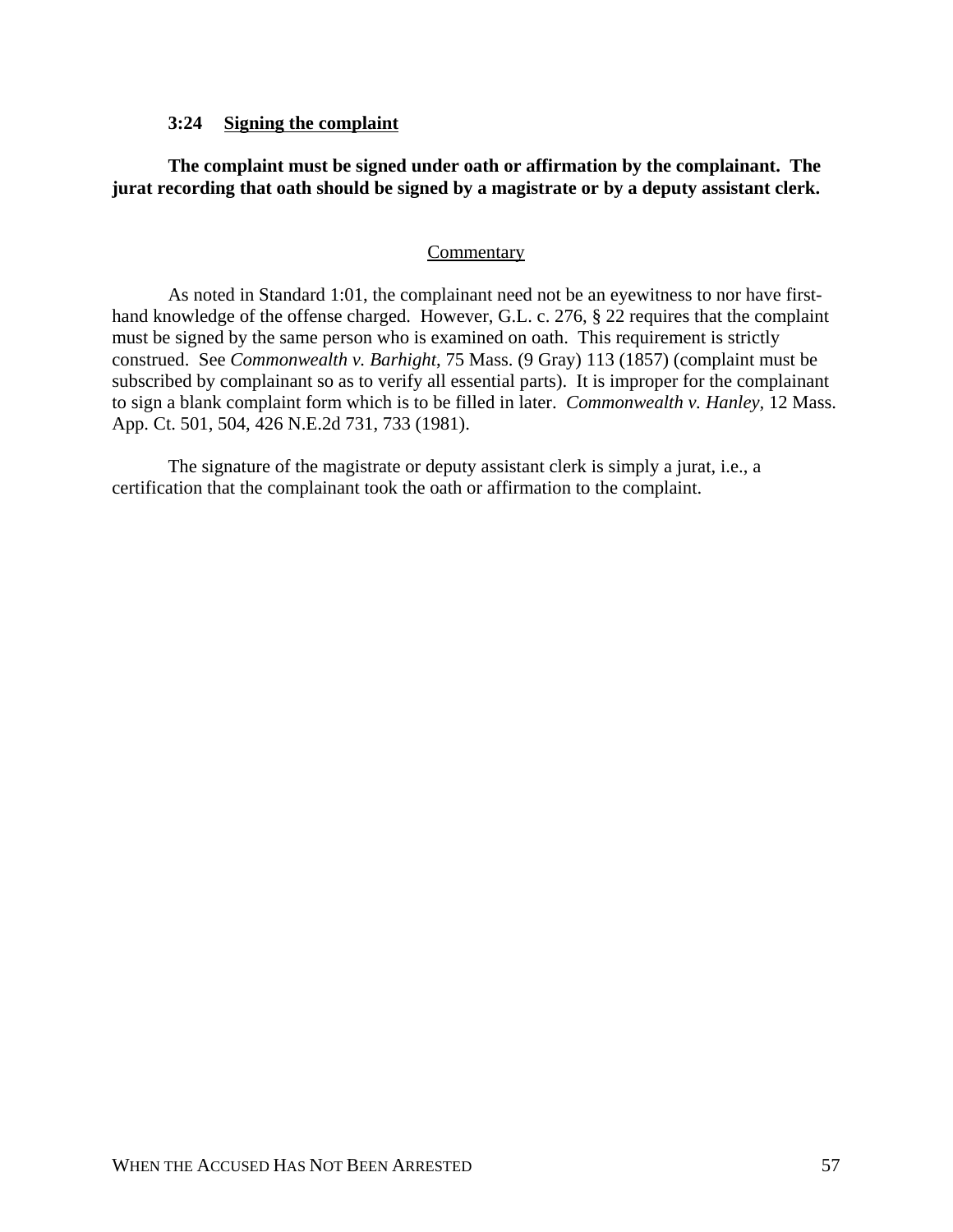### **3:25 Selection of process: summons or warrant**

**The magistrate should order a summons to issue unless there is reason to believe that the accused will not appear. In that case a warrant should issue.**

**Neither the complainant nor the accused may appeal to a judge the magistrate's choice between a summons and a warrant.**

## Commentary

General Laws c. 276, § 24 and Mass. R. Crim. P. 6(a) direct the magistrate to issue a summons unless there is reason to believe the accused will not appear on a summons. But cf. G.L. c. 265, § 13A (in assault or assault and battery case, summons "may be issued" instead of warrant where there is reason to believe that accused will appear on summons).

Since the underlying consideration in selecting the appropriate process is similar to that in setting bail, namely whether the accused, if given his or her liberty while awaiting trial, will appear of his or her own volition, the factors used for the setting of bail may offer some appropriate guidance in determining whether a summons or warrant should issue. See G.L. c. 276, § 58.

"There is, however, one significant difference between the decision made concerning the issuance of a summons and that concerning the appropriate conditions of release after arrest. When a decision on bail is made, the court or magistrate has more information concerning the defendant than when a summons or warrant is to be issued . . . . In light of these considerations, it is intended that the court not be prohibited from issuing an arrest warrant where there is an absence of sufficient information to make an intelligent choice concerning the appropriate process to be issued. Where there is a dearth of information concerning the defendant, it is expected that the court will place much reliance upon the nature of the offense charged and will order the arrest of defendants charged with serious crimes. An arrest in such situations will not unduly prejudice a defendant, because, if he is suitable for pretrial release on his own recognizance, the court can so order when the defendant is initially brought before it after arrest."

Reporter's Notes to Mass. R. Crim. P. 6.

A summons must be served at least 24 hours before the return date. G.L. c. 276, § 25.

An arrest warrant may be issued either electronically ("The warrant shall consist of sufficient information electronically appearing in the warrant management system," G.L. c. 276, § 23A) or in writing. A purported oral "arrest warrant" is invalid. *Commonwealth v. Fredette,* 396 Mass. 455, 457-458, 486 N.E.2d 1112, 1115 (1985).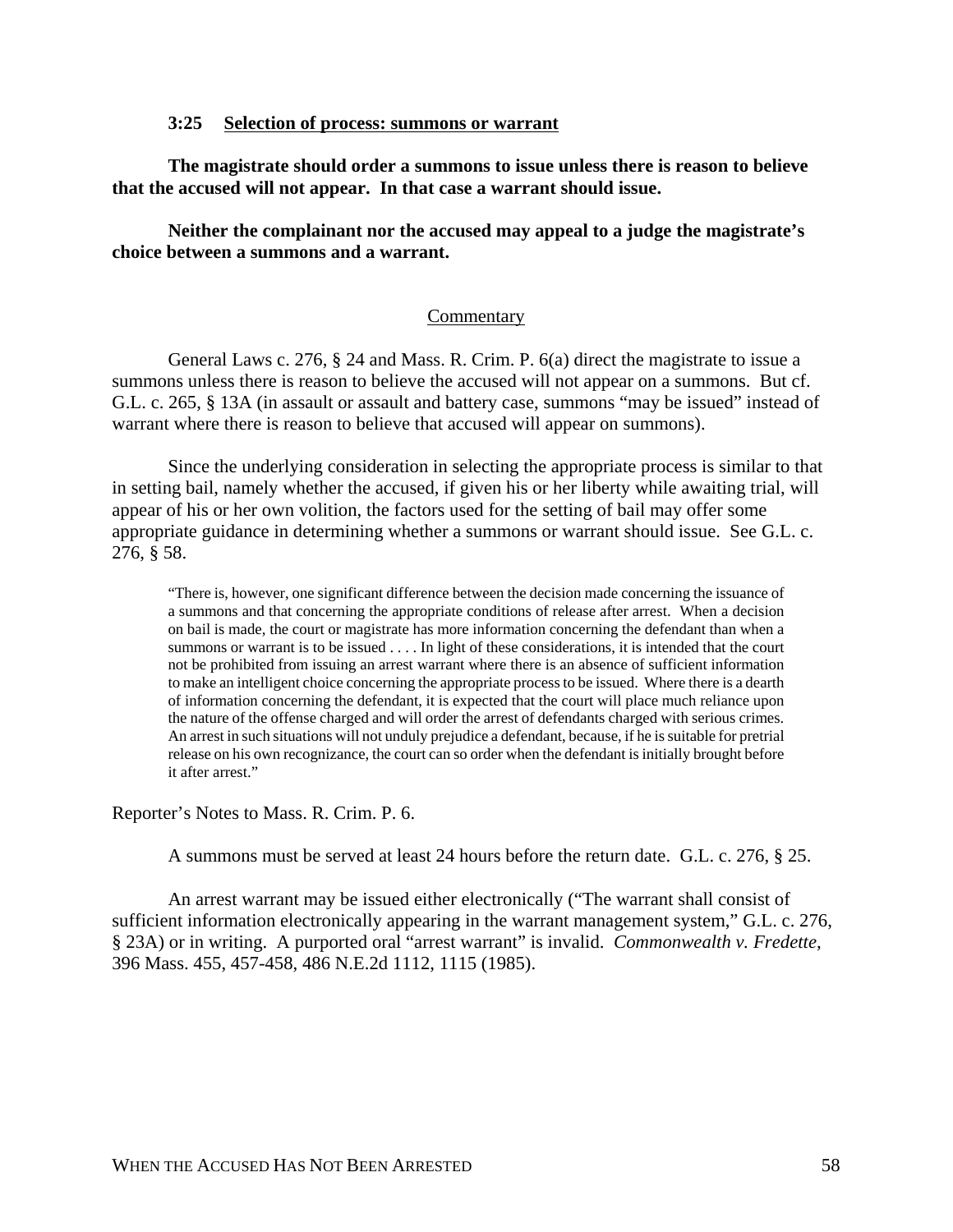## **3:26 Prosecution of private complaints**

**The court should maintain close administrative liaison with the District Attorney's office and the police to insure the timely prosecution of complaints brought by private complainants.**

## **Commentary**

Care should be taken to insure that prosecutors and police are properly informed of complaints brought by private complainants so that they may be prosecuted by the District Attorney's office in the ordinary course. See G.L. c. 218, § 27A(g) (district attorney shall appear for Commonwealth in District Court jury cases and may appear in any other); *Burlington v. District Attorney for Northern Dist.,* 381 Mass. 717, 719-720, 412 N.E.2d 331, 333 (1980) (attorney general or district attorney may appear for Commonwealth in any District Court criminal case); LaFave, Israel, King & Kerr, 4 *Criminal Procedure* § 13.3(b) (3d ed. 2007) (general view is that private prosecutions are constitutionally permissible only if prosecutor maintains substantial control over case).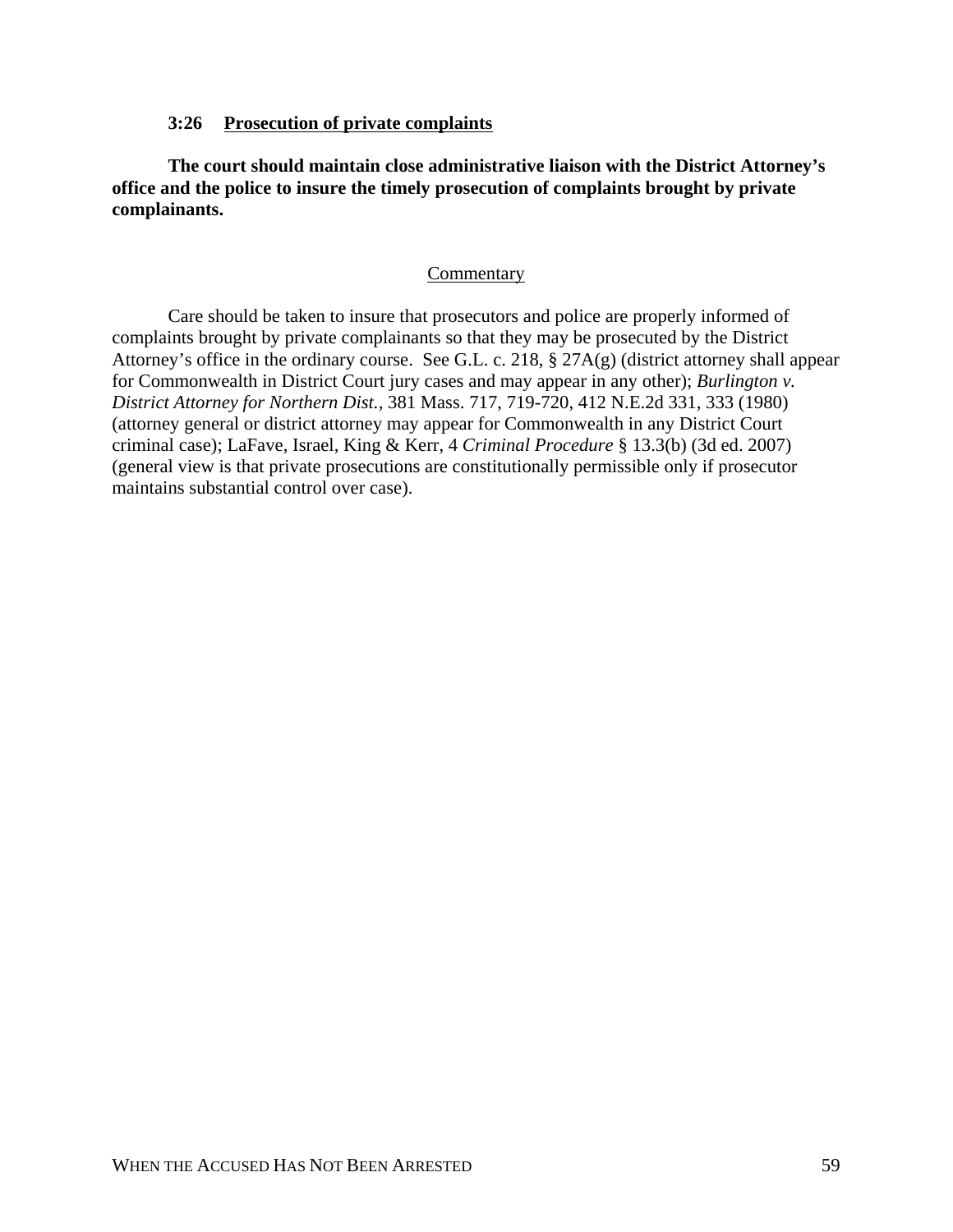# CHALLENGING THE ISSUANCE OF A COMPLAINT BY A MOTION TO DISMISS **(Standards 4:00 - 4:02)**

#### **4:00 Motion to dismiss the complaint**

**An accused may challenge the magistrate's issuance of a complaint only by a motion to dismiss. An accused may not challenge the magistrate's issuance of a complaint by requesting a judge to review or redetermine the magistrate's decision or to remand the matter to the magistrate.**

**A motion to dismiss the complaint may be based on a claim that the evidence before the magistrate did not support a finding of probable cause.**

**A motion to dismiss the complaint may also be based on a claim that there was a defect in the procedure utilized by the magistrate. This may include a claim that the accused was denied his or her statutory right to a show cause hearing**

**Motions to dismiss a complaint must be timely filed prior to trial and must comply with the requirements of Mass. R. Crim. P. 13, including an affidavit on personal knowledge and a memorandum of law.**

**A judge may allow or deny a motion to dismiss the complaint but may not remand the complaint to the magistrate.**

#### **Commentary**

As noted in Standard 3:22, when a magistrate has authorized a complaint after a show cause hearing, the accused may not request a redetermination of that decision by a judge.

A motion to dismiss the complaint after its issuance is "the appropriate and only way" to assert that there was insufficient evidence before the magistrate to constitute probable cause or to challenge an alleged "defect in the procedure before the clerk-magistrate (whether failure to permit testimony of a defense witness, interference with the proceeding by an unauthorized participant or other challenge)." It is also the remedy for "a violation of the integrity of the proceeding, see *Commonwealth v. O'Dell,* 392 Mass. 445 (1984) [where exculpatory evidence was withheld by the prosecution], or for any other challenge to the validity of the complaint." *Commonwealth v. DiBennadetto*, 436 Mass. 310, 313, 764 N.E.2d 338, 341 (2002); *Bradford v. Knights,* 427 Mass. 748, 753, 695 N.E.2d 1068, 1072 (1998).

Since September 7, 2004, Mass. R. Crim. P. 3(g) requires that any criminal complaint be based on a magistrate's or judge's finding of probable cause and also that "the facts constituting the basis for the complaint . . . . be either reduced to writing or recorded." Defendants may seek to dismiss the complaint if the record shows that the magistrate lacked probable cause to authorize the complaint or that the magistrate failed to comply with the rule's directive to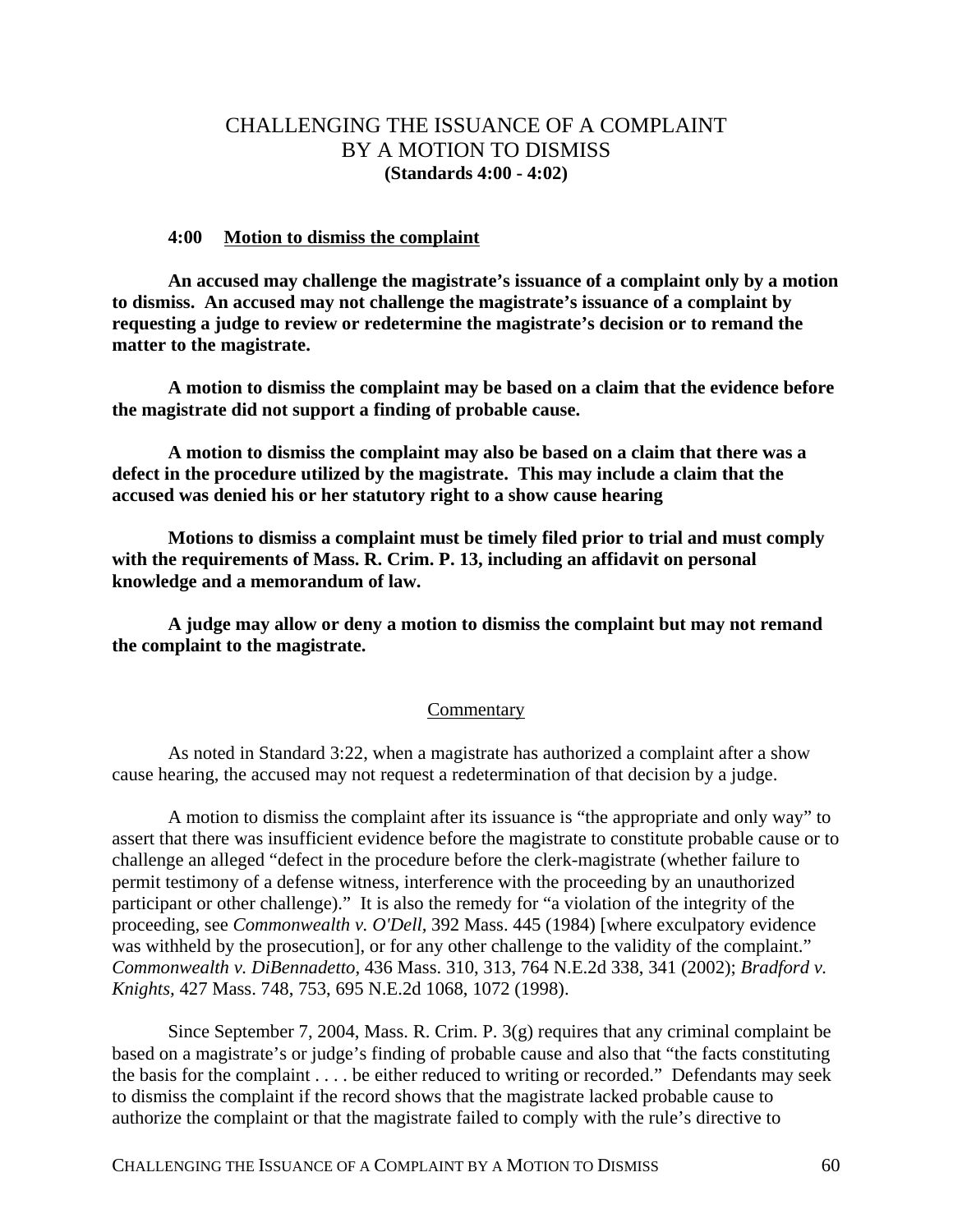preserve an adequate record of the facts underlying the probable cause finding. See *DiBennadetto, supra*; Reporter's Notes to Mass. R. Crim. P. 3(g) (noting that "the consequences, if any, of the failure of the record in a particular case to demonstrate probable cause is a matter that the rule does not address" but quoting *DiBennadetto* that "the defendant's remedy is a motion to dismiss").

As noted in Standard 3:12, a defendant may also seek dismissal if the magistrate authorized a misdemeanor complaint without affording the defendant an opportunity to be heard at a show cause hearing if the defendant was not arrested and none of the exceptions in G.L. c. 218, § 35A applied.

Motions to dismiss must be in writing, state "with particularity" the grounds relied on, be accompanied by an affidavit made on personal knowledge and a memorandum of law, and be timely filed within 21 days of the assignment of a trial date. Mass. R. Crim. P. 13(a) & (d)(2).

Challenges to the authorization of the complaint are waived unless timely raised in a pretrial motion to dismiss. Mass. R. Crim. P. 13(c)(1). See *Commonwealth v. Beneficial Fin. Co.,* 360 Mass. 188, 229, 275 N.E.2d 33, 58 (1971), cert. denied sub nom. *Farrell v. Massachusetts,* 407 U.S. 910, and sub nom. *Beneficial Fin. Co. v. Massachusetts,* 407 U.S. 914 (1972) (attempted midtrial challenge to sufficiency of evidence before grand jury came too late). Nor is erroneous denial of a show cause hearing grounds for overturning a conviction after trial. *Commonwealth v. Irick,* 58 Mass. App. Ct. 129, 131-133, 788 N.E.2d 573, 575-576 (2003) (erroneous denial of pretrial motion to dismiss was harmless error where there was probable cause for complaint); *Commonwealth v. Leger,* 52 Mass. App. Ct. 232, 241-242, 752 N.E.2d 799, 807 (2001) (lack of show cause hearing cannot be raised for first time on appeal).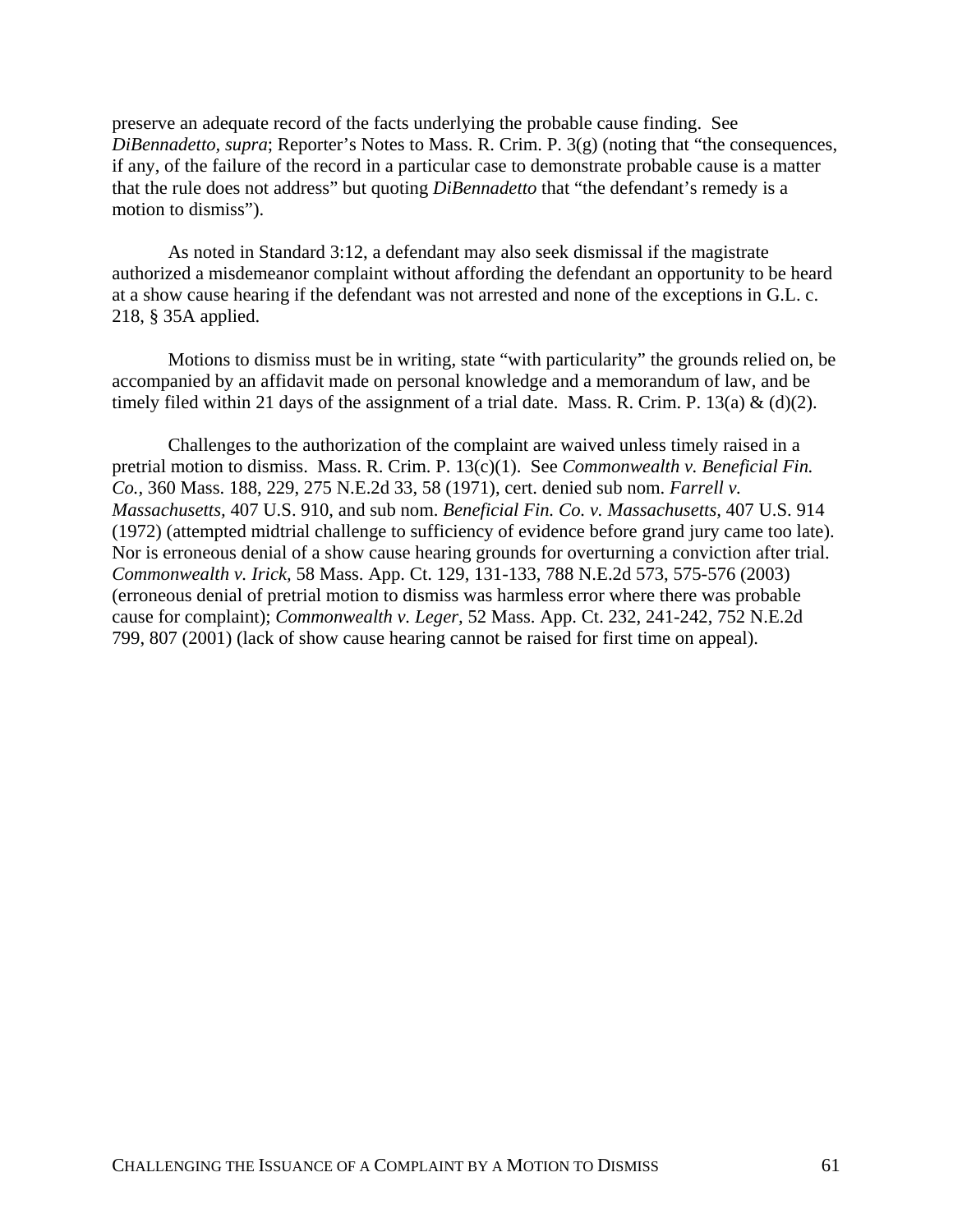### **4:01 Hearing on a motion to dismiss**

**If a motion to dismiss alleges that the magistrate lacked probable cause to authorize the complaint, the judge's review is limited to determining whether there was probable cause for each of the essential elements and the identification of the defendant as the perpetrator. The credibility of the witnesses and the weight of the evidence are matters beyond the scope of the judge's review.**

**A judge may hold an evidentiary hearing if a motion to dismiss alleges a defect in the procedure utilized by the magistrate (such as a failure to afford the defendant a show cause hearing), or serious misconduct by the complainant undermining the fairness of the process.**

**As the moving party, the defendant has the burden of proof on a motion to dismiss.**

#### **Commentary**

The burden of proof on a motion to dismiss the complaint is on the defendant, as the moving party. See *Commonwealth v. Benjamin*, 358 Mass. 672, 676 n.5, 266 N.E.2d 662, 665 n.5 (1971) (motion to dismiss indictment); *Commonwealth v. Pond,* 24 Mass. App. Ct. 546, 551, 510 N.E.2d 783, 786 (1987) (same).

Motion to dismiss for want of probable cause. The *DiBennadetto* decision did not specifically discuss the standard to be applied by the reviewing judge, but cited *Commonwealth v. McCarthy*, 385 Mass. 160, 430 N.E.2d 1195 (1982), and *Commonwealth v. O'Dell,* 392 Mass. 445, 466 N.E.2d 828 (1984). These were landmark cases discussing the scope of a judge's review of grand jury decisions. They reaffirmed the traditional rule that "a court will not inquire into the competency or sufficiency of the evidence before the grand jury" except to decide a claim that the evidence did not rise to the level of probable cause for an arrest (sufficient evidence to establish probable cause that a crime was committed and the identity of the accused as the perpetrator), or a claim that evidence was partially withheld in a way that misrepresented its significance. See also *Commonwealth v. Caracciola*, 409 Mass. 648, 650, 569 N.E.2d 774, 776 (1991); *Commonwealth v. Freeman,* 407 Mass. 279, 282, 552 N.E.2d 553, 555 (1990). Normally this will not involve passing judgment on the veracity of the witnesses. *Commonwealth v. Champagne,* 399 Mass. 80, 83 n.4, 503 N.E.2d 7, 10 n.4 (1987). This standard of probable cause to arrest "is considerably less exacting than a requirement of sufficient evidence to warrant a guilty finding . . . . to overcome a motion for a required finding of not guilty at a trial." *Commonwealth v. O'Dell,* 392 Mass. at 450-451, 466 N.E.2d at 830- 832.

Motion to dismiss for failure to afford a show cause hearing. The defendant must first present evidence by way of affidavit that the complaint was issued without an opportunity for a show cause hearing as required by G.L. c. 218, § 35A, that none of the statutory exceptions to that requirement applied, and that the defendant was not under arrest for that offense. If the motion is allowed, the complaint is to be dismissed without prejudice to its being refiled and a show cause hearing scheduled. *DiBennadetto, supra; Commonwealth v. Lyons,* 397 Mass. 644,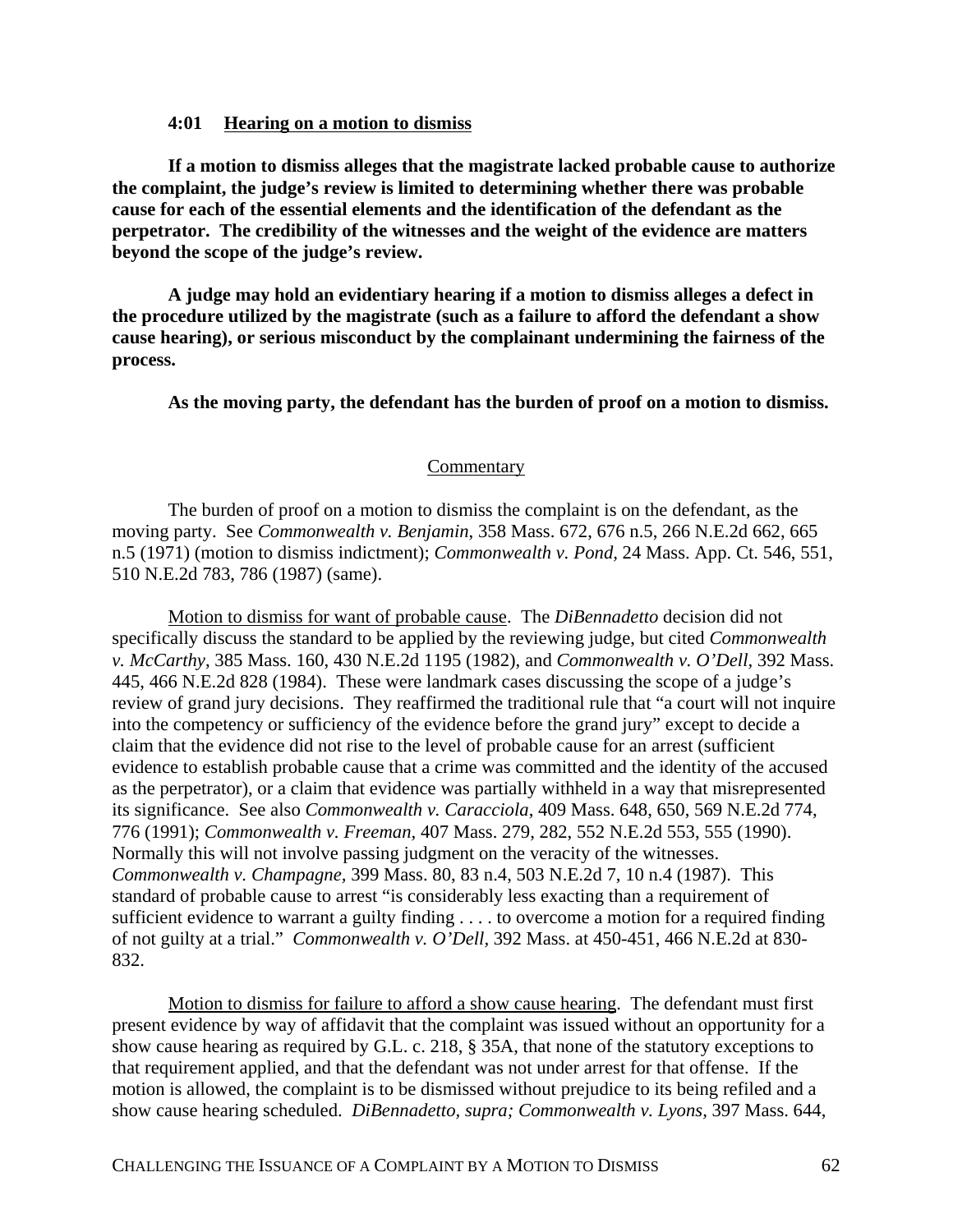648, 492 N.E.2d 1142, 1145 (1986); *Commonwealth v. Irick,* 58 Mass. App. Ct. 129, 132-133, 788 N.E.2d 573, 576 (2003); *Commonwealth v. Tripolone,* 44 Mass. App. Ct. 23, 28 n.10, 686 N.E.2d 1325, 1329 n.10 (1997). See also Standard 3:12.

 Motion to dismiss for failure to allow defendant to present evidence. While the magistrate may limit the number of witnesses to prevent cumulative or irrelevant testimony, and the accused has no right to cross-examine witnesses at a show cause hearing, "[u]nreasonable restrictions on the opportunity to present witnesses can be tantamount to the denial of the right of a hearing." *DiBennadetto,* 436 Mass. at 314-315, 764 N.E.2d at 342. Where there was sufficient evidence to support the magistrate's finding of probable cause, exclusion of evidence that merely contradicts the complainant's testimony would not warrant dismissal unless the excluded evidence would have undercut that testimony. See *Commonwealth v. Irick,* 58 Mass. App. Ct. 129, 132, 788 N.E.2d 573, 576 (2003).

Motion to dismiss for violation of the integrity of the show cause proceeding. The *DiBennadetto* decision held that "a motion to dismiss will lie for a . . . violation of the integrity of the proceeding." *DiBennadetto,* 436 Mass. at 314-315, 764 N.E.2d at 342. The Court made reference to *Commonwealth* v. *O'Dell*, 392 Mass. 445, 447, 466 N.E.2d 828, 829 (1984), in which significant exculpatory evidence was withheld from a grand jury and dismissal was held to be proper if withholding the exculpatory evidence "seriously tainted the presentation." Where an indictment is claimed to rest on false evidence being presented to the grand jury, the defendant has "a heavy burden" of proving that "(1) the evidence was given to the grand jury knowingly or with reckless disregard for the truth and for the purpose of obtaining an indictment, and (2) that the evidence probably influenced the grand jury's determination to indict the defendant. Inaccurate testimony given in good faith does not by itself require dismissal." *Commonwealth v. Kelcourse,* 404 Mass. 466, 468, 535 N.E.2d 1272, 1273 (1989) (citation omitted); *Commonwealth v. Mayfield,* 398 Mass. 615, 619-622, 500 N.E.2d 774, 777-779 (1986). Although these cases involved testimony by a police officer or prosecutor, similar conduct by a private complainant (particularly if it meets the elements of the tort of malicious prosecution) might also warrant dismissal.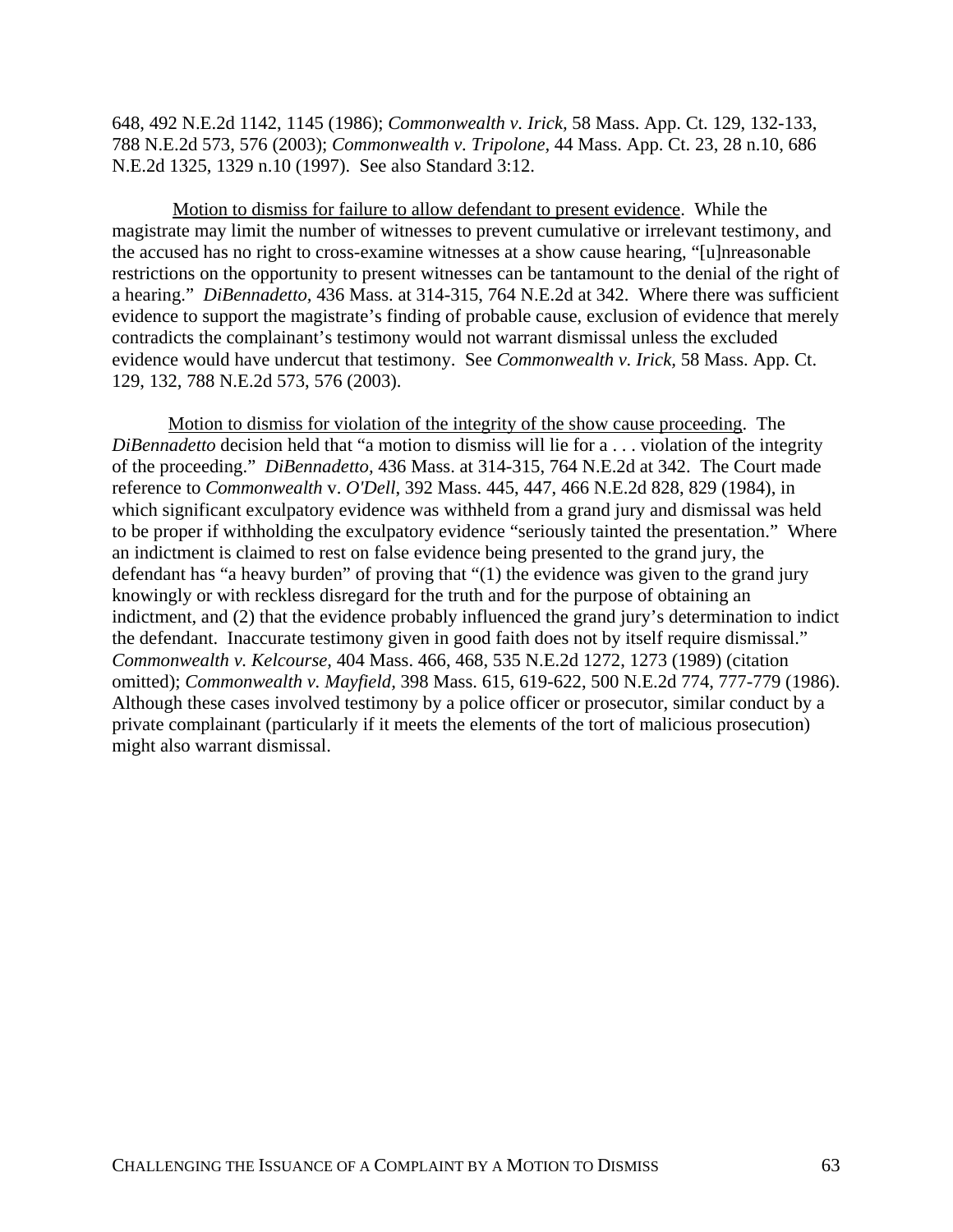### **4:02 Effect of allowance of a motion to dismiss; Reapplication**

**Dismissal must ordinarily be without prejudice. After a dismissal without prejudice, the prosecution may either file a motion to reconsider, file a new application for complaint in the same court, appeal from the dismissal of the original complaint, or seek an indictment from the grand jury.**

#### **Commentary**

If the Commonwealth disagrees with the judge's dismissal of a complaint without prejudice, it may either file a motion to reconsider, seek a new complaint in the same court, file a notice of appeal, or seek an indictment. *Commonwealth v. Heiser,* 56 Mass. App. Ct. 917, 778 N.E.2d 973 (2002). The judge cannot compel the Commonwealth to proceed by indictment except after conducting a probable cause hearing and making an unambiguous declination of jurisdiction. *Id.,* 56 Mass. App. Ct. at 918, 778 N.E.2d at 975. The judge has inherent authority, on a motion for reconsideration, to reinstate a complaint that was dismissed without prejudice. *Commonwealth v. Aldrich,* 21 Mass. App. Ct. 221, 226-228, 486 N.E.2d 732, 736-737 (1985).

If the complaint was properly dismissed for lack of probable cause, a new application must be supported by additional evidence not presented at the original hearing.

Dismissal with prejudice is permissible only where there has been "willfully deceptive or otherwise egregious" misconduct by the prosecution, such as intentional withholding of exculpatory evidence, or "at least a serious threat of prejudice" to the defendant. *Commonwealth v. Ortiz,* 425 Mass. 1011, 681 N.E.2d 272 (1997); *Commonwealth v. Connelly,* 418 Mass. 37, 38, 634 N.E.2d 103, 104; *Commonwealth v. O'Dell,* 392 Mass. 445, 450-452, 466 N.E.2d 828, 829 (1982). If the complaint is dismissed with prejudice, the Commonwealth may not refile the complaint, but must instead either seek reconsideration of or appeal the dismissal. *Commonwealth v. Monahan,* 414 Mass. 1001, 607 N.E.2d 407 (1993).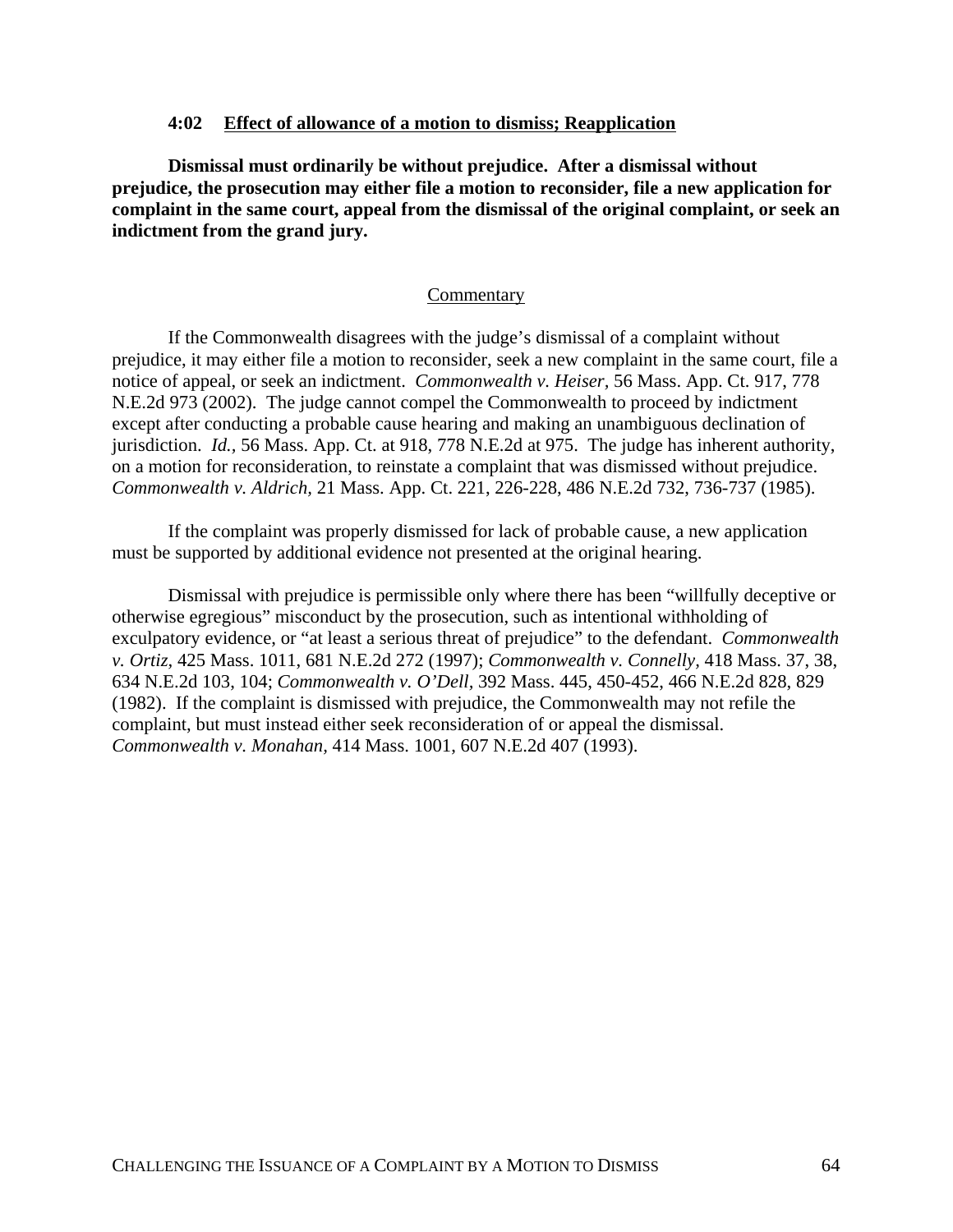# **COMPLAINT RECORDS AND PUBLIC ACCESS (Standards 5:00 - 5:05)**

# **5:00 General rule regarding public access**

**Based on common law and constitutional grounds, criminal complaints and most other court records are presumptively open to the public even though the Commonwealth's general public access statutes do not apply to court records.**

## Commentary

For a comprehensive view of this issue, see the current version of *A Guide to Public Access, Sealing & Expungement of District Court Records* published by the Administrative Office of the District Court (which is available on the District Court's internet website at www.mass.gov/courts/courtsandjudges/courts/districtcourt/pubaccesscourtrecords.pdf) and the *Guidelines on the Public's Right of Access to Judicial Proceedings and Records* (March, 2000) developed by the Supreme Judicial Court's Judiciary/Media Steering Committee (available at www.mass.gov/courts/sjc/docs/pubaccess.pdf).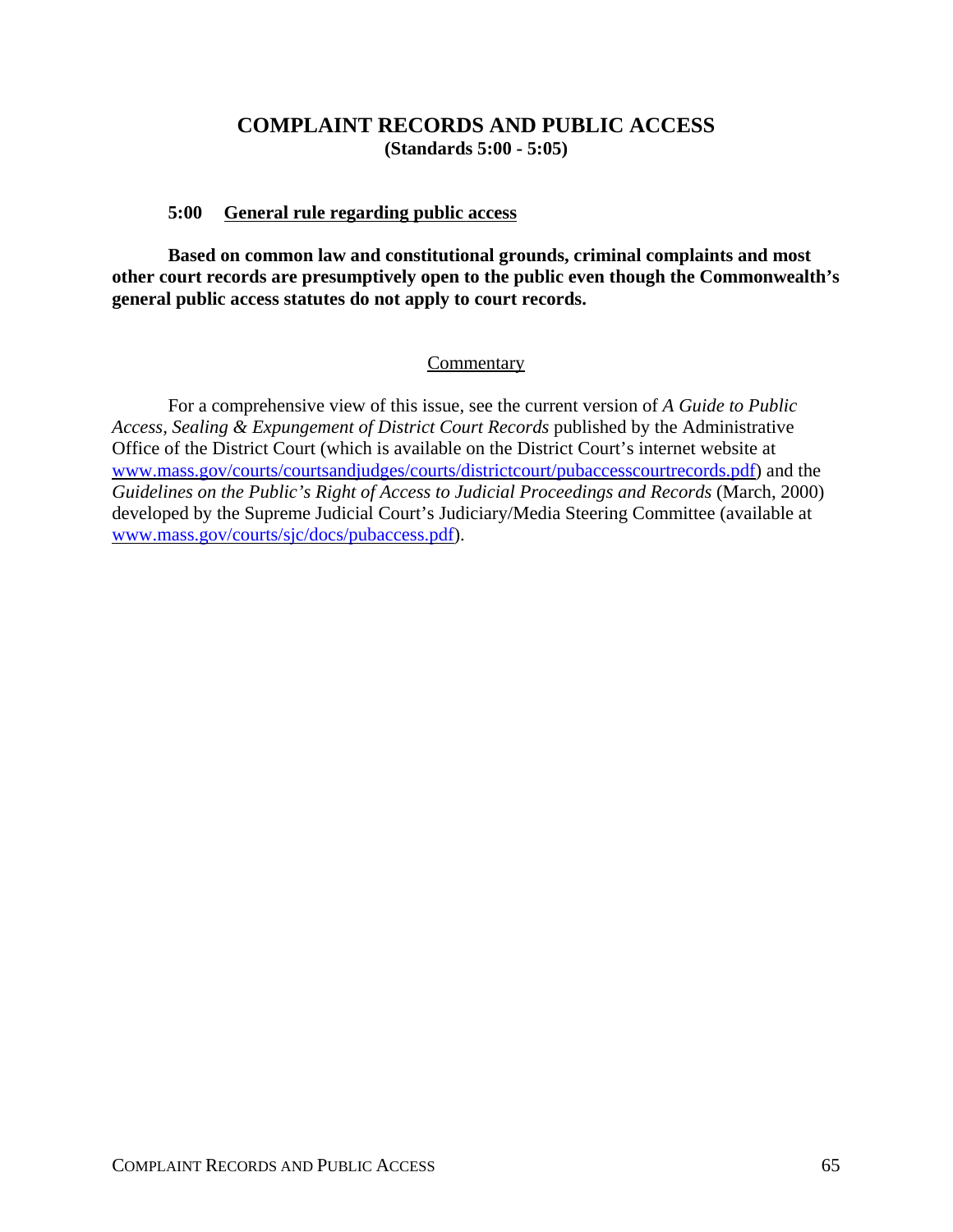## **5:01 Applications for complaints: record requirements**

**A standard application for complaint form and statement of facts must be filed for each complaint sought.**

**The magistrate making the probable cause determination must insure there is a record of the facts presented. The record may consist of any combination of written statements and written notes or electronic recordings of oral testimony. Such records should be attached to the application form.** 

**In the case of an electronic recording, the magistrate should note on the application form the necessary retrieval information for the recording. (For a digital recording, this is the date and the start and end times. For a tape recording, this is the tape or cassette number and the start and end index numbers.)**

**If a complaint is authorized, the application form and any attachments must be filed in the criminal case file.**

**If a complaint is denied, the application form and any attachments must be kept separate from any criminal records and destroyed after one year.**

**If a show cause hearing was electronically recorded, the recording must be preserved for one year. When an electronic recording is the only record of facts establishing probable cause for a criminal complaint, the recording should be retained for 2½ years, unless the case is disposed earlier.**

## **Commentary**

General Laws c. 218, § 35 directs the clerk-magistrate to file a denied application for complaint separately from any criminal complaints and to "destroy such application one year after the date such application was filed, unless a justice of such court or the chief justice of the district courts shall for good cause order that such application be retained on file for a further period of time." (The statute provides that this does not apply to applications for complaint for multiple unpaid parking tickets under G.L. c. 90, § 20C .)

District Court Special Rule 211(A)(4) requires that electronic recordings of a magistrate's show cause hearing be preserved for one year, and the recordings of a judge's show cause hearing for 2½ years. If the recording of a magistrate's hearing provides the only record of the facts establishing probable cause, as required by Mass. R. Crim. P. 3(g), it should be preserved for 2½ years, unless the case is disposed earlier, since it may be relevant in determining a motion to dismiss the complaint during the ensuing criminal case. See also Standard 3:16.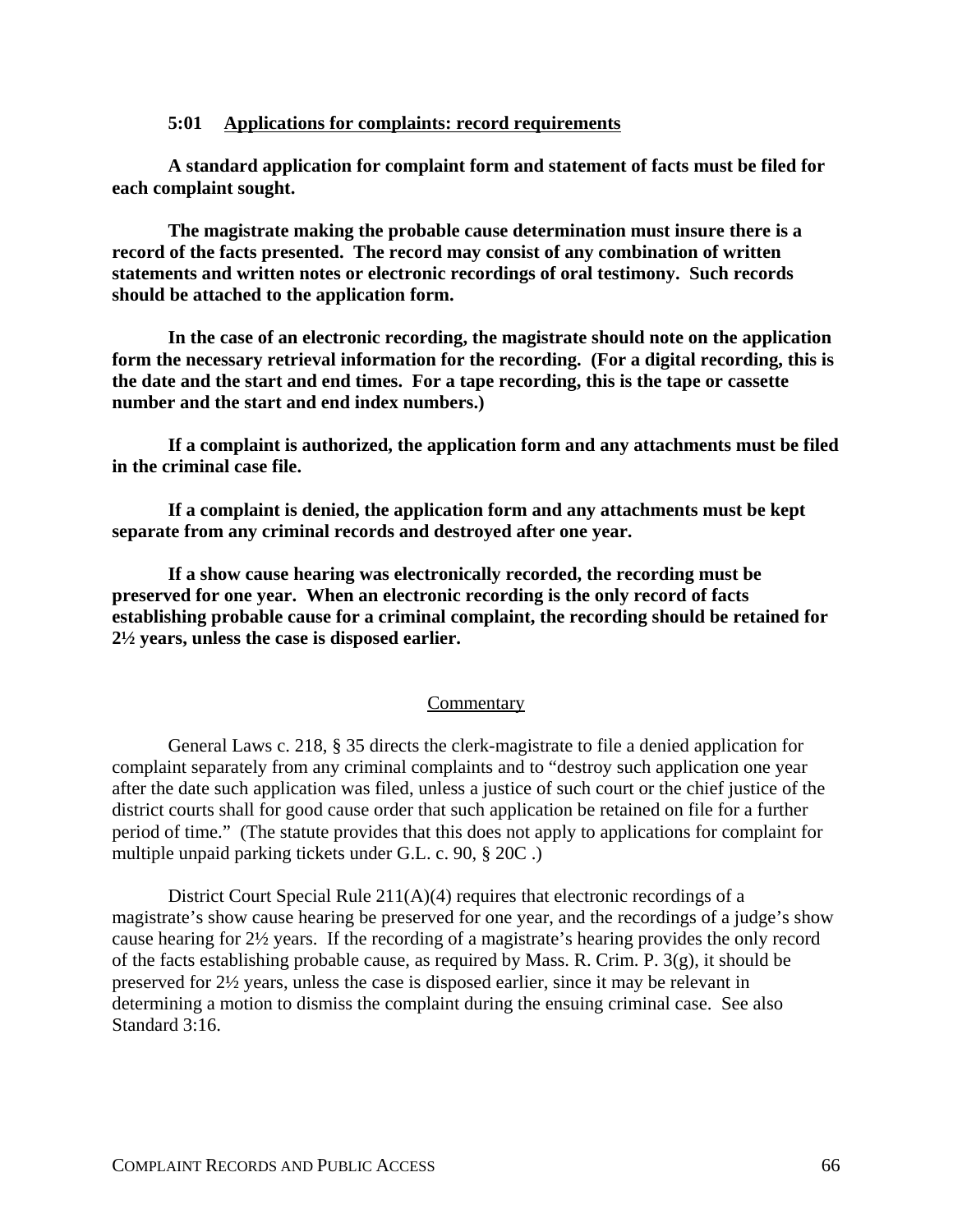### **5:02 Applications for complaints: public access**

**A criminal proceeding does not commence in the District Court until a complaint has been authorized. An application for complaint is merely a preliminary procedure to determine if criminal proceedings should commence.**

**If an application for complaint has been filed but no determination has yet been made, it is merely an accusation as to which no judicial officer has yet found probable cause. Public dissemination of inaccurate information in such an application could unfairly stain the reputation of the accused. Pending applications, therefore, are presumptively unavailable to the public unless a magistrate or judge concludes that the legitimate interest of the public outweighs any privacy interests of the accused.**

**Denied applications, and any electronic record of the show cause hearing, are also unavailable to the public unless a magistrate or judge makes a determination that the legitimate interest of the public outweighs any privacy interests of the accused.**

**When a request for such access is made, the appropriate considerations are similar to those in determining whether to permit the public to attend a show cause hearing. See Standard 3:15.**

**When a complaint has been denied, because of the accused's privacy interests, the complainant should be permitted to obtain a copy of any electronic record of the show cause hearing only for a legitimate purpose, including related civil litigation.**

**After a complaint is issued, the application, together with any record of the facts presented to the magistrate, including any recordings, becomes part of the criminal case file and is publicly available unless impounded by a judge.** 

**The accused has the right to view and obtain a copy of any application and supporting documents filed against him or her and a recording of any testimony recorded at a show cause hearing.**

#### **Commentary**

District Court criminal proceedings do not commence until a complaint is authorized. See Mass. R. Crim. P. 3(a).

There is no First Amendment or common law right of access to proceedings to determine whether to authorize or deny a criminal complaint, and historically such proceedings have not been open to the public. *Eagle-Tribune Pub. Co. v. Clerk-Magistrate of Lawrence Div. of Dist. Court Dep't,* 448 Mass. 647, 863 N.E.2d 517 (2007). Therefore the general requirements regarding public access to criminal court records and proceedings do not apply to applications for complaint.

The withholding of pending and denied applications is for the benefit of the accused.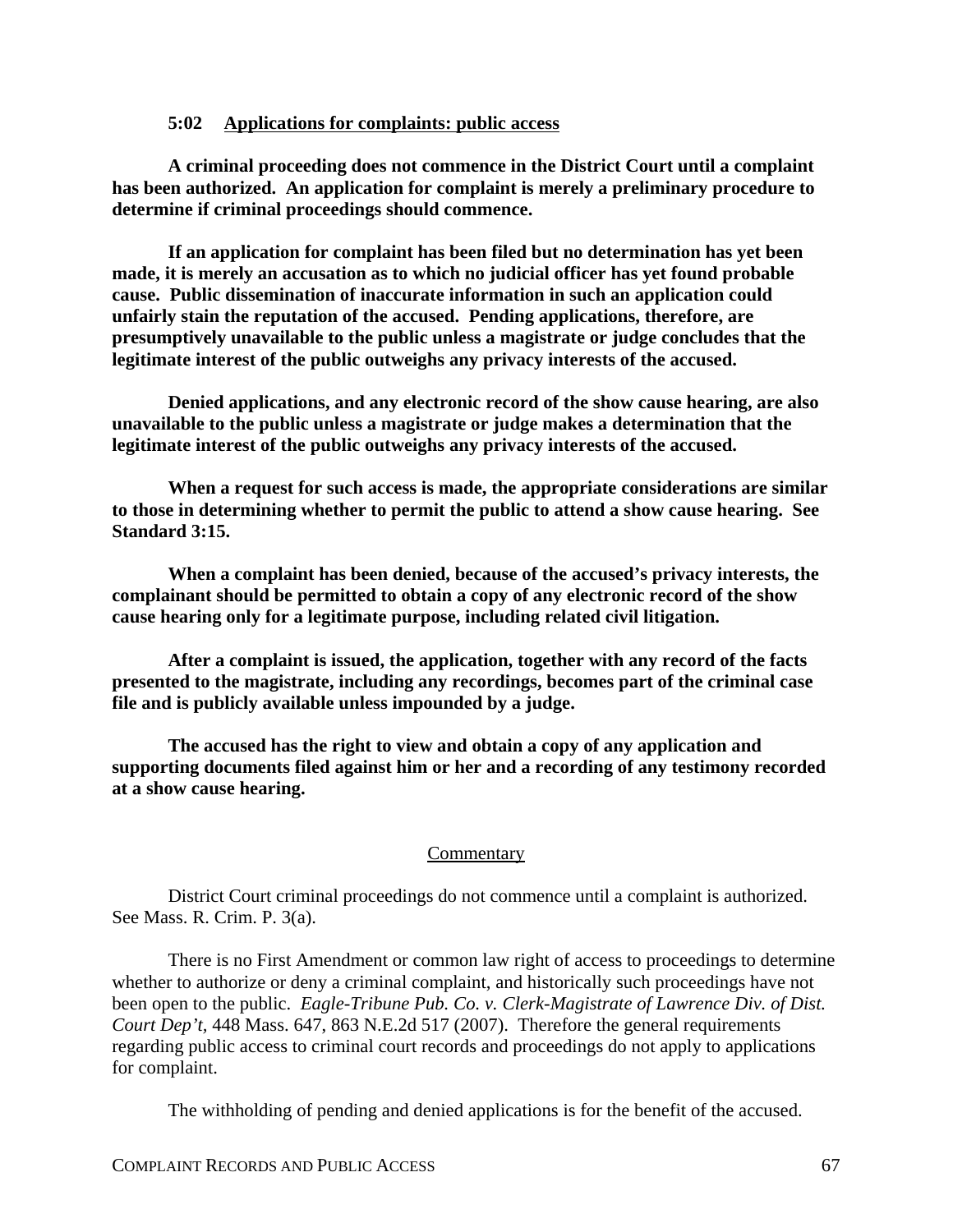The accused is entitled to access to such records, and if the accused wishes to permit public access to such records, normally it should be allowed.

If an application is made for a complaint after an arrest and the magistrate declines to authorize a complaint for lack of probable cause, public access to the application should be handled in the same manner as other denied applications. See Standard 2:04.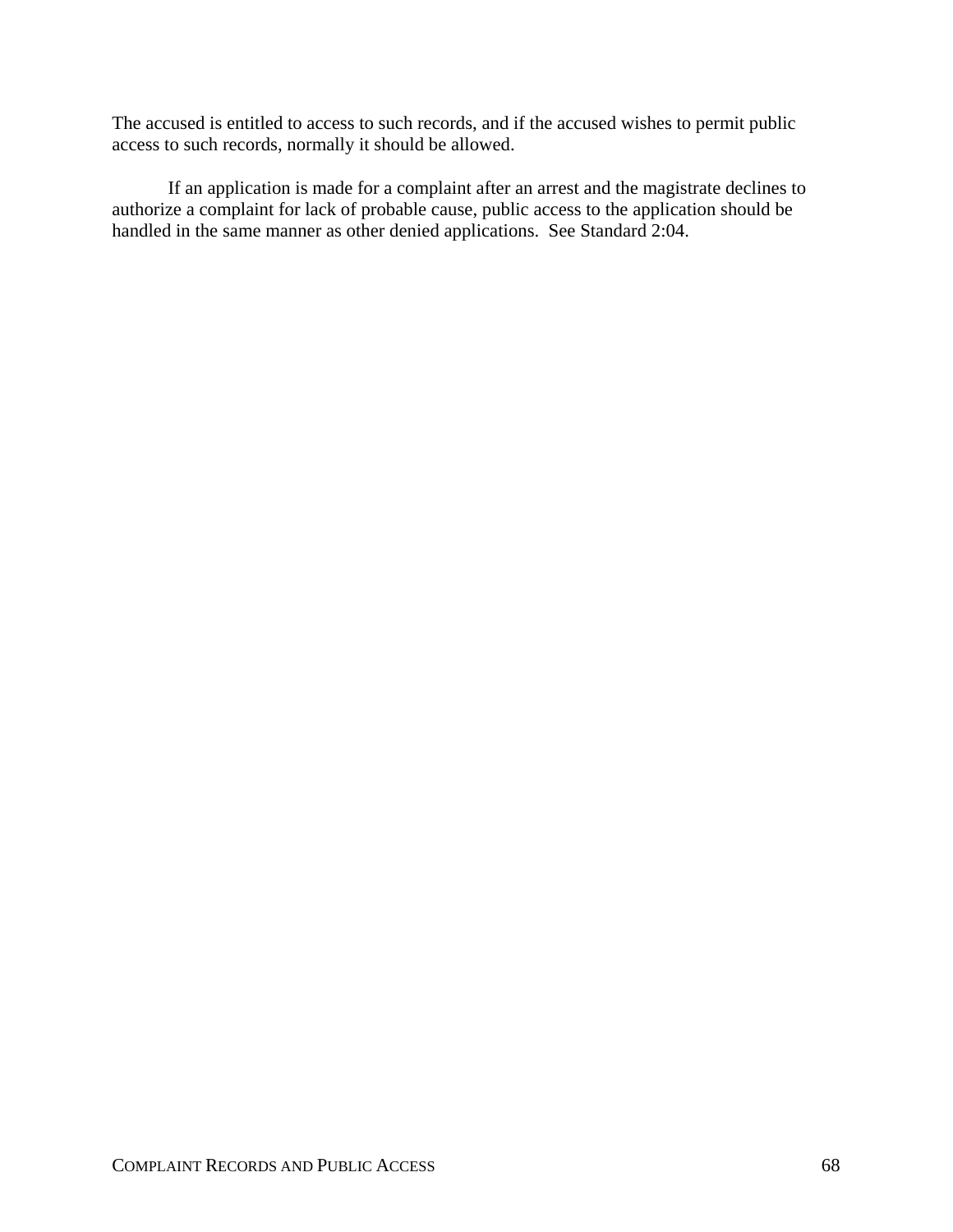## **5:03 Criminal case files: record requirements**

**A criminal case file consists of the docket sheet, the complaint signed by the named complainant, the application for complaint and attached papers, appearances of counsel, motions and other papers filed by the parties, decisions or orders by a judge, and often copies of forms required by statute or court rule. It may also include documentary exhibits introduced into evidence if they were retained in the court's custody and transcripts or appellate decisions if the case was appealed.**

**By statute, the clerk-magistrate has the care and custody of the court's records and must keep a record of all its proceedings. G.L. c. 218, § 12. Criminal case files should be complete and stored in a systematic manner that ensures their reliability and integrity and also allows for their timely and efficient retrieval both for the court's use and to respond to requests for public access.**

**Clerk-magistrates may, as appropriate, remind police departments and other parties that submit reports to the court that by law such reports, once filed, are usually accessible to the public. Since the clerk-magistrate has no authority to remove or redact information that by law is publicly accessible in court files, such parties may be encouraged to redact superfluous sensitive or highly personal information from such reports before they are filed.**

**Clerk's office personnel must be certain that any documents or information that has been impounded by a judge or that is categorically unavailable to the public by statute or court rule is either filed separately or removed from the case file prior to any public examination of the case file.**

### **Commentary**

When permissible under the rules that govern public access to court records, Clerk's office personnel should attempt to protect the privacy interests of parties involved in criminal cases. See Standard 5:04. Of particular concern should be maintaining privacy with respect to the names of sexual assault victims (see G.L. c. 265, § 24C), mental health, medical and criminal history records, and personal information that could be utilized for identity theft (e.g. social security numbers).

The criminal case file should include all public documents about the case including reasons for bail forms, bail recognizances, detention orders, pretrial conference reports, certificates of discovery compliance, tender of plea forms, probation orders, findings on probation violations, and any documentary exhibits retained in court custody. The file should identify where any other case-related materials are located.

District Court Special Rule 211 requires that the electronic recordings of most criminal matters presided over by a judge must be retained for at least 2½ years. Any electronic recording of facts upon which a magistrate relied in authorizing a criminal complaint should also be retained for at least 2½ years, since such recordings may be relevant in determining a motion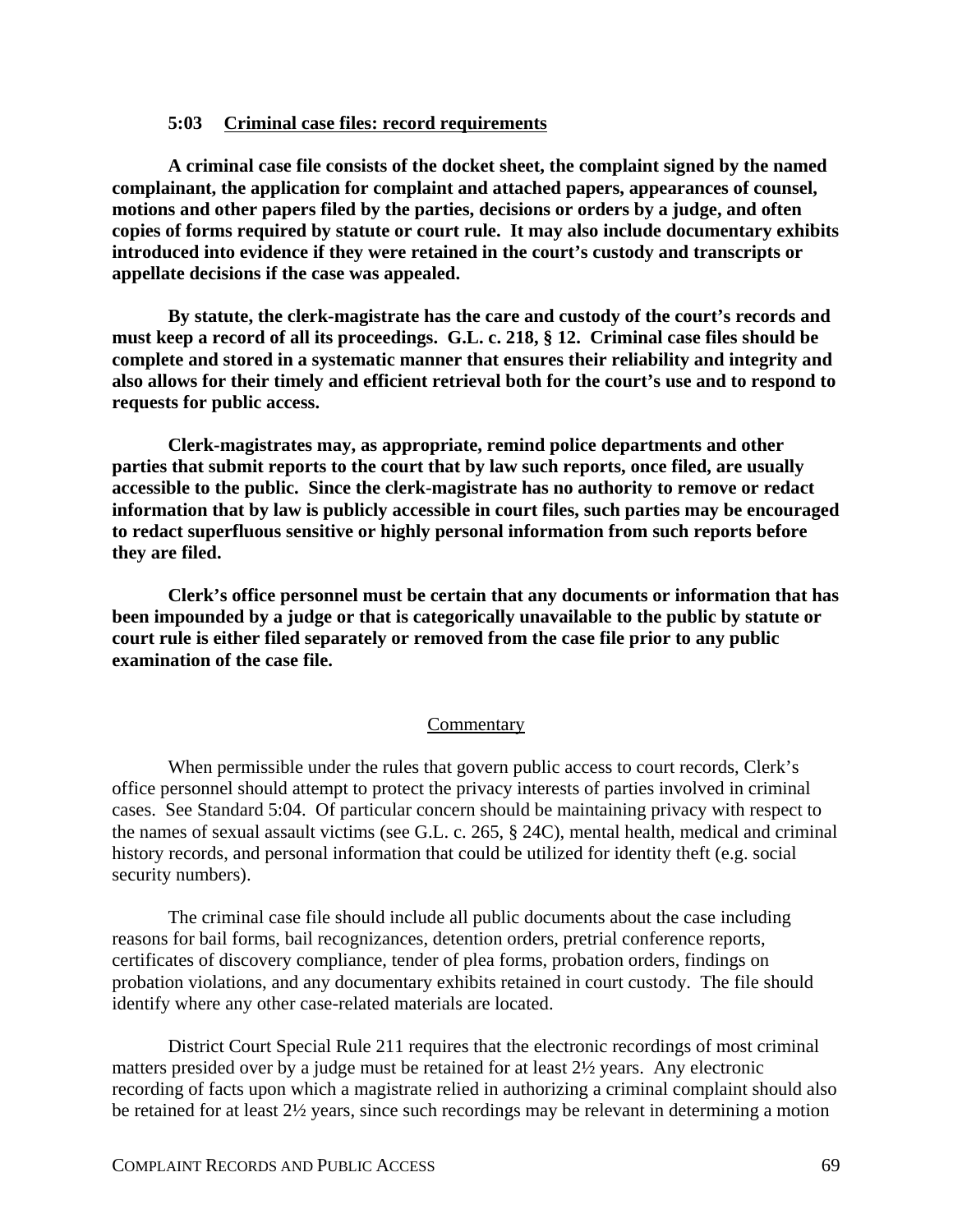to dismiss the complaint during the ensuing criminal case.

Supreme Judicial Court Rule 1:11 governs the disposal of old court papers and permits destruction of most criminal records (other than docket sheets) five years after the conclusion of the case.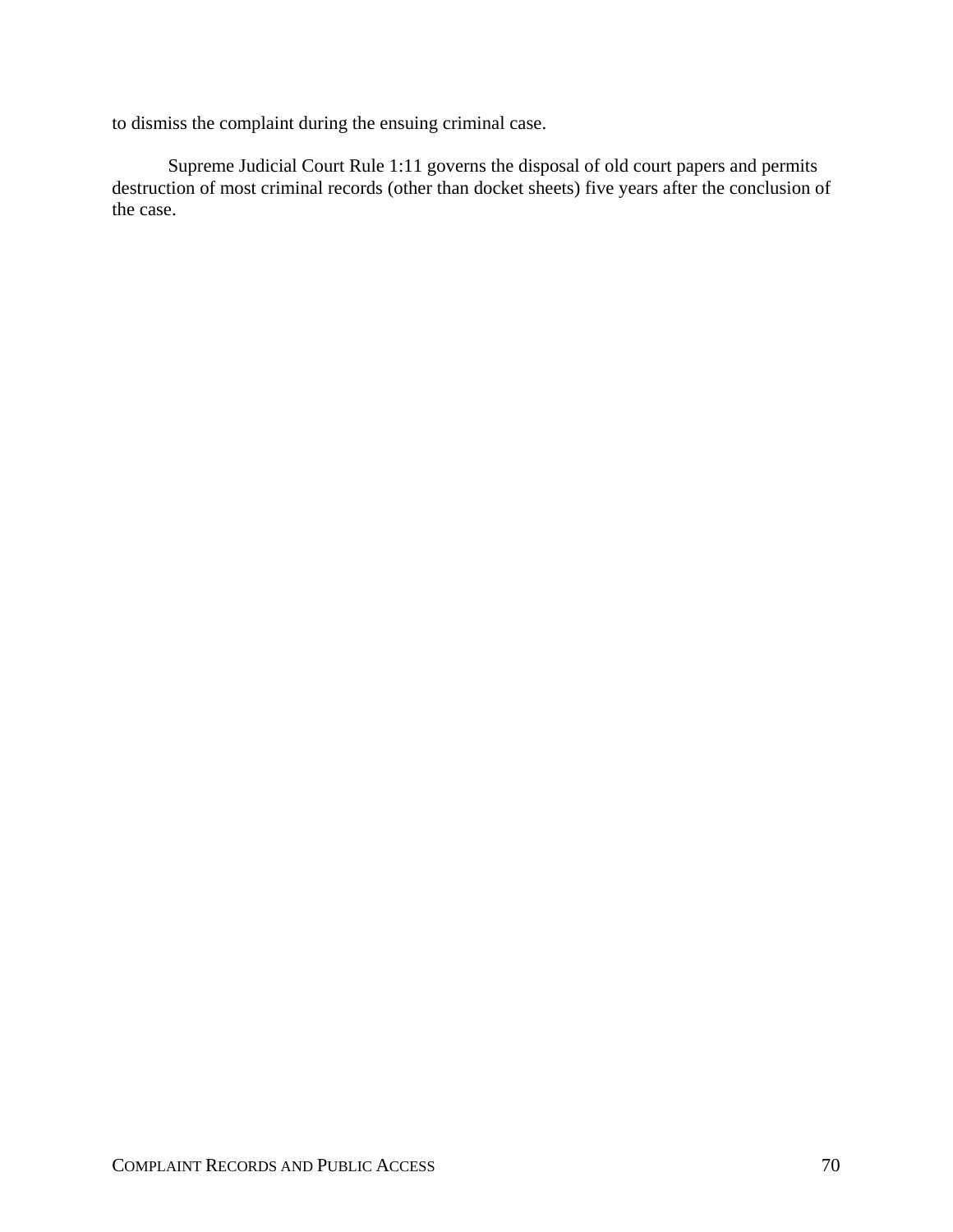# **5:04 Criminal case files: public access**

**Once a complaint is issued, the application and any supporting information, such as police reports or recordings of oral testimony, are part of the criminal case file. With some exceptions, the contents of criminal case files, whether the case is pending or closed, are available for public inspection.**

**The magistrate's duty to facilitate such access is balanced by a duty to protect the security of the records under his or her control. The right of public access is subject to reasonable time and place limits.**

**Among the items in criminal case files that are not available for public inspection are the following:**

- **Materials impounded by a judge (Trial Court Rule VIII)**
- **Sealed cases (G.L. c. 94C, § 34, 44; c. 127, § 152; c. 276, §§ 100A-100C)**
- **Names of victims of specified sexual offenses (G.L. c. 265, § 24C)**
- **Photographs of certain unsuspecting nude persons (G.L. c. 272, § 104[g])**
- **Police reports held by the Clerk's office solely to be given to the defense as discovery (Dist./Mun. Cts. R. Crim. P. 3[a]) and not considered in authorizing the complaint**
- **Mental health, alcohol and drug abuser reports (G.L. c. 123, § 36A)**
- **Records deposited as potential exhibits but not yet introduced in evidence (G.L. c. 233, §§ 79 & 79J;** *Commonwealth v. Dwyer,* **448 Mass. 122 [2006])**
- **Victim impact statements at sentencing (G.L. c. 279, § 4B; Mass. R. Crim. P. 28[d][3])**
- **Applications for waiver of fees or costs by indigent persons (G.L. c. 261, §§ 27A-29 )**
- **Juror questionnaires (G.L. c. 234A, § 23).**

# **Commentary**

The Code of Professional Responsibility for Clerks of Courts requires that each clerkmagistrate shall "facilitate public access to court records that, by law, are available to the public and shall take appropriate steps to safeguard the security and confidentiality to court records that are not open to the public." S.J.C. Rule 3:12, Canon 3(A)(6).

The names and addresses of alleged victims are generally publicly accessible when included in a publicly-accessible filing. However, G.L. c. 265, § 24C provides that the names of alleged victims of six specified sexual offenses "shall be withheld from public inspection, except with the consent of a justice of such court where the complaint or indictment is or would be prosecuted." Note that the remainder of any police report or other statement of fact relied upon by the magistrate to determine probable cause is a public record, as the statute authorizes withholding only the name of the alleged victim.

Since the purpose of the statute is to protect the identity of the victim of a sexual assault,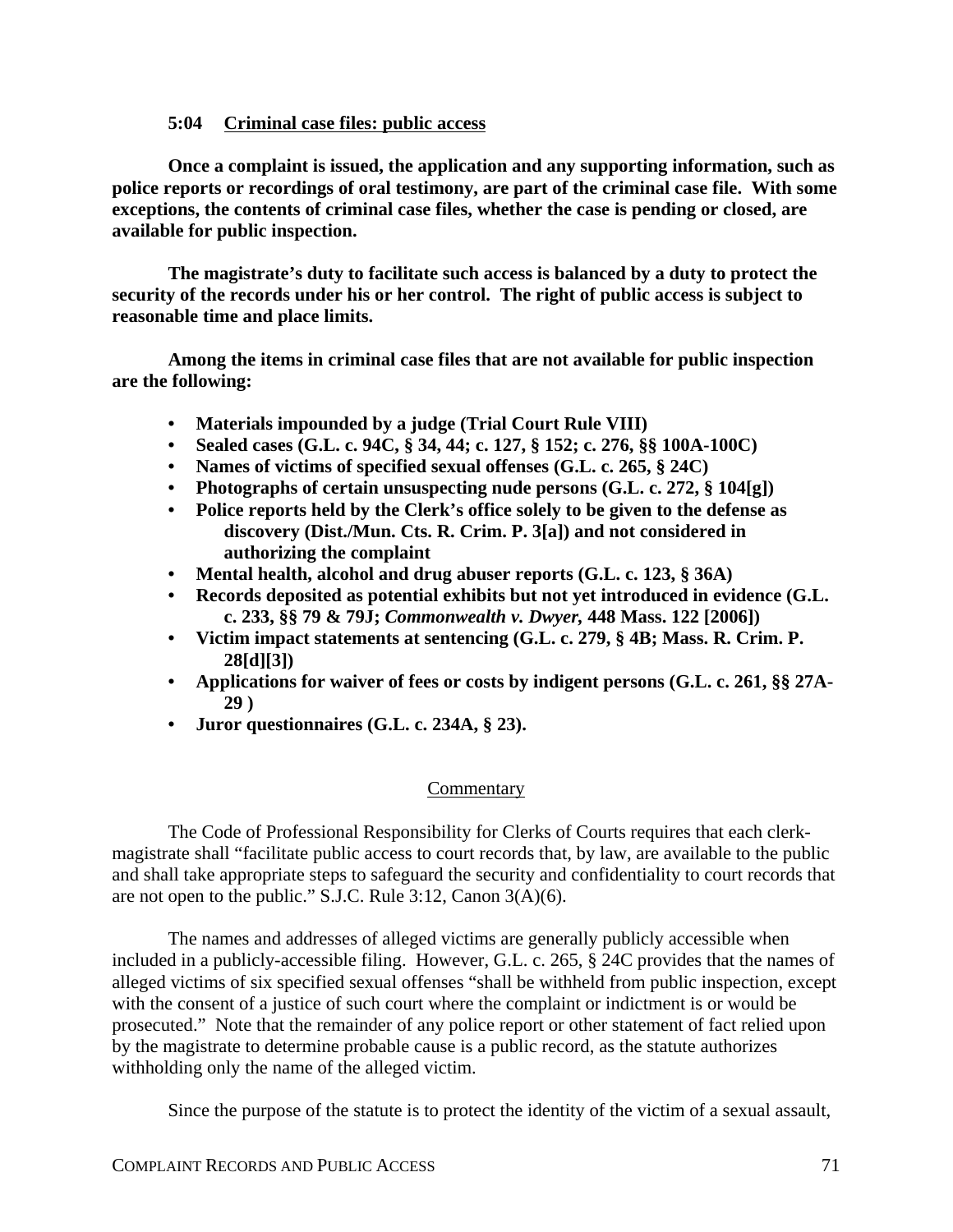it is desirable that criminal case files do not directly or indirectly disclose that identity. Police officers and other complainants should be encouraged to redact from their statement of facts any identifying information about the victim (e.g., the victim's address or the parent's address in the case of a minor victim). In appropriate situations, a magistrate may inform the complainant that he or she may ask a judge to impound non-essential personal or identifying information that has not been redacted from such filings, pursuant to Trial Court Rule VIII, the Uniform Rules on Impoundment Procedure.

It is preferable to rely only upon written reports in satisfying Mass. R. Crim. P. 3(g) in cases involving sexual offenses, since it may be nearly impossible to redact an alleged victim's name from an electronic recording of oral testimony.